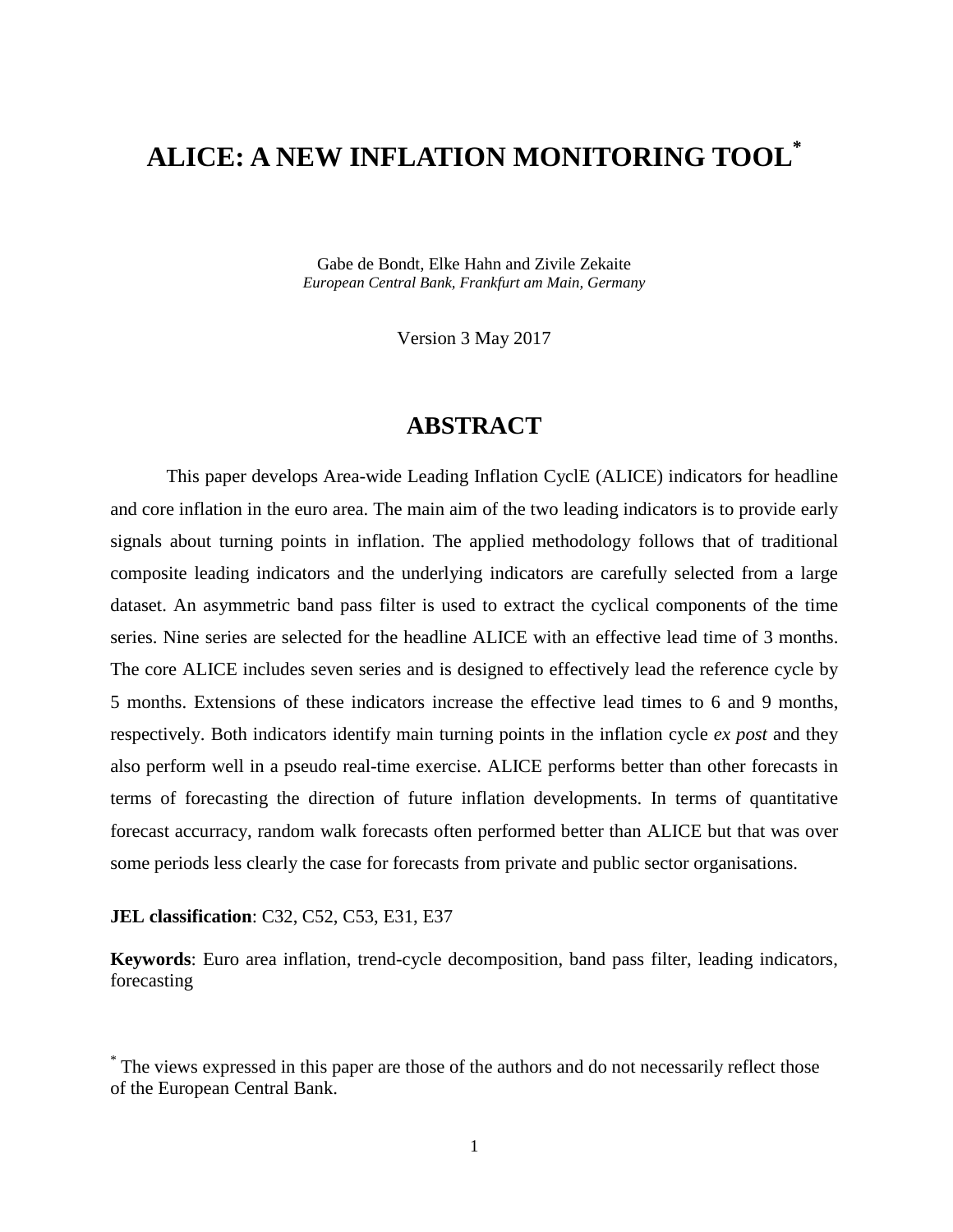### **NON-TECHNICAL SUMMARY**

In the period following the global financial crisis, many institutions and professional forecasters tended to systematically under- or over-predict inflation in the euro area and elsewhere calling existing forecasting models into question. Consequently, the issue of inflation has been receiving increased attention from researchers, analysts and policy makers. While most commonly used approaches aim at quantitative inflation forecasts, this study focuses on composite leading indicators and qualitative inflation signals. Such composite leading indicators may serve as a complementary tool to gauge future developments in inflation and may provide additional insights to steer inflation forecasts. Composite leading indicators primarily aim to predict turning points in the inflation cycle rather than to directly forecast the level of inflation.

The paper develops Area-wide Leading Inflation CyclE (ALICE) indicators for euro area headline inflation and HICP inflation excluding the more volatile food and energy components as a representative of core inflation. The applied methodology follows that of traditional composite leading indicators. Conceptually, the indicators focus on the deviation cycle of inflation, defined as cyclical movements of inflation around its long-term trend. An asymmetric band pass filter is used to extract the cyclical components of the series. The two composite leading indicators are derived as an arithmetic average of carefully pre-selected time series, which reliably correlate with and lead the inflation reference cycles.

The dataset covers a broad range of economic, financial and survey-based information from a variety of sources. In total, around 160 candidate leading series have been examined individually over the sample period starting in the 1960s and ending in late 2016. Nine series are selected to compose the headline ALICE: the composite leading indicator for euro area economic activity from the Organisation for Economic Co-operation and Development (OECD), oil prices, the money-to-GDP ratio, global food raw materials prices, building permits, selling price expectations, non-energy non-food commodity prices, farm-gate and wholesale prices and an inflation-linked swap rate as a measure of market-based inflation expectations. The combination of these series is designed to effectively lead the inflation cycle by 3 and, based on a sub-set of component series with stronger leading properties, by up to 6 months. Seven series are combined together to obtain the core ALICE: the OECD composite leading indicator for euro area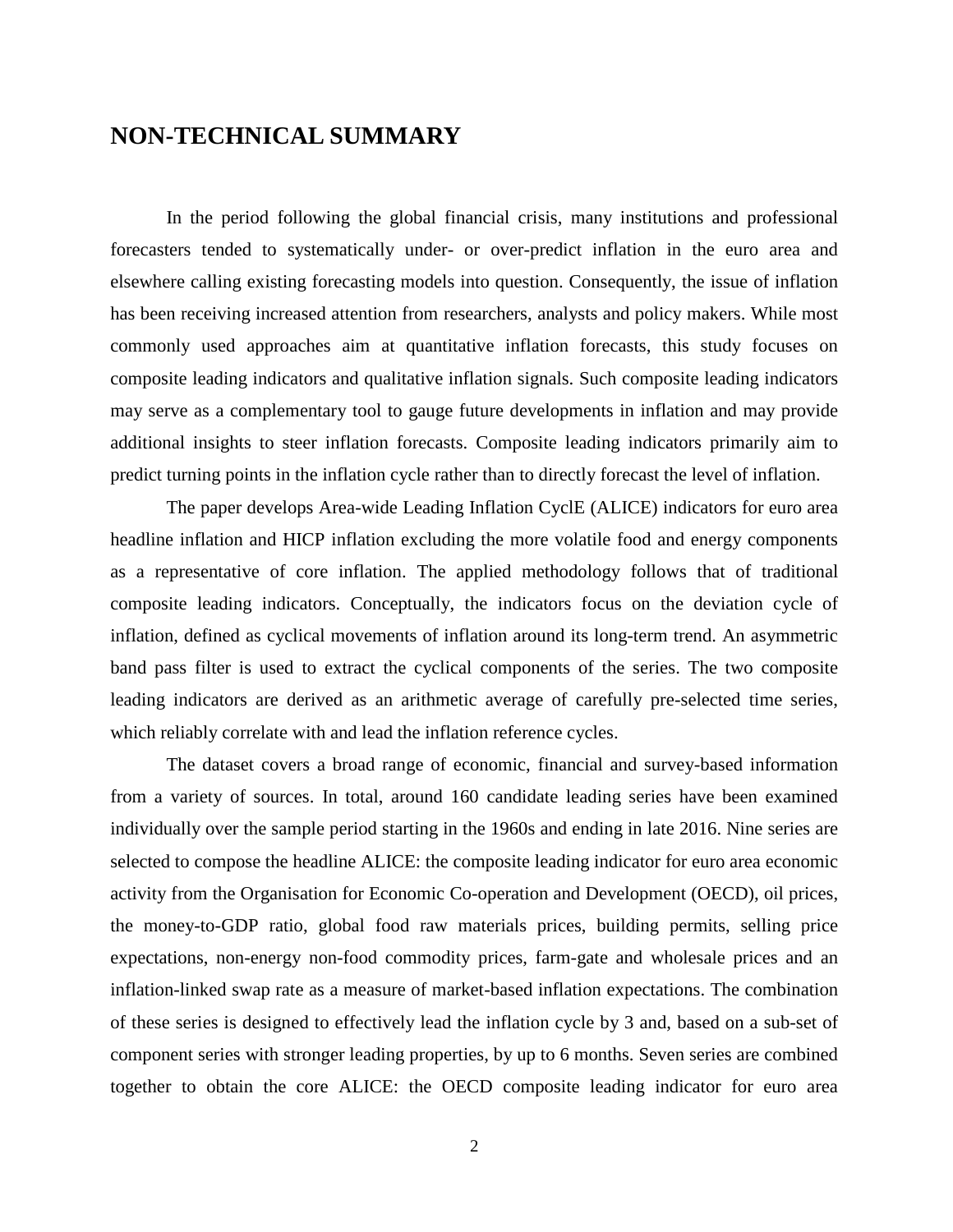economic activity, oil prices, real GDP, money supply, monetary financial institutions loans outstanding, nominal effective exchange rate and producer prices of non-food consumer goods. This composite indicator has an effective lead time of 5 months that extends to up to 9 months when the longer forward version of the core ALICE based on fewer leading series is considered.

The main results are as follows. Both ALICE indicators demonstrate the ability to identify and anticipate major cyclical turns in the corresponding inflation measure in an *ex post* analysis, especially for the period since 1999. ALICE provides timely signals of upcoming turning points in the inflation cycle also in a pseudo real-time setting and these signals are not substantially revised over time. These are two essential preconditions for the practical applicability of such indicators. Moreover, ALICE performs better than other forecasts in terms of forecasting the direction of future inflation developments two or three quarters ahead. In terms of quantitative forecast accurracy, random walk forecasts often performed better than ALICE over this horizon but that was over some periods less clearly the case for forecasts from private and public sector organisations.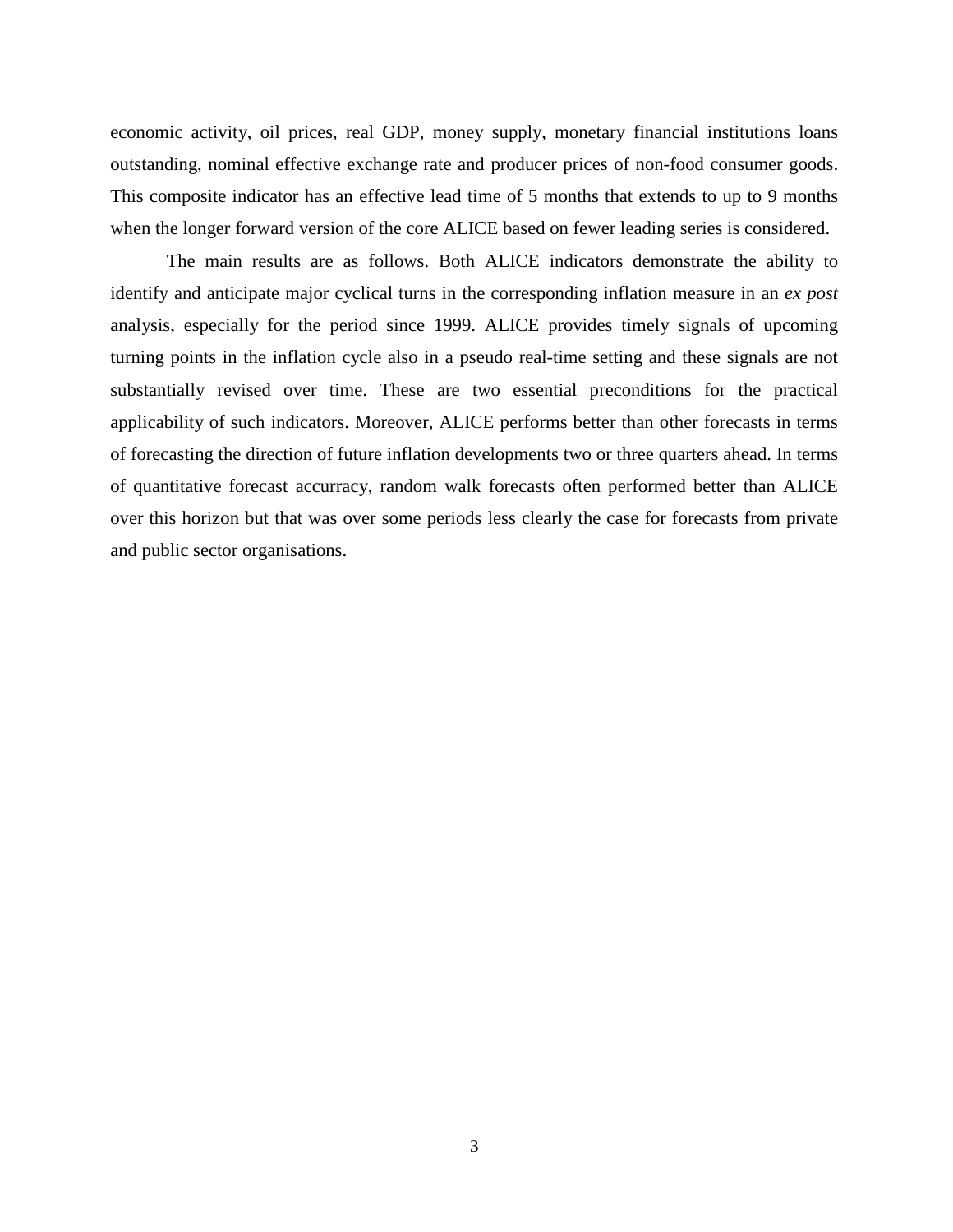### **INTRODUCTION**

In the period following the global financial crisis, the issue of inflation has been receiving increased attention from researchers, analysts and policy makers. Existing forecasting models have been called into question due to systematic under- or over-predictions of inflation in recent years. . While most commonly used approaches aim at quantitative inflation forecasts, this study focuses on composite leading indicators and qualitative inflation signals. Such composite leading indicators may serve as a complementary tool to gauge future developments in inflation and may provide additional insights to steer inflation forecasts. Composite leading indicators primarily aim to predict turning points in the inflation cycle rather than to directly forecast the level of inflation. They provide early signals about the general direction of the movement in inflation. Typically, a composite index of leading indicators is compiled such that it combines the cyclical information from several different economic series into one single leading series that correlates well with and leads the cycle of a reference series.

The cyclical indicator methodology was pioneered by research staff at the National Bureau of Economic Research (NBER) with the focus on the business cycle. Since the seminal work by Burns and Mitchell (1946), there have been numerous studies analysing and predicting cycles in economic time series as well as further developing the methodology (see, among others, Lahiri and Moore 1991). Two broad categories of cyclical indicators can be distinguished. There are, first, so called model based indicators, which are typically constructed using dynamic factor models or Markov switching models and focus on extracting the common component as a representation of the business cycle or providing probabilities for different business cycle stages (Marcellino, 2006). The second class of non-model based cyclical indicators includes composite coincident and composite leading indicators (CLIs). Such CLIs require filtering and deriving the cyclical components of the considered individual series and then combining them into a single index. Typically, the included series are selected according to pre-specified criteria, such as dynamic correlations with the target series, and are then aggregated together. These CLIs have the advantage of being relatively easy to derive. They are widely used for business cycle analysis in practice. Institutions such as the Organisation for Economic Co-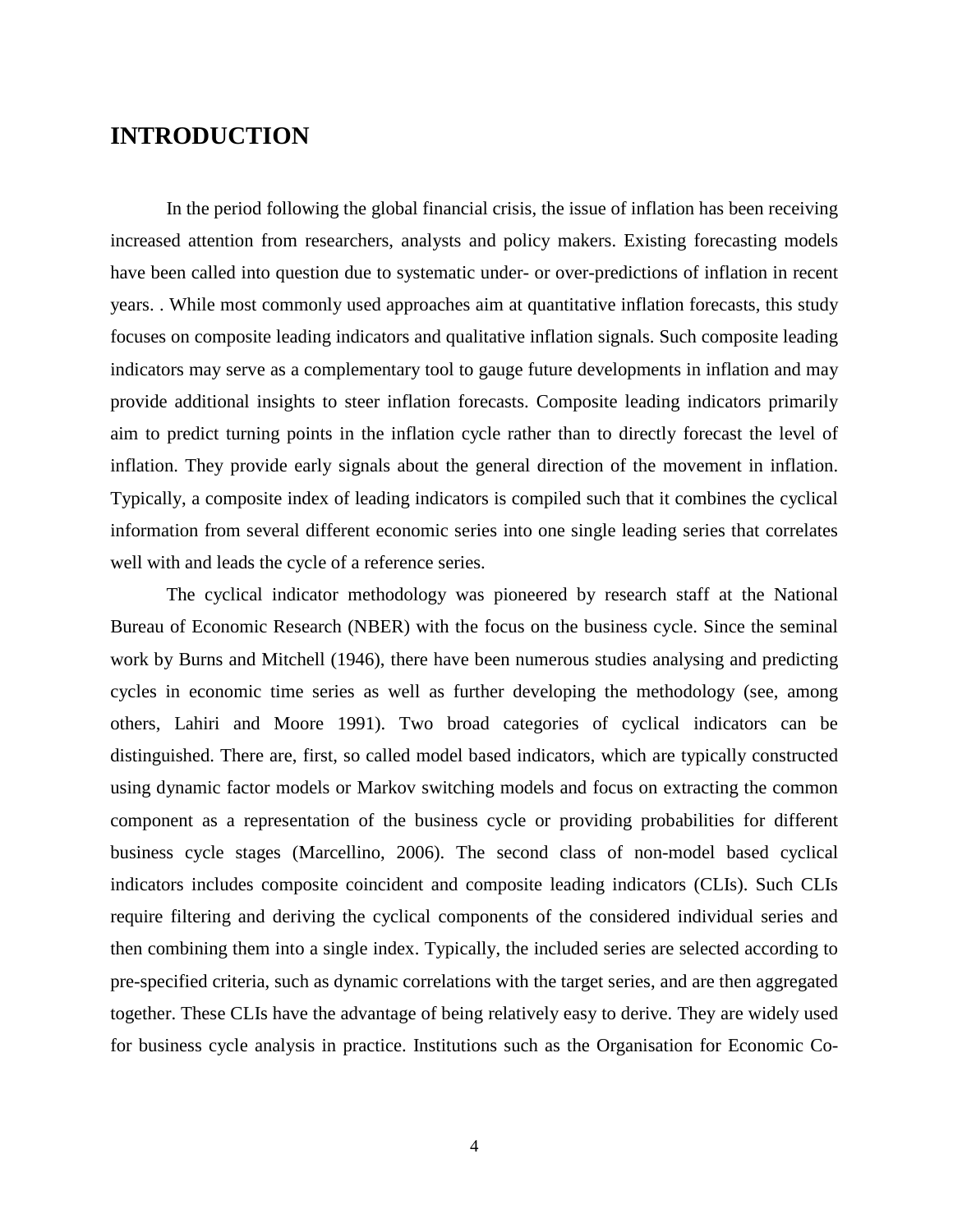operation and Development (OECD) and the Conference Board are regularly compiling and publishing CLIs for the business cycle.

By contrast, CLIs for the inflation cycle are rare, especially for the euro area. The first CLIs for the inflation cycle were developed by Geoffrey Moore at the Centre for International Business Cycle Research and Michael Niemira at PaineWebber for US inflation. In general, these early indicators were found to be relatively good at anticipating major turning points in the inflation cycle *ex post* (Roth, 1991; Garner, 1995). Several studies for other countries followed this early US work. Artis et al. (1995) derives short and long leading indicators for headline inflation in the UK. The component series are selected on the basis of several criteria, such as smoothness/irregularity, economic coverage, leading properties, and graphical turning point analysis. Binner et al. (1999) also construct a leading indicator for inflation in the UK. A CLI for Irish inflation is constructed by Quinn and Mawdsley (1996) based on similar selection criteria as in Artis et al. (1995). Bikker and Kennedy (1999) build short- and long-lead CLIs for inflation in seven EU countries. Gibson and Lazaretou (2001) study leading indicators to predict turning points in Greek inflation. Binner et al. (2005) provide a CLI for inflation in the euro area as a whole. However, they do not follow a careful procedure to select component series, but choose them based on series used in previous studies. Furthermore, the sample period in their study ends before the start of the monetary union and the creation of the euro area in 1999 and data availability for the euro area has greatly improved since then.

Our study makes several important contributions to the existing literature on CLIs for euro area inflation applying a deviation cycle approach. Firstly, this is the first study to construct CLIs for both headline inflation as calculated based on the Harmonised Index of Consumer Prices (HICP) as well as HICP inflation excluding the volatile energy and food components as a representative of core inflation. Secondly, the applied sample period goes well beyond the late 1990s, the end of the sample used in Binner et al. (2005), and includes the Great Recession as well as the euro area debt crisis, i.e. two highly interesting periods from the perspective of cyclical analysis. This also allows taking advantage of actual euro area data in addition to "synthetic" euro area data that in part go back to the 1960s, and exploiting the greatly improved dataset for the euro area. In line with that, the third contribution is a careful and systematic analysis of over 160 potential leading series covering different parts of the economy in order to select component series for the CLI. Fourth, besides the standard *ex post* analysis of the CLI, we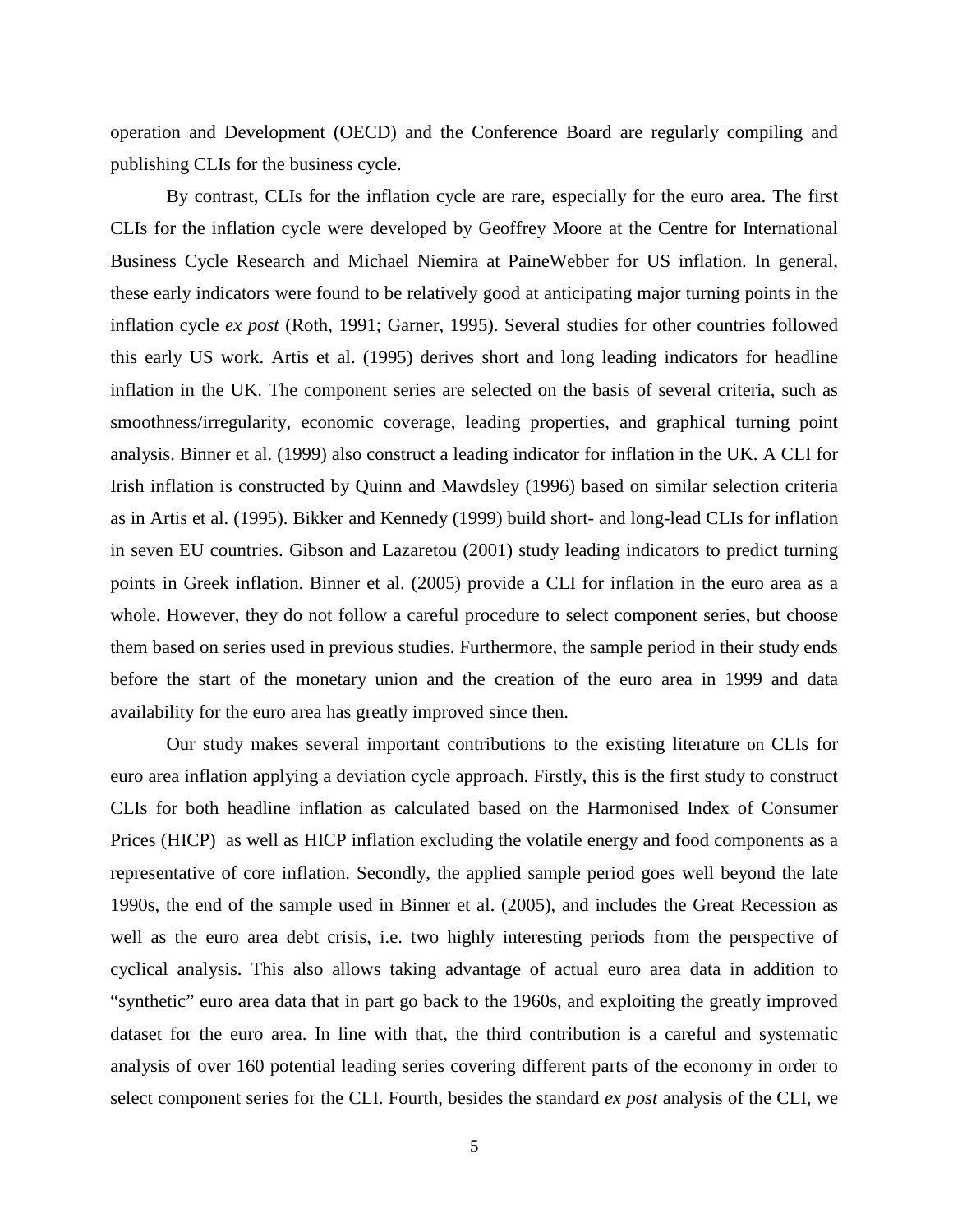also provide a pseudo real-time evaluation of the performance of the two constructed indicators. Finally, we also explore the potential use of the two indicators for quantitative inflation forecasting in a pseudo real-time analysis.

Our findings are promising and provide a sound starting point for future work in this field. The constructed leading indicators for the euro area headline and core inflation cycles proved to perform well *ex post* in identifying and leading the major cyclical movements of the inflation series, especially for the period since the start of the monetary union in 1999. These results are confirmed in a *pseudo real-time* analysis, which in particular highlights the timeliness of the provided signals and the absence of major revisions of the signals over time. These are two essential preconditions for the practical applicability of such indicators. Besides their qualitative use, the ALICE indicators have also been analysed in terms of their quantitative forecasting ability. They performed better than other forecasts in terms of forecasting the direction of future inflation developments two or three quarters ahead. In terms of quantitative forecast accuracy, the random walk model often performed better than ALICE over this horizon but this was less clearly the case for forecasts from private and public sector organisations.

## **METHODOLOGY**

#### *Reference cycle*

As a first step, the inflation cycle has to be defined in order to be able to measure it, because it is not directly observable. Unfortunately, there is no widely accepted published benchmark for the dating of the inflation cycle, such as the one for the US business cycle provided by the NBER or the one for the euro area by the Centre for Economic Policy Research (CEPR). Earlier research work is typically based on the growth rate cycle definition. In this framework, the growth rate of prices is examined directly and the turning points in inflation are determined according to a set of rules to distinguish periods of increasing and decreasing inflation rates (Roth, 1991; Artis et al., 1995; Binner et al., 1999; Gibson and Lazaretou, 2001). Typically, several dating rules are applied in the literature (Roth, 1991; Artis et al., 1995; Binner et al., 2005). Firstly, peaks (troughs) should always follow troughs (peaks). Secondly, the length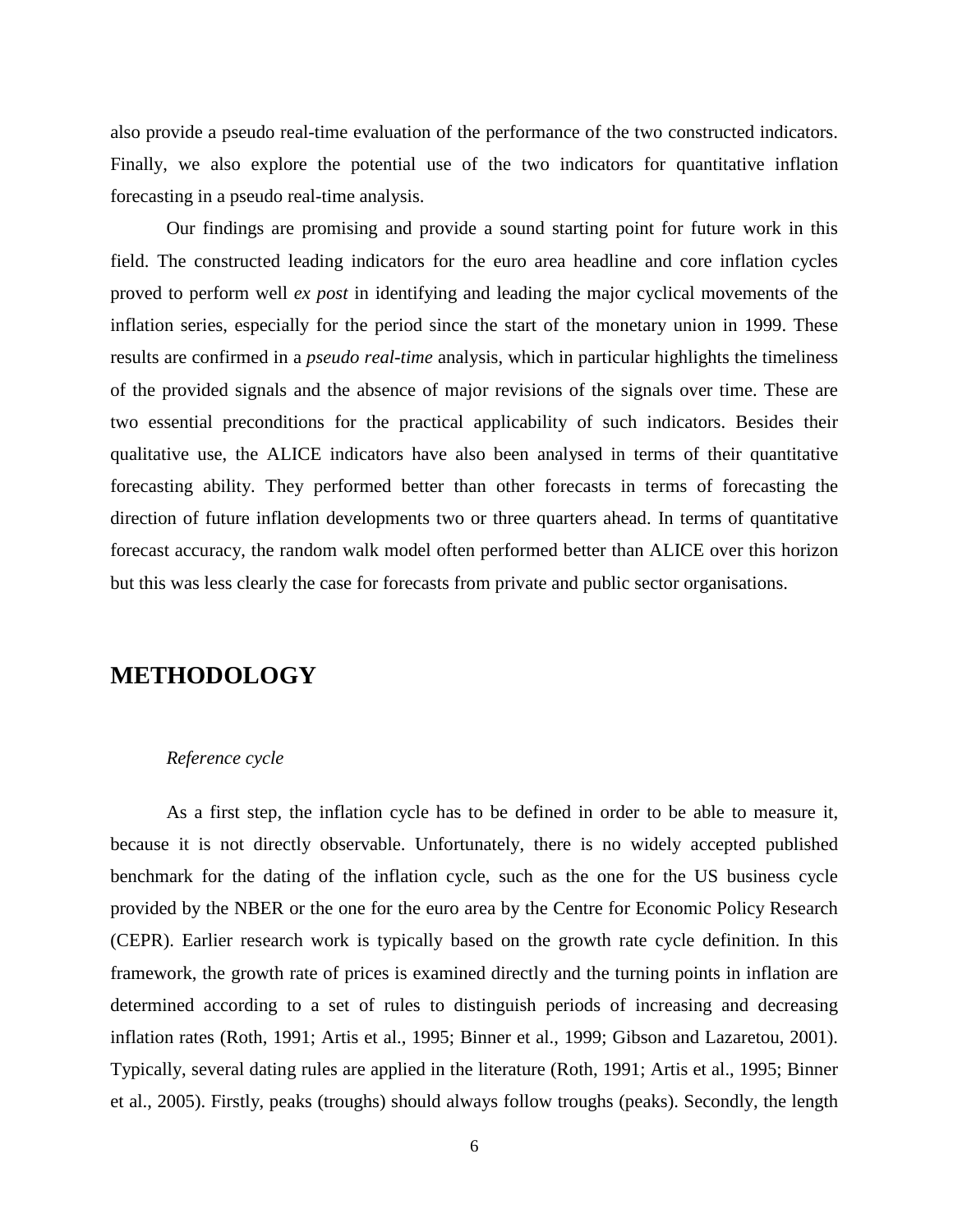of an upswing or downturn phase should last for at least a specified number of months or quarters. Another commonly imposed rule is that a turning point must be the most extreme value lying between two adjacent regimes. In addition, one may impose a rule regarding the minimum absolute change between a peak and a trough (Gibson and Lazaretou, 2001). Alternatively, Bikker and Kennedy (1999) measure the price cycle in terms of the deviations of the consumer price index from its trend, i.e. they apply a deviation cycle concept. The turning points are then dated using the algorithm by Bry and Boschan (1971). Similarly, the deviation cycle definition with respect to inflation is applied in Binner et al. (2005). In their analysis the cyclical component of inflation is dated according to the rules suggested by Artis et al. (1995). In line with Binner et al. (2005), we apply the deviation cycle definition with respect to the euro area inflation.

Next, to operationalise the chosen concept of the inflation cycle, reference series, which will serve as a benchmark for the leading indicators, must be chosen. The price stability objective of the ECB is defined in terms of year-on-year growth rates in the Harmonised Index of Consumer Prices (HICP). Thus, this series is chosen to determine the reference headline inflation cycle. As HICP inflation is subject to a high degree of volatility, which may blur information on the underlying inflation trend, we in addition compile a "core" reference inflation cycle. A simple representative of a core inflation measure is HICP inflation excluding the volatile components energy and food. We choose this measure, which has proven to contain information about the underlying medium-term inflation trend (ECB, 2016), as basis for our reference "core" inflation cycle.

Finally, the methodology to extract the cyclical component of the reference series has to be chosen. There are several approaches which are typically used in order to measure the cycle of economic series: the Phase Average Trend (PAT) method developed by the NBER, the HP filter by Hodrick and Prescott (1997) and band pass filters (Massmann et al., 2003; Zarnowitz and Ozyildirim, 2006). The PAT approach may be viewed as rather subjective due to its supervised (manual) mode. With respect to the HP filter, it has been shown that it produces a less smooth cyclical series as compared to band pass filters. The band pass filters are used to isolate the component of time series that lies within a chosen range of frequencies and are based on linear moving averages of the data. Thus, not only the trend is removed but also high-frequency noise is eliminated to obtain a smooth cyclical component (Baxter and King, 1999; Christiano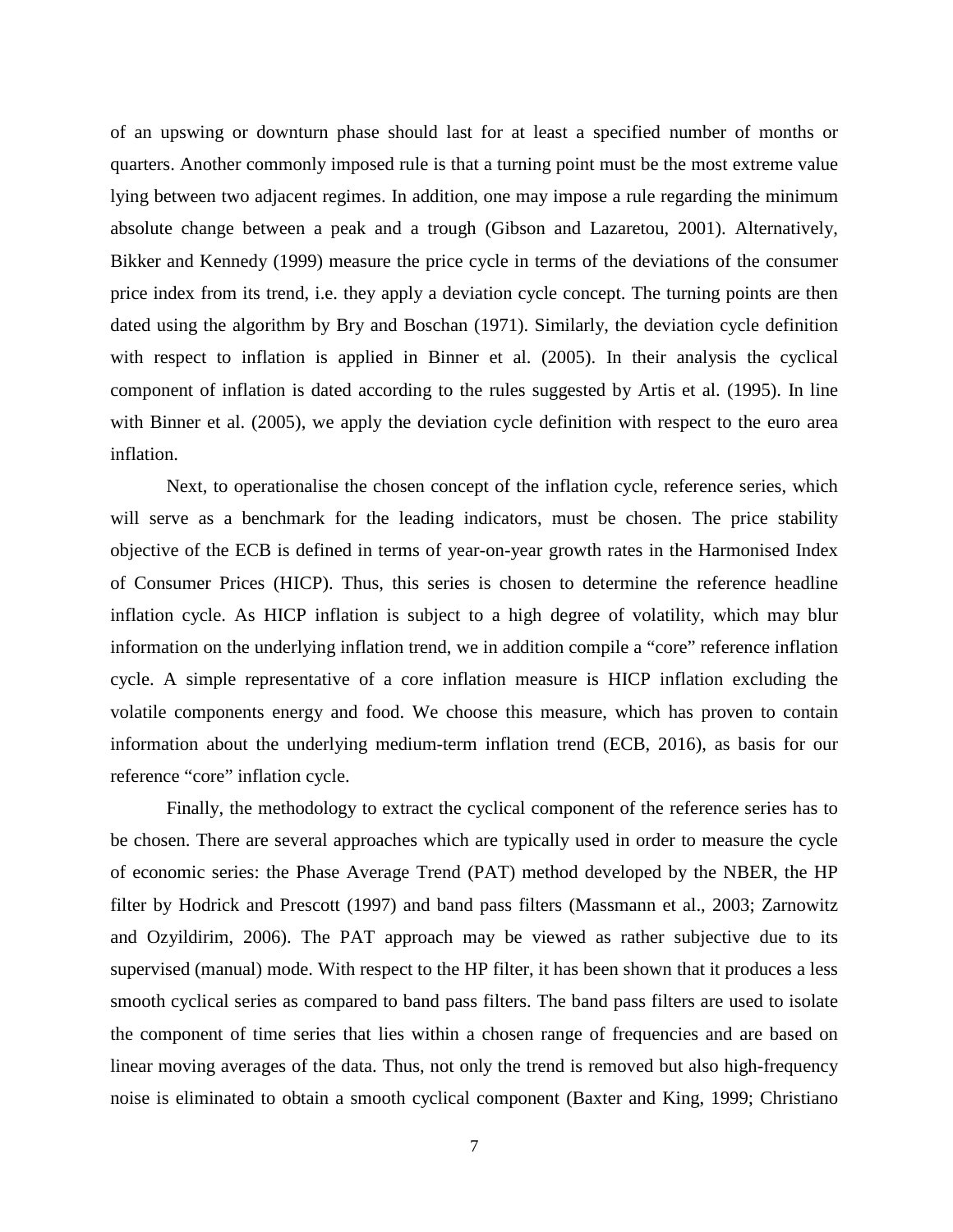and Fitzgerald, 2003). The random walk filter proposed by Christiano and Fitzgerald (2003) (CF) is an asymmetric filter that uses full sample data to calculate the filtered values at each data point. Also, it works well for many economic time series that may follow a random walk and typically performs well in real-time applications.

The random walk CF filter is employed in the current paper to obtain the cyclical components of the reference series. This filter has also been used in the business and financial cycle literature (de Bondt and Hahn, 2010; Drehmann et al., 2012). We remove from the series the frequencies that are higher than 12 months and lower than 120 months. This choice is in line with the OECD system of CLIs for the business cycle that is based on the double HP filter with 12-month and 120-month lower and upper limits for frequency bands. According to unit root tests both annual inflation series are non-stationary over the sample period over they are available. The drift is eliminated prior to the analysis for non-stationary series, because the formulas for the CF random walk filter assume that there is no drift in data.

#### *Area-wide Leading Inflation CyclE indicator (ALICE)*

The inflation cycle CLIs are constructed based on a number of indicators that contain information about future developments in the reference series. More specifically, the cyclical components of these individual series should correlate well with and lead the respective reference cycle. This section explains how the component series included in our composite ALICE for headline and core inflation are selected from a large data set of around 160 potential leading indicators for inflation.

The starting point of the analysis is the compilation of a large dataset of (synthetic) euro area data that go in part back to as far as the 1960s. The data is obtained from the ECB Statistical Data Warehouse (SDW) and comes from a variety of sources. The dataset is constructed such that it reflects different areas of the economy and drivers of inflation: measures of external factors (commodity prices, exchange rates, global indicators, etc.); domestic price and cost variables (such as wages and producer prices); "soft" data from surveys (Purchasing Manager Index (PMI) and European Commission (EC) surveys on prices, employment expectations, confidence, etc.); inflation expectations (survey and market-based measures over different forecast horizons); economic activity variables (production, euro area business cycle indicator,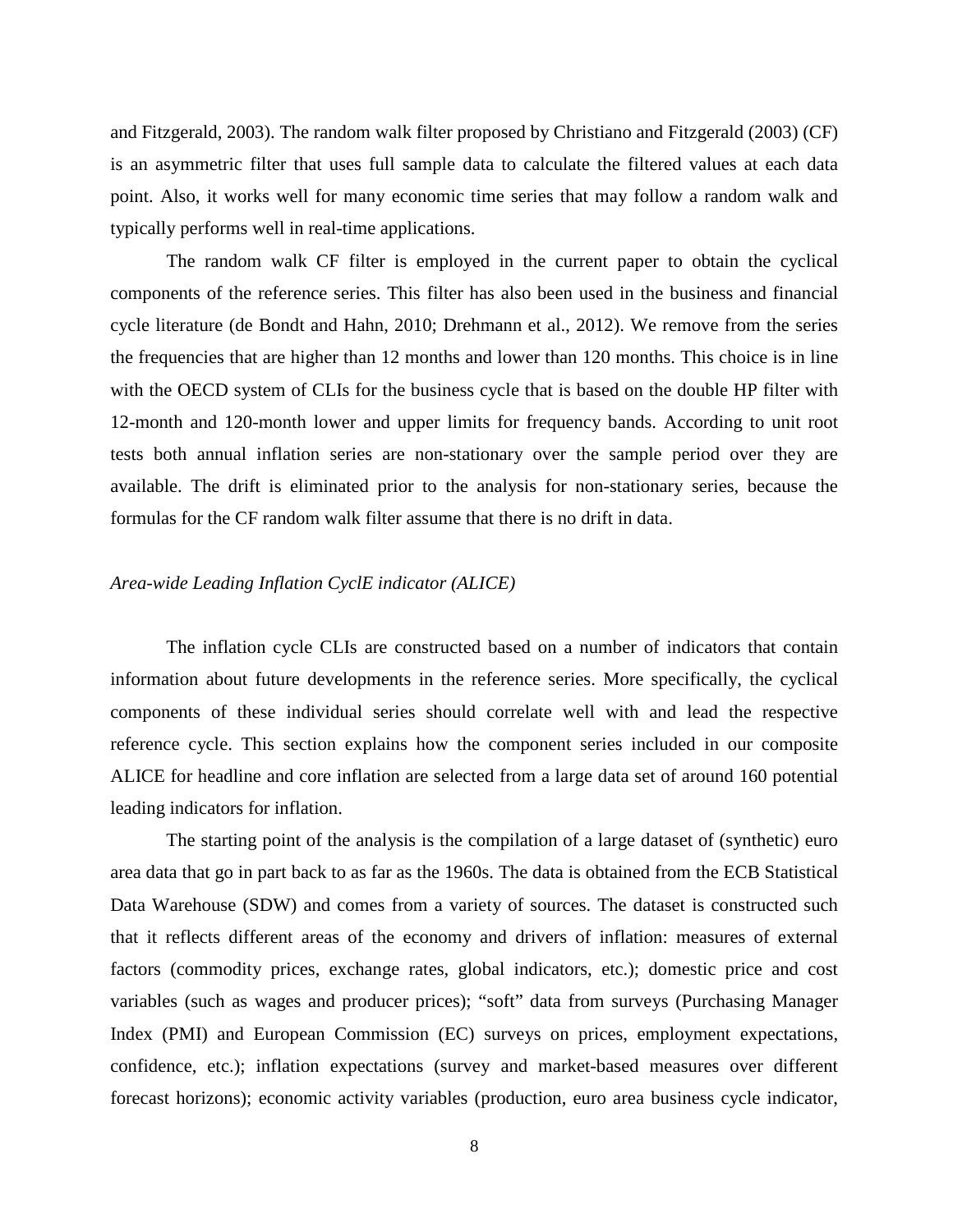various productivity measures, etc.); and financial variables (interest rates, monetary aggregates, asset prices, bank lending, etc. (see Forni et al., 2003 for euro area empirical evidence and Chen and Ranciere, 2016 for international evidence). The chosen data frequency for the indicators is monthly. For the vast majority of the series in the dataset monthly data is directly available. With respect to series for which only quarterly data is available, each month in a quarter is set to carry the same quarterly value. Given that the focus of the analysis is on the cyclical components, the choice of the method for frequency conversion should not have much impact on the results. Indeed, test results based on the cubic spline interpolation method resulted in virtually identical cyclical components.

The series in the dataset are grouped according to the starting date of the availability of the time series. In total, seven groups are distinguished with the series beginning in approximately 1960, 1970, 1980, 1985, 1990, 1995 and 1999. The candidate series are then filtered to measure their cyclical components applying the same filtering method as for the reference series. The filtered series are subsequently standardised by subtracting their sample mean and dividing by their standard deviation. The selection of the series for the CLI is, hence, conducted in terms of the standardised cycles of the candidate leading series vis-à-vis the reference cycle. A general-to-specific selection procedure based upon three main criteria to identify the best leading series is followed as it is done with respect to the euro area business cycle leading indicator in de Bondt and Hahn (2014). These selection criteria are applied group by group starting with the series that are available over the longest period.

The first selection criterion refers to the leading properties of the candidate series with respect to the reference series. More specifically, the lead time should be sufficiently long and relatively stable over time. We set the minimum value of the lead time to be 3 months. Moreover, we also require that the effective lead time is also at least 3 months. The effective lead time is defined in the most restrictive sense and takes into account not only the lead/lag relationship of the candidate series with the HICP data but also the publication lag of candidate series with respect to the flash release of the HICP figures at the end of month.<sup>[1](#page-8-0)</sup> The second criterion requires that the correlation coefficient between the reference cycle and the candidate series cycle is at least 0.55. This rule is applied with respect to the sample period starting in

<span id="page-8-0"></span> $1$  Note that for the included quarterly data the effective lead time slightly differs for different months of a quarter due to differences in the availability of this data.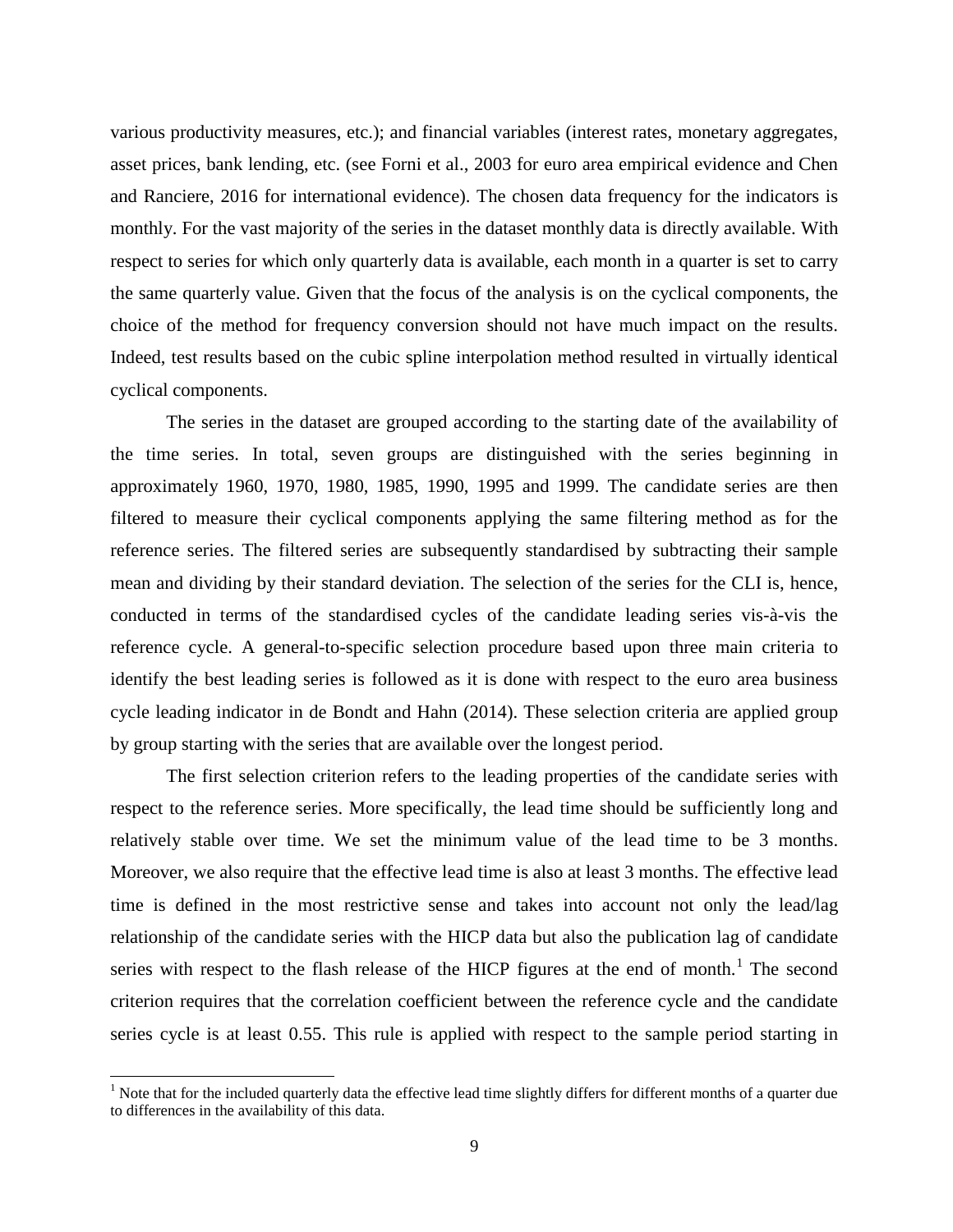1999, because actual euro area data are only available from that point onwards. In addition, this is the most relevant period for the practical application of the tool taking into account that there may have been changes in the data characteristics over time. While having long backward series is an advantage when estimating a cycle, it should be treated with caution as it is based on "synthetic" euro area data. To evaluate the first two criteria we conduct a dynamic correlation analysis over the earlier mentioned different periods starting with the longest sample period and ending in November 2016. The chosen average optimal lead time for each candidate series is defined as the one where the series has the maximum correlation with the reference cycle without taking publication lags into account. The lead time of the composite indicator is equal to the minimum lead time among the selected component series. In addition to the above two selection requirements, the selected series for the composite indicator should reflect diverse information, i.e. they should contain information from different parts of the economy or drivers of inflation and, preferably, should come from different sources to enhance the robustness of the ALICE.

Once the shortlisting with respect to the first two criteria is completed, the standardised cyclical components are synchronised and aligned with the reference cycle. That is, prior to combining the series together, all series are shifted according to their average optimal lead time and series with negative correlation coefficients are multiplied by -1 to induce a positive relationship with the reference cycle. The selected series are combined together into a CLI by taking a simple average as it is usually done in the related literature (Gibson and Lazaretou, 2001; Binner et al., 2005; de Bondt and Hahn, 2014).

$$
CLI_t = \frac{1}{n} \sum_{i=1}^{n} LS_{i,t-l_i}
$$
 (1)

where  $LS_i$  represents the leading series *i* with the optimal lead time  $l_i$  and  $n$  denotes the number of series included in the *CLI*<sub>t</sub>.

Turning to the dataset, within the group of series starting in 1960, the shortlisted candidate series that has the highest correlation with the reference cycle is selected as the first component series to be included in the ALICE. Next, by simple averaging we combine the remaining candidate series one by one with the first component according to how strongly they correlate with the inflation cycle. If a new combination has a higher correlation with the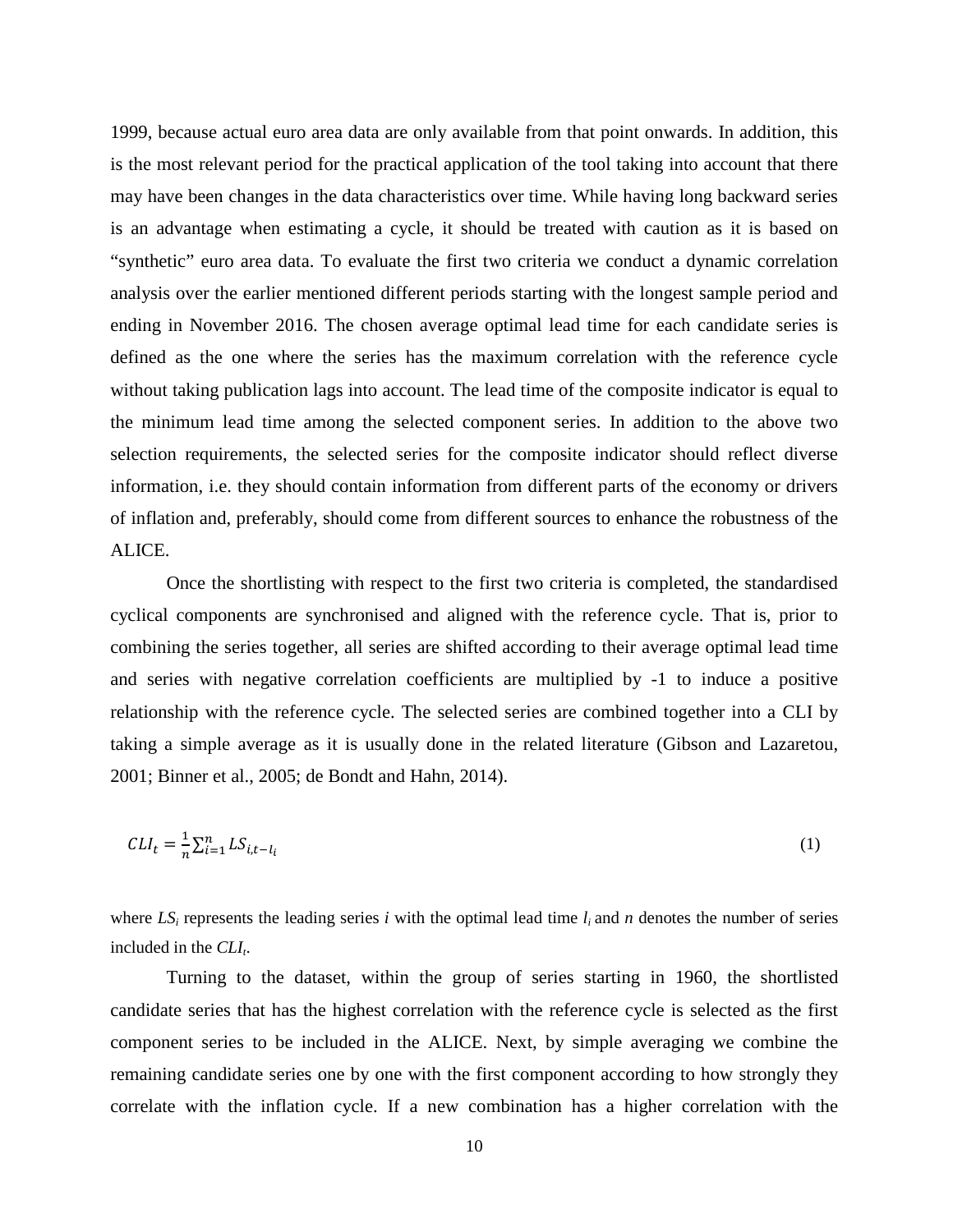reference cycle than the first component, then the series is retained and combined together with the first component. The next series are tested against this new CLI. If the correlation does not improve sufficiently, the candidate series is discarded. The remaining candidates are tested group by group, thus, once the first group is tested, the process is continued in the next sample group. Such a process enables to also address the third selection criteria as it provides an indication of the similarity of the candidate series. In addition, a visual inspection is carried out by comparing developments in the reference cycle versus the cycles of candidate series over time.

### **RESULTS**

#### *Reference cycles*

This section presents the cyclical components of the euro area HICP headline and core inflation rates generated using the asymmetric random walk band pass filter as described earlier. The respective reference cycles are dated according to rules suggested by Artis et al. (1995): i) a cyclical peak (trough) is always followed by a cyclical trough (peak); ii) the length of an upswing or downswing phase should be at least nine months; iii) a turning point must be the most extreme point between two adjacent phases; iv) if there are two or more equal values that satisfy the above rules, then the most recent one is chosen. The cycle peaks at time *t* if:

$$
RC_{t-k} < \dots < RC_{t-1} < RC_t^P > RC_{t+1} > \dots > RC_{t+k} \tag{2}
$$

and it reaches a trough if:

$$
RC_{t-k} > \dots > RC_{t-1} > RC_t^T < RC_{t+1} < \dots < RC_{t+k}
$$
\n(3)

where  $RC<sub>t</sub>$  denotes the value of the reference cycle at time *t* and *k* is set to 9 months.

Figure 1 plots the cyclical component of headline inflation together with annual HICP inflation and Figure 2 presents the core inflation cycle and annual HICP inflation excluding energy and food. The shaded areas represent the periods of cyclical upturns in inflation based on the respective reference cycle as defined above. The beginning of a shaded area, hence, denotes a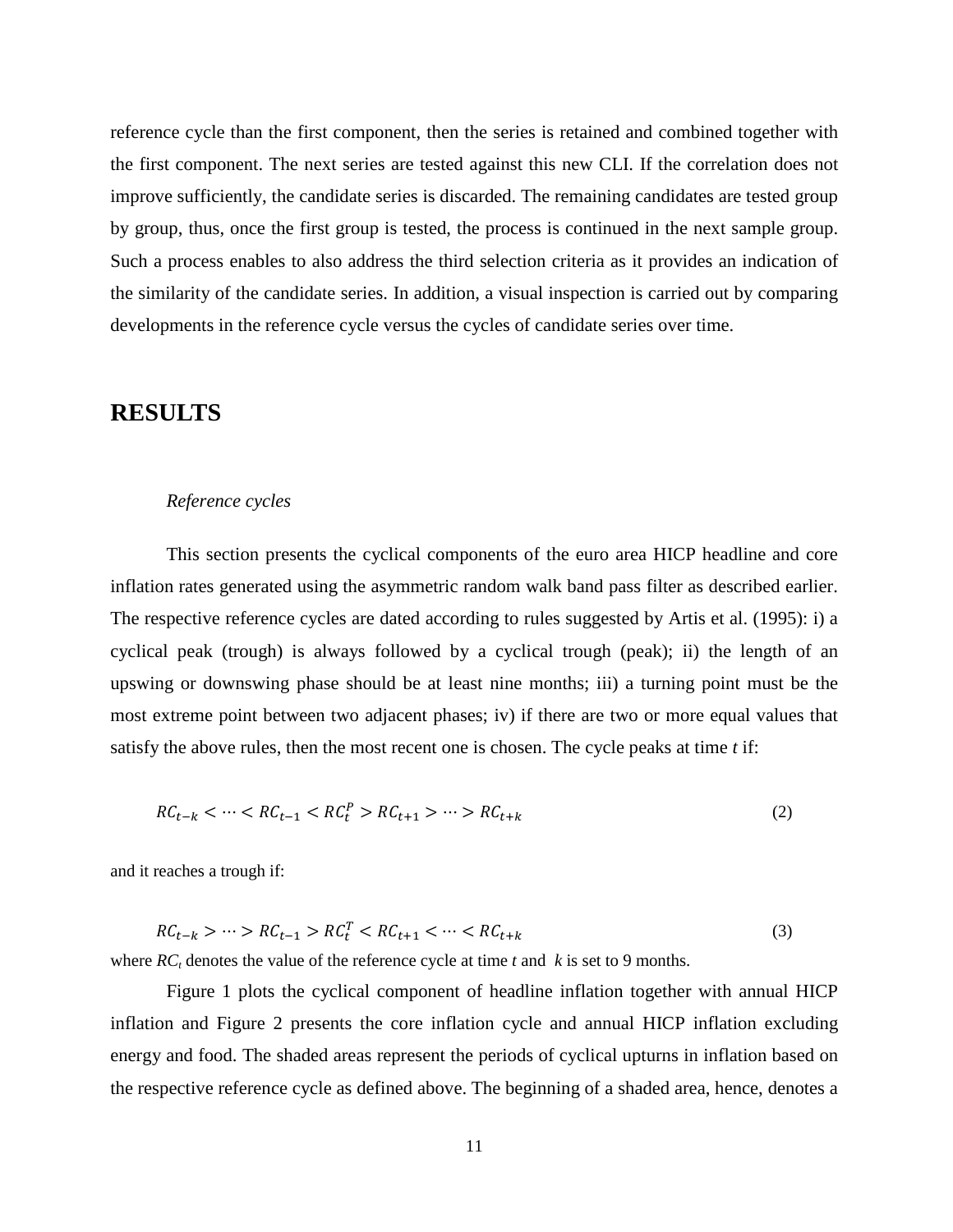trough while a subsequent peak is represented by the end point of the shaded area. The two figures show that major turning points in the euro area inflation cycles are identified reasonably well using the above described dating rule. The shadings include the high inflation episodes of the 1970s and early 1980s. The upturn in inflation in late 1980s is also picked up with respect to both headline and core inflation; however, actual inflation increases are more noticeable in the case of headline inflation during that period. In the early 1990s there is another small cycle identified for the core inflation that is consistent with an uptick in actual inflation. Furthermore, the shaded areas indicate the acceleration in both inflation measures in the beginning of the 2000s. Similarly, two periods of increasing headline as well as core inflation are identified for the last decade of the sample period.



**Figure 1. HICP inflation and the corresponding reference cycle**

*Notes*: This figure plots annual percentage changes in the HICP as well as its cyclical component estimated using the random walk band pass filter for periods of oscillation between 12 and 120 months. The shaded areas denote the periods between a trough and a peak in the inflation cycle.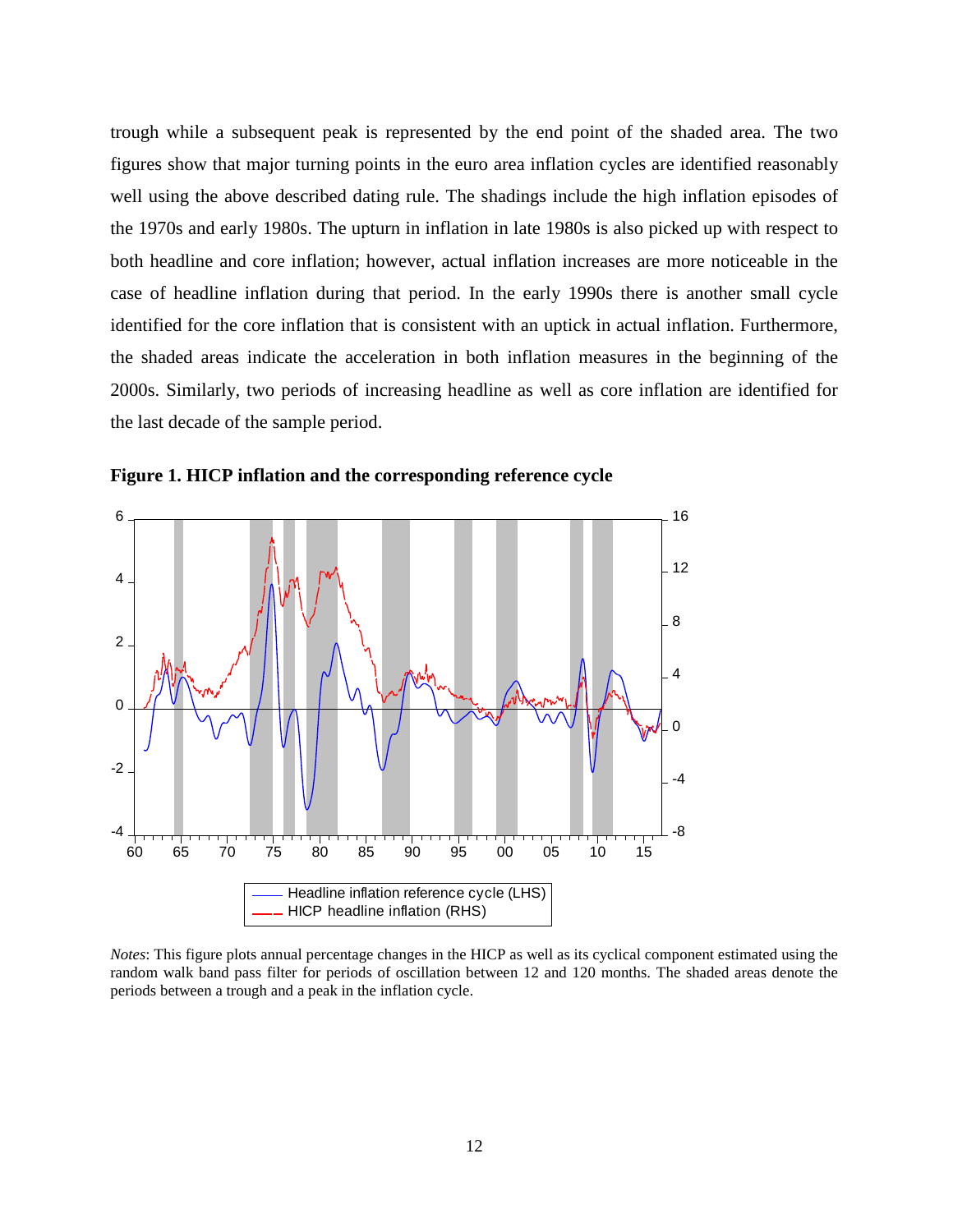

**Figure 2. HICP inflation excluding energy and food and the corresponding reference cycle**

*Notes*: This figure plots annual percentage changes in the HICP excluding energy and food as well as its cyclical component estimated using the random walk band pass filter for periods of oscillation between 12 and 120 months. The shaded areas denote the periods between a trough and a peak in the inflation cycle.

Several other observations can be made from Figures 1 and 2. Firstly, the amplitude of the cyclical components is greater in the first half of the sample period that is characterised by stronger inflationary pressures. On the contrary, the deviations from the trend become smaller in the second half of the period, especially in the case of core inflation. Secondly, the cyclical movements of the two inflation measures are similar. Nevertheless, the duration and timing of upturn and downturn phases do not coincide entirely. Also, there are two cycles more identified with respect to core inflation. Finally, with regard to both inflation measures, the upturns and downswings vary in length over time as does the duration of the full inflation cycles.

#### *Headline ALICE*

The selection of leading series for the headline ALICE indicator starts within the group of series available since 1960. Table 1 summarises the selection results whilst Table A.1 in the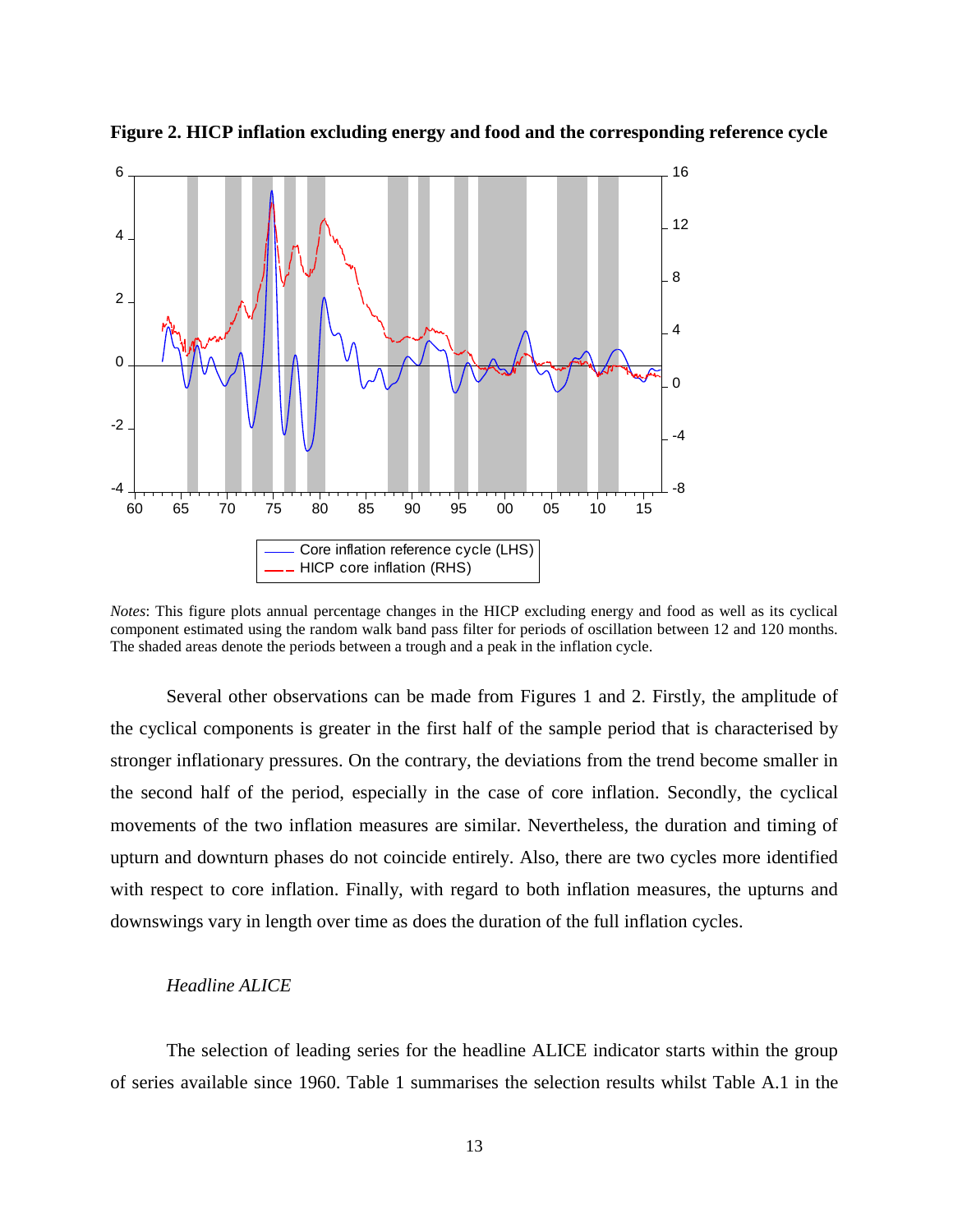Appendix reports a detailed overview of the empirical results underlying the selection process. The lead times reported in both tables do not account for publication lags. The first two selection criteria are met by the OECD CLI for the euro area with an optimal lead time of 7 months, the annual percentage change in industrial production excluding construction with an optimal 5 month lead, and the OECD CLI for the OECD countries with a 7-month lead time. All three series can be viewed as measuring the (global) output gap. Guérin et al. (2011) and the studies cited therein provide empirical evidence on the predictive power of output gaps for inflation in the euro area. There is a change in the optimal lead time of the series following the 1970s. Such changes in the relationships between the economic variables may be related to the significant decline in the level of inflation since the 1970s. The first series included in the headline ALICE is the OECD CLI for the euro area as it has the highest correlation coefficient with the inflation cycle in the period 1999 – 2016. Next, the two other shortlisted series are combined with the OECD CLI one by one taking simple averages. For each combination we calculate a correlation coefficient between the composite indicator and the reference cycle over the full sample available for this group of series and the sample spanning 1999 – 2016. As compared to the OECD CLI alone, adding these new series does not improve the correlation of the composite indicator with the reference cycle and these series are therefore discarded. This may be the case as all three candidate leading series are measures of economic activity. It is therefore likely that they contain a considerable amount of overlapping information. Besides these series, we also test the inclusion of the annual growth rate in oil prices in euros as an additional variable in the composite indicator. Its correlation with the reference cycle is below 0.55 (but close to 0.5), but oil prices are known to be important drivers of inflation. In addition, information on oil prices is promptly available from financial markets and is not revised. The annual growth rate of oil prices shows a stable and sufficient optimal lead time of 4 months. The combination of oil price inflation and the OECD CLI leads to an increase in the correlation coefficient with the reference cycle as it is shown in Table 1 which confirms the choice of this variable.

With respect to the series beginning in 1970, three variables meet the correlation and lead time criteria, namely, the ratio of monetary aggregate M1 to GDP, the difference between annual percentage changes in M1 and GDP, and the ratio of monetary aggregate M3 to GDP (all in nominal terms). This finding confirms that monetary trends may provide signals about future inflationary pressures, with some studies arguing in favour of a decreasing role in the recent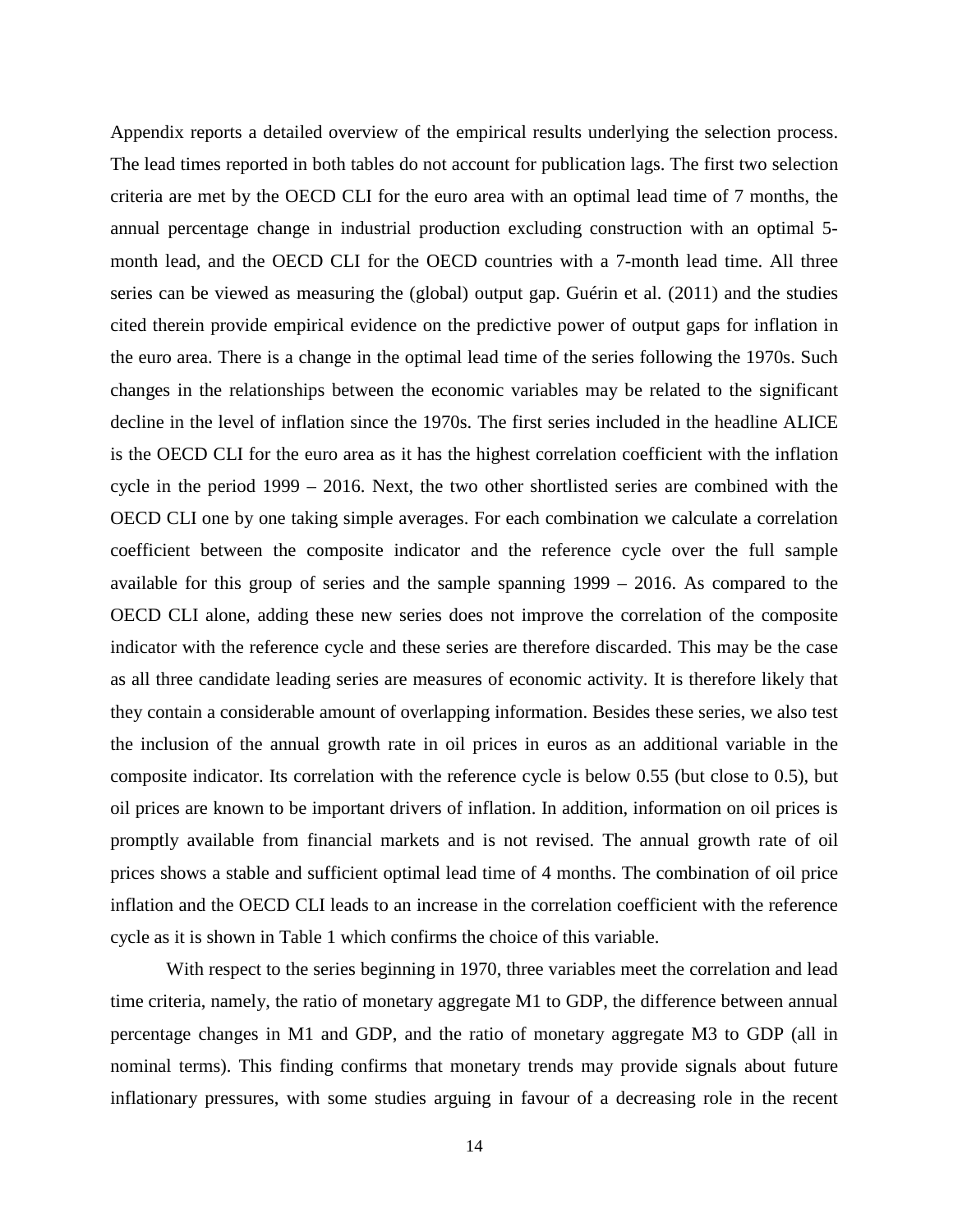period (Berger and Osterholm, 2011; Stavrev and Berger, 2012) and others for an increasing one (Falagiarda and Sousa, 2017). The M1/GDP ratio has the highest correlation in the recent period among the three series as well as in other sample periods. The optimal lead time of 19 months is stable over time. Its inclusion to the composite indicator results in a considerably higher correlation coefficient with the reference cycle (see Table 1). The two remaining monetary variables do not contain much additional information not yet reflected in the M1/GDP ratio.

For the 1980 group, we pick annual percentage changes in the import-weighted world raw material price index for food and tropical beverages (in euros) and annual growth rate in the euro area building permits for residential buildings. The average optimal lead times of these series are 4 and 17 months, respectively. The economic reason for the inclusion of raw material prices is straightforward. Strauss (2013) shows that building permits reflect and are significantly related to consumer expectations about future income. The latter, in turn, can be expected to lead inflationary pressures. Among the series starting in 1985, we select selling price expectations for the months ahead from the EC Industry Survey. The lead time is stable over time but relatively short, i.e. 3 months. Its inclusion leads to a notably stronger correlation in the full sample period, albeit there is no change in the correlation in the most recent period. Further advantages of this variable are that it is not revised and does not suffer from a publication lag.

Among the variables available from 1990 we do not find any series that satisfies the correlation criterion and at the same time exhibits sufficient leading properties. For the group of series starting in 1995, we choose the annual percentage changes in the non-food component of the import-weighted ECB non-energy commodity price index (in euros) that has a long lead of 17 months. Finally, two series are selected to be included in the headline ALICE from the variables that become available around 1999 or later: annual percentage changes in farm-gate and wholesale market prices and the one-year forward one year ahead inflation-linked swap rate. They improve the correlation of the composite leading indicator with the reference cycle further. The respective lead times are 5 and 3 months, but the sample period is too short to evaluate reliably the stability of the lead time. As the swap rate is available for a very short period only, it is tested as the final component after other series in the group were examined.

To summarise, the headline ALICE consists of nine series in total. Selling price expectations and inflation expectations based on the inflation-linked swap rate have the shortest lead time of 3 months which is also their effective lead time. Both series are available at the end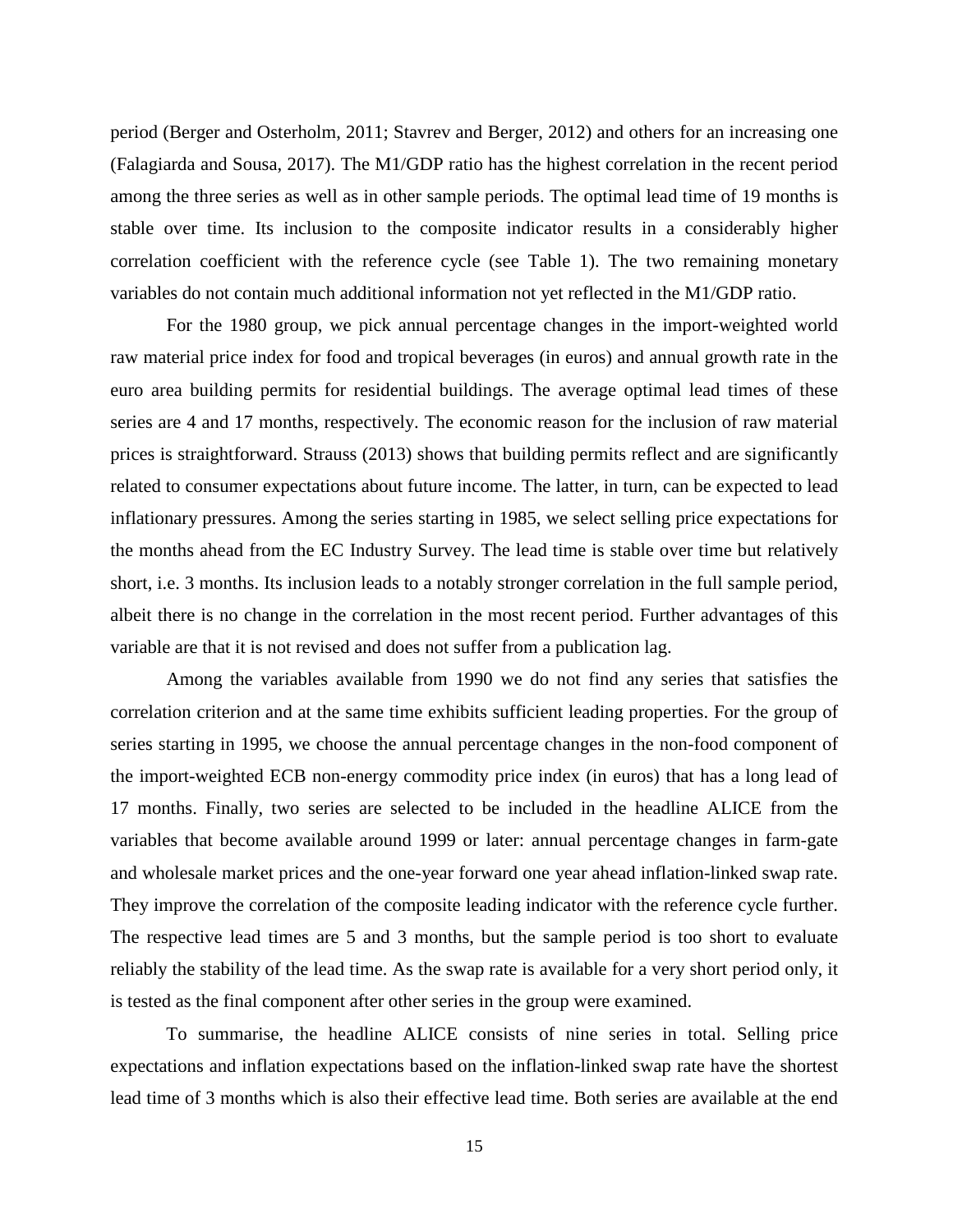of the current month when the flash estimate of HICP inflation is released. Consequently, the composite indicator also has a 3-month effective lead time.

| Table 1: Correlation coefficients between the composite indicators and the reference cycle |  |  |  |  |
|--------------------------------------------------------------------------------------------|--|--|--|--|
| for headline inflation                                                                     |  |  |  |  |

| <b>Composite leading series</b>                                      | Full-sample 1999 - 2016 |      |
|----------------------------------------------------------------------|-------------------------|------|
| Group 1960                                                           |                         |      |
| OECD CLI (7) and annual oil price inflation (4)                      | 0.50                    | 0.62 |
|                                                                      |                         |      |
| Group 1970                                                           |                         |      |
| Adding M1/GDP ratio (19)                                             | 0.58                    | 0.75 |
|                                                                      |                         |      |
| Group 1980                                                           |                         |      |
| Adding inflation in world raw material prices of food $\&$ tropical  | 0.69                    | 0.79 |
| beverages (4) and the growth rate of EA building permits (17)        |                         |      |
| Group 1985                                                           |                         |      |
| Adding selling price expectations from the industry survey (3)       | 0.73                    | 0.79 |
|                                                                      |                         |      |
| Group 1990                                                           |                         |      |
|                                                                      |                         |      |
| Group 1995                                                           |                         |      |
| Adding non-energy non-food commodity price inflation (17)            | 0.80                    | 0.80 |
|                                                                      |                         |      |
| Group 1999                                                           |                         |      |
| Adding annual inflation in farm-gate and wholesale market prices (5) |                         | 0.85 |
| and 1 year-forward 1 year ahead inflation-linked swap rate (3)       |                         |      |

*Notes*: This table reports the calculated correlation coefficients between the respective composite leading indicators and the reference cycle for headline inflation over the full sample and the sample period January 1999 – November 2016. The full sample starts according to the starting point of the shortest available series included in the composite indicator. The cyclical components are estimated only once using the whole sample period available for each series. The average optimal lead time is reported in parentheses. *Core ALICE*

The equivalent selection approach is applied in order to construct the ALICE for the chosen euro area core inflation indicator (core ALICE). The detailed empirical results for the selection of components for core ALICE are reported in Table A.2 in the Appendix. The correlation coefficients between the respective composite leading indicators and the reference cycle are summarised in Table 2. Again we begin the selection with the group that has the longest available time series. The OECD CLI for the euro area is the first component series to be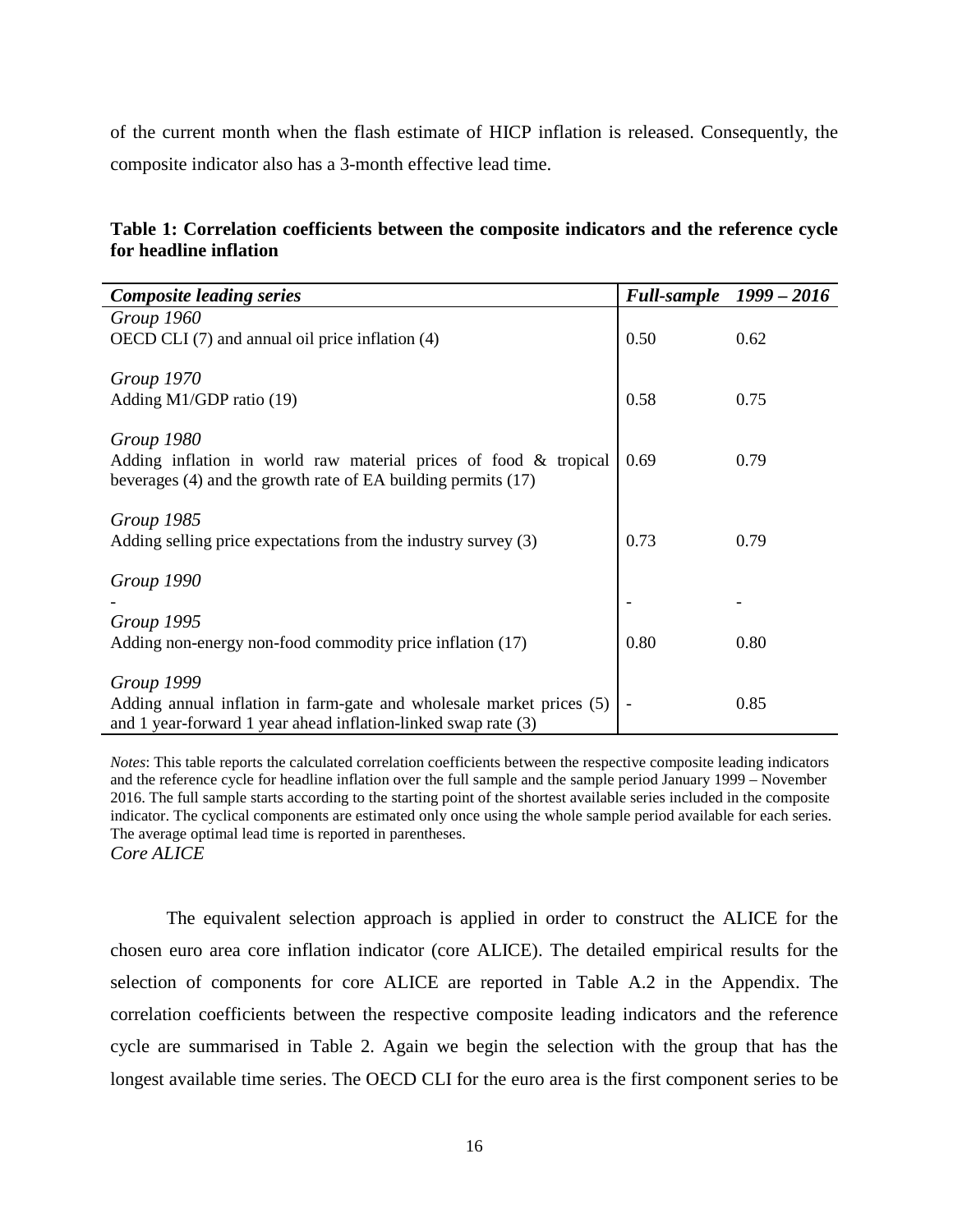selected for the composite indicator, as it fulfils the correlation criteria for the most recent sample and has a sufficiently long optimal lead time of 17 months that remains constant over time. In line with the headline ALICE, we include annual oil price inflation – with a lead time of 25 months – regardless of a correlation coefficient that is a bit below the threshold for the recent period (0.47). This indicator may at times be very relevant for core inflation as well. Looking at the time series starting in 1970, the correlation and lead time criteria are met by real GDP and nominal M1 stock series with an average optimal lead time of 11 and 23 months, respectively. The two series can be viewed as the output and money "gaps", respectively. Both the inclusion of real GDP and of the monetary aggregate lead to an improvement in the correlation coefficient with the reference cycle; hence, both are retained as leading series. From the group of series that are available since 1980, we select on the basis of the three selection criteria the outstanding amount of MFI loans and the level of the nominal effective exchange rate (NEER) of the euro vis-a-vis 38 trading partners. The exchange rate series are extended backwards using data for the NEER vis-à-vis 12 trading partners. Recent empirical evidence on the exchange rate passthrough to euro area inflation is reported by Ben Cheikh and Rault (2016) and Özyurt (2016). The optimal lead time of MFI loans is 6 months, while the NEER leads the inflation cycle by 16 months. The next series included is the annual percentage change in the Producer Price Index (PPI) for non-food consumer goods from the 1985 group. Its correlation with the reference cycle is very high in more recent sample periods and the average lead time of 6 month is sufficient as well as relatively stable. The inclusion of this PPI-based measure of inflationary pipeline pressures for HICP inflation excluding energy and food does not increase the correlation in the period since 1999, but it leads to a higher correlation over the full sample. Among the remaining groups of time series, we do not find any indicator that fulfils all three selection criteria.

In sum, the final version of the core ALICE includes the seven component series discussed above. It has a lead time equal to the minimum lead of the series included, i.e. 6 months. However, due to the publications lags of the included series, the effective lead time of the composite indicator is 5 months.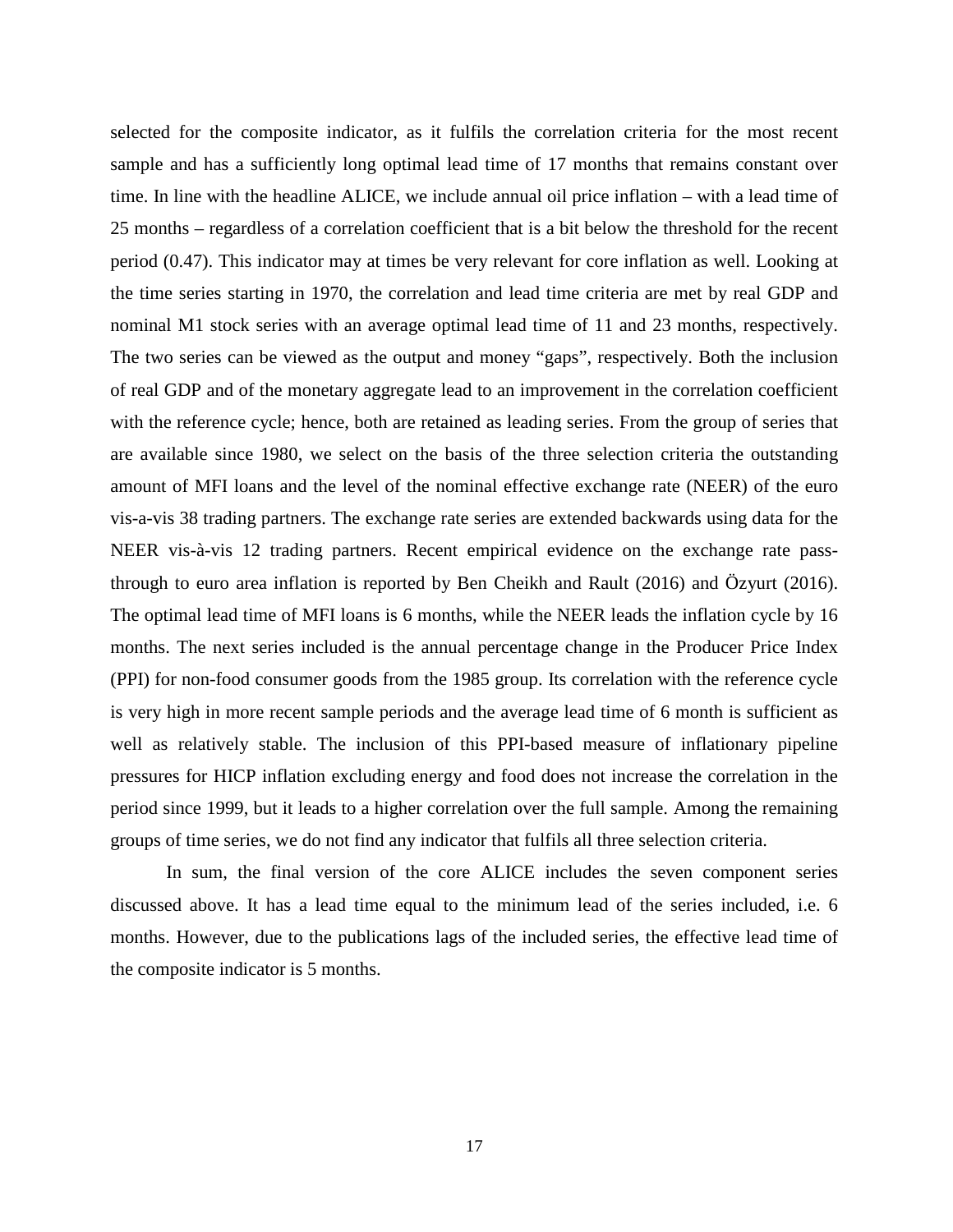| <b>Composite leading series</b>                        | <b>Full-sample</b> | $1999 - 2016$ |
|--------------------------------------------------------|--------------------|---------------|
| Group 1960                                             |                    |               |
| OECD CLI (17) and annual oil price inflation (25)      | 0.32               | 0.65          |
|                                                        |                    |               |
| Group 1970                                             |                    |               |
| Adding real GDP $(11)$ and M1 $(23)$                   | 0.57               | 0.79          |
|                                                        |                    |               |
| Group 1980                                             |                    |               |
| Adding MFI loans outstanding (6) and NEER (16)         | 0.67               | 0.86          |
|                                                        |                    |               |
| Group 1985                                             |                    |               |
| Adding PPI non-food consumer goods price inflation (6) | 0.78               | 0.85          |
|                                                        |                    |               |
| Group 1990/1995/1999                                   |                    |               |
|                                                        |                    |               |
|                                                        |                    |               |

#### **Table 2: Correlation coefficients between the composite indicators and the reference cycle for core inflation**

*Notes*: This table reports the calculated correlation coefficients between the respective composite leading indicators and the reference cycle for core inflation over the full sample and the sample period January 1999 – November 2016. The full sample starts according to the starting point of the shortest available series included in the composite indicator. The cyclical components are estimated only once using the whole sample period available for each series. The average optimal lead time is reported in parentheses.

#### *Backward and forward extension of ALICE*

In order to obtain long historical time series of ALICE, the component series must be combined together taking into account their different starting points. This is done by calculating the ALICE indicators backwards using the composite indicators of the subsets of the selected series that are still available accepting a loss in the quality of the indicator over these extended periods. With respect to the headline indicator, we start with a simple average of all nine selected series over the period for which all series are available (June 2005 to February 2017). In June 2005 the time series of the shortest available component, the inflation-linked swap rate, ends. The full-set ALICE, calculated using Equation (1), is then linked backwards to the average of the remaining eight series from May 2005 backwards. The value of the composite indicator for May is calculated as the sum of its value in June and the monthly change in the average of the remaining cyclical components between May and June. We continue adding monthly changes in the subset indicator to the level of the ALICE until the point in time when another component series drops out, i.e. annual percentage changes in the non-energy non-food commodity price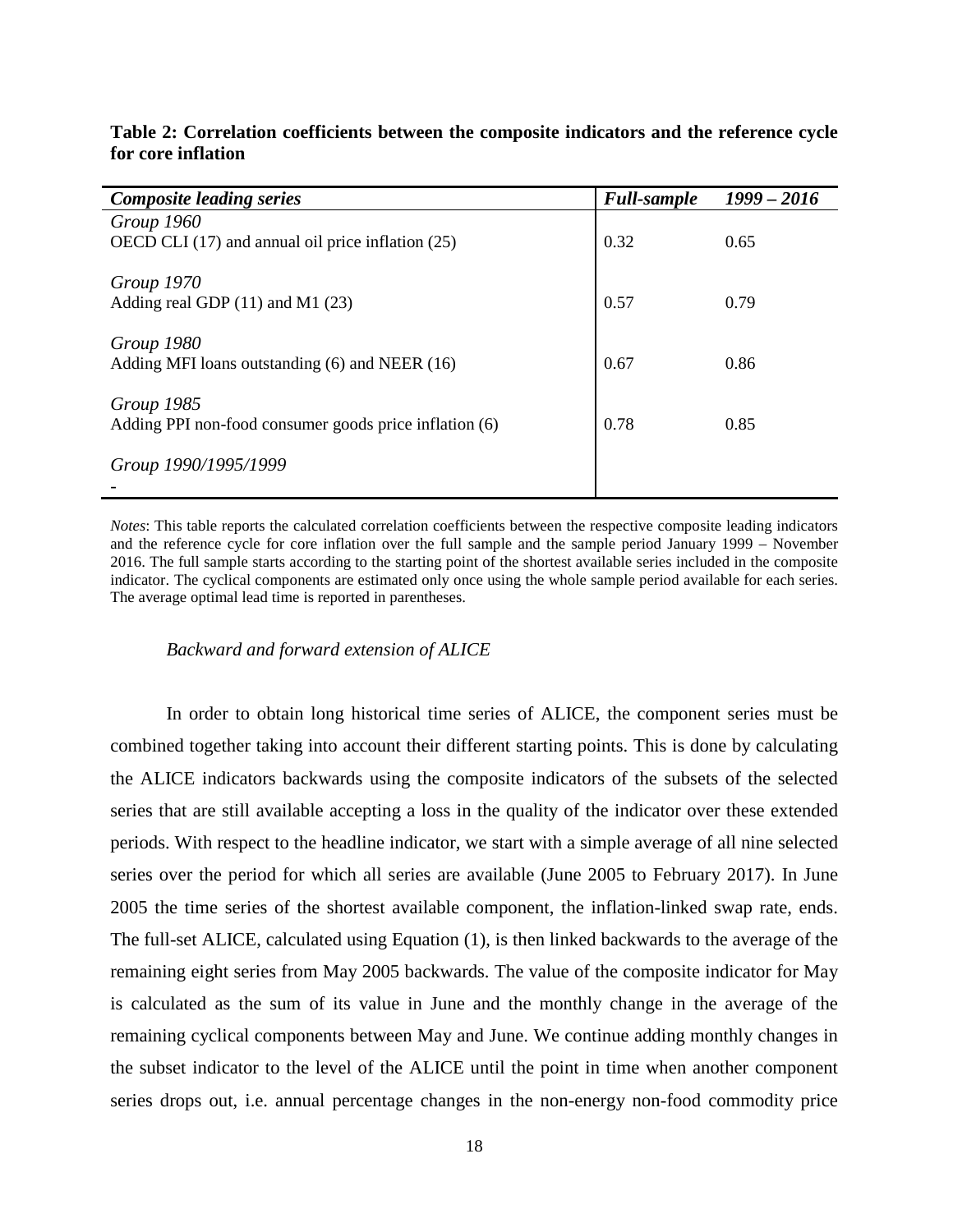index in June 1998. The same linking procedure as before is applied at this step. Consequently, the backward linked ALICE is based on progressively fewer leading series. Equation (4) describes how the ALICE is extended backwards based on progressively fewer series starting at time *t* when all component series are still available:

$$
ALICE_{t-m} = ALICE_{t-m+1} + (CLI_{t-m}^{j-1} - CLI_{t-m+1}^{j-1})
$$
\n(4)

where  $CLI<sub>i</sub><sup>j</sup>$  is the composite leading indicator consisting of *j* series as defined in Equation (1); *m* > 0 and *j*  $= 2, \ldots, 9$  for the headline ALICE. The same linking procedure is applied with respect to the core ALICE, where all of the selected series together are available since the mid-1980s up to April 2017 and  $j = 2, ..., 7$  in Equation (4).

In addition to the backward extension, a similar linking procedure is also used to calculate the ALICE forwards with the aim to extend the lead time of the indicator starting from the point where the component series with the shortest lead time becomes unavailable. The ALICE based on the full set of component series is extended using an average of the four series with the longest lead. The forward extension of the core ALICE is based on the five series with the longest lead time. The procedure for the forward extension of the lead horizon is summarised in Equation (5):

$$
ALICE_{t+m} = ALICE_{t+m-1} + (CLI_{t+m}^{j} - CLI_{t+m-1}^{j})
$$
\n(5)

where  $m = 1, \ldots, 3$  and  $j = 4$  for the headline ALICE and  $m = 1, \ldots, 4$  and  $j = 5$  for the core ALICE.

#### *Ex post evaluation of ALICE*

Figure 3 plots the headline ALICE and the reference cycle for headline inflation over the period since 1970. The shaded areas represent the periods of increasing inflation based on the reference cycle as described earlier. We start in 1970 so that ALICE includes at least three leading series. In the 1970s ALICE moves broadly in line with the reference cycle and identifies the periods of high inflation rates. Over the next two decades another three component series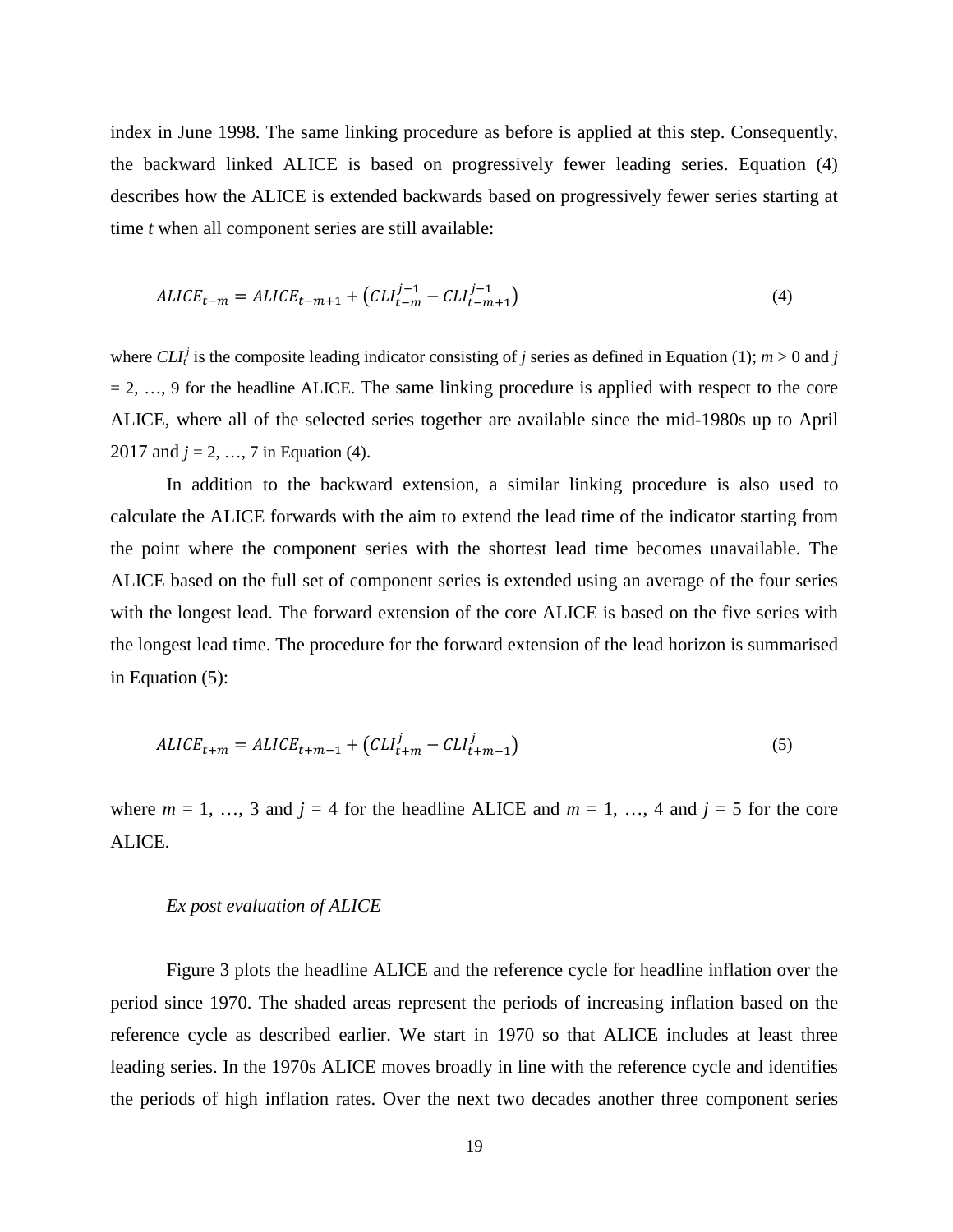become available. While deviations between the composite leading indicator and reference cycle are present, they become smaller and major upturns in the inflation cycle are picked up. As of the late 1990s, eight out of the nine selected series are included in headline ALICE, further improving its performance in tracking the reference cycle. Finally, the inflation-linked swap rate is included in 2005. The turning point and the period of rising inflation ahead of the global financial crisis is picked-up and reflected by a steep increase in ALICE since the end of 2006. Likewise, headline ALICE indicates the turning point at the start of the financial crisis in 2008 and the subsequent disinflation period. In line with the inflation cycle, the indicator drops sharply and reaches a trough in the second half of 2009. Subsequently, it peaks again in autumn 2011 closely co-moving with the headline inflation cycle and also identifies the disinflation period in the euro area after 2012 well. Thereafter, the headline ALICE indicator and the reference cycle are hovering around zero for some time. At the end of the horizon, ALICE, based on the full set of series, is available for three additional months compared to the reference cycle (i.e. until February 2017) and for further three months up to May 2017 (6-month effective lead) based on a reduced set of four longer leading series (OECD CLI, building permits, money supply to GDP ratio, and non-energy non-food commodity prices). It indicates a continued pick-up in the headline inflation cycle with some very tentative signs of a moderation or turning point at the very end.

Figure 4 plots the core ALICE indicator together with the reference cycle for core inflation. In the early period the co-movement between the two series is evidently weaker due to the smaller number of component series included which reduces the quality of the indicator during that period. Prior to the early 1980s, the composite indicator consists of four series, namely, the cyclical components of oil price inflation, the OECD CLI, real GDP and M1. Nevertheless, also over this period in most cases the indicator moves upwards in line with the shaded areas picking up the upswings in the core inflation cycle. As three more series are included during the 1980s, the core ALICE performance improves and it aligns more closely with the reference cycle. Looking at more recent major cyclical turning points, the core ALICE identifies well the peaks and troughs of the core inflation cycle which distinguish the periods of strengthening and weakening developments in the chosen core inflation indicator around the times of the financial and sovereign debt crises. Over the most recent period both the reference core cycle and core ALICE edged up somewhat before flattening again, overall hovering around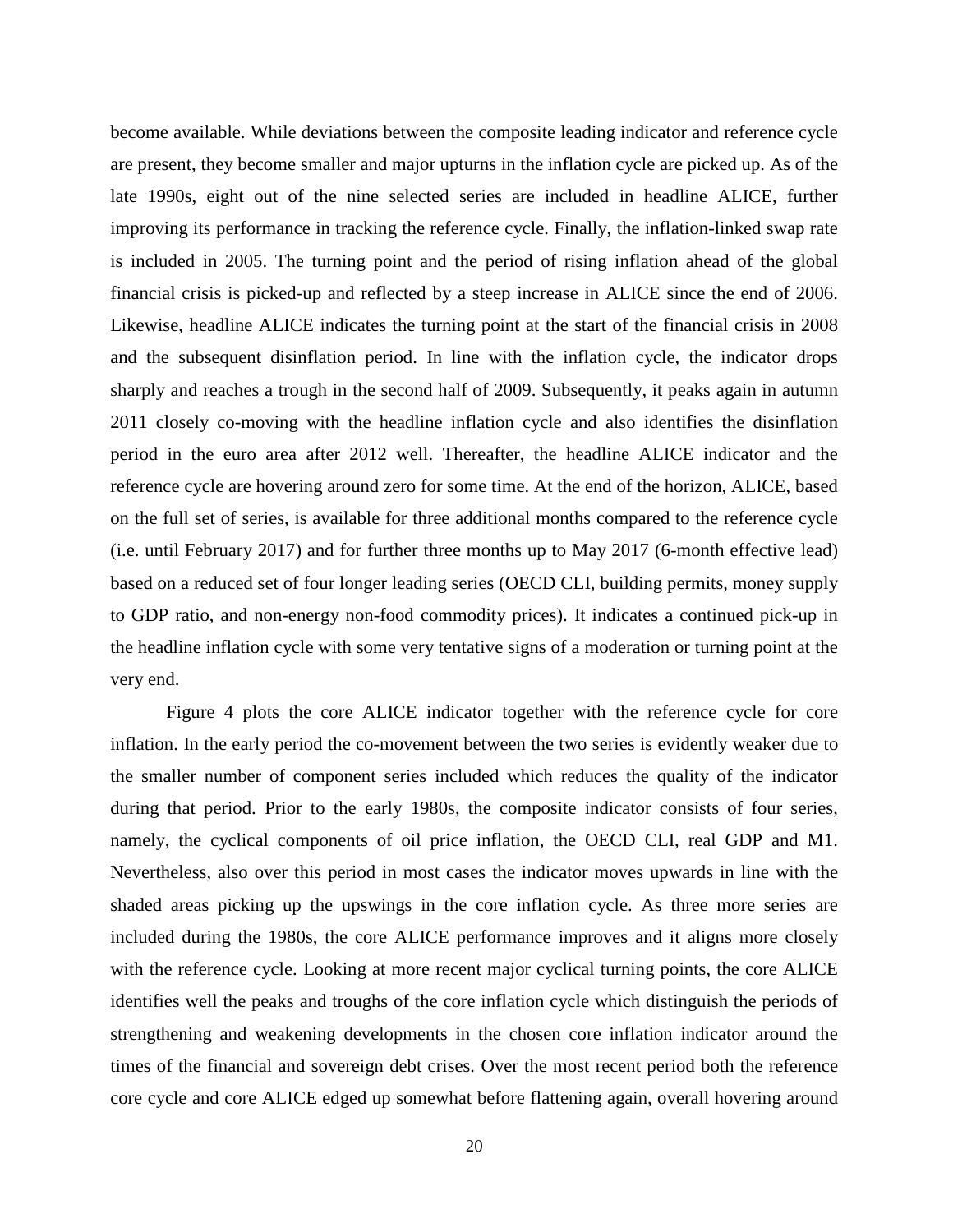zero. Neither of the two indicators yet indicates a trough in the respective inflation cycle since the most recent peak according to the rule in Equation (3). At the time of the current analysis, the reference cycle for euro area core inflation is available until November 2016. The full-set core ALICE is available until April 2017 and the longer leading ALICE based on five series (oil price inflation, OECD CLI, real GDP, M1 and NEER) extends up to August 2017, reflecting the 9 month effective lead time of the component series. Also, over the (extended) lead period of the core ALICE no signal of an upcoming major turning point can be derived.



**Figure 3. Headline ALICE and the corresponding reference cycle**

*Notes*: This figure plots the headline ALICE together with the corresponding reference cycle. The shaded areas denote the periods between a trough and a peak in the headline inflation cycle.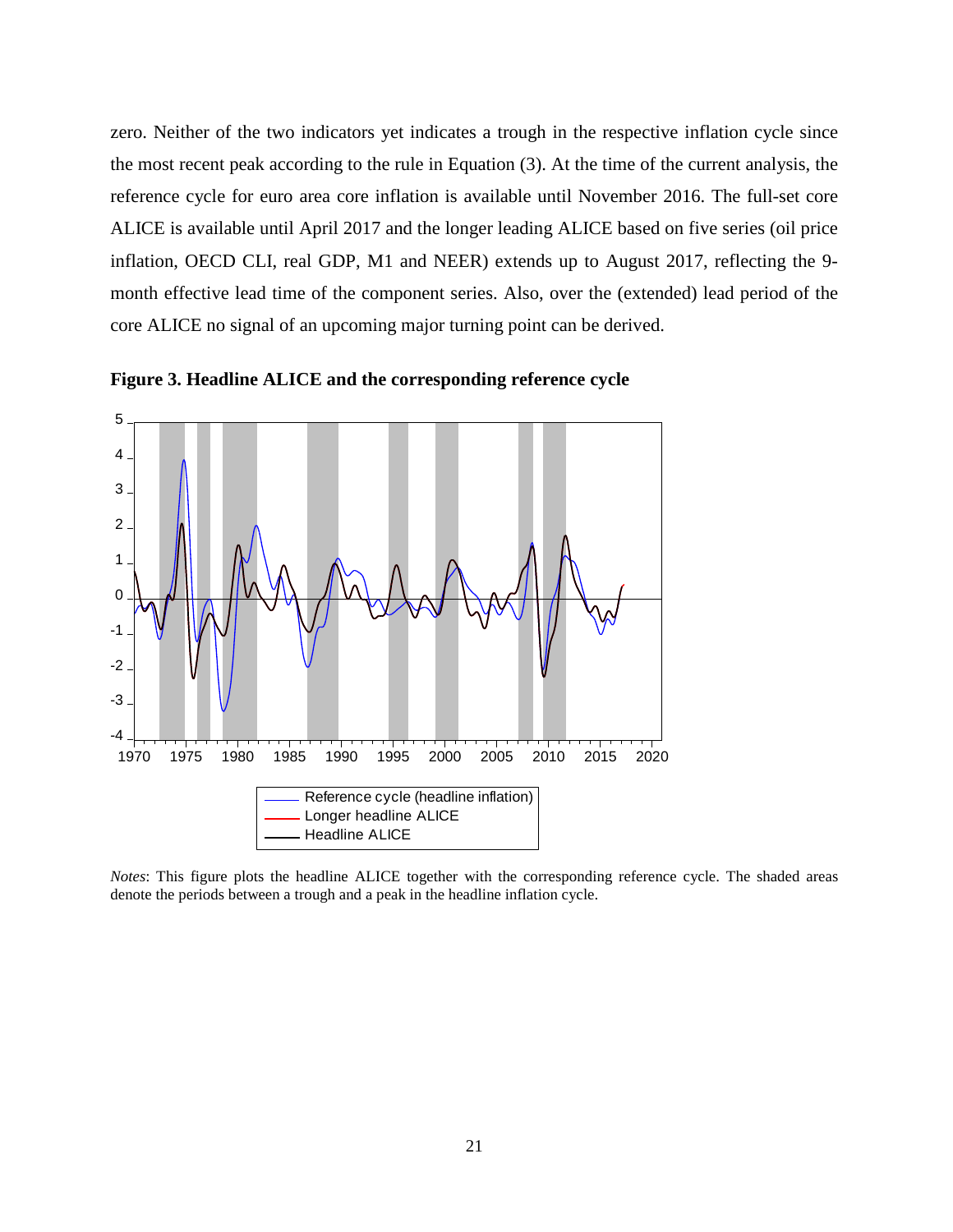

**Figure 4. Core ALICE and the corresponding reference cycle**

*Notes*: This figure plots the core ALICE together with the corresponding reference cycle. The shaded areas denote the periods between a trough and a peak in the core inflation cycle.

#### *Pseudo real-time evaluation of ALICE*

This section presents the results from a pseudo real-time analysis of the performance of the headline and core ALICE indicators. It takes into account the reporting lag of the series in real time. In addition, the cyclical components are re-estimated in each step and also the standardisation of the leading series is re-calculated over the expanding sample period, because they may be sources of revisions in real time. Revisions of the leading series themselves over time might also introduce revisions in ALICE, but these are not accounted for in this pseudo real-time analysis as the final vintages of the data are used. However, the leading series considered are not all subject to revisions over time and often only revised slightly especially in terms of their cyclical components.

The starting point of the exercise is February 2010. At this point in time, the reference cycles and both ALICE indicators are estimated based on the respective data length that would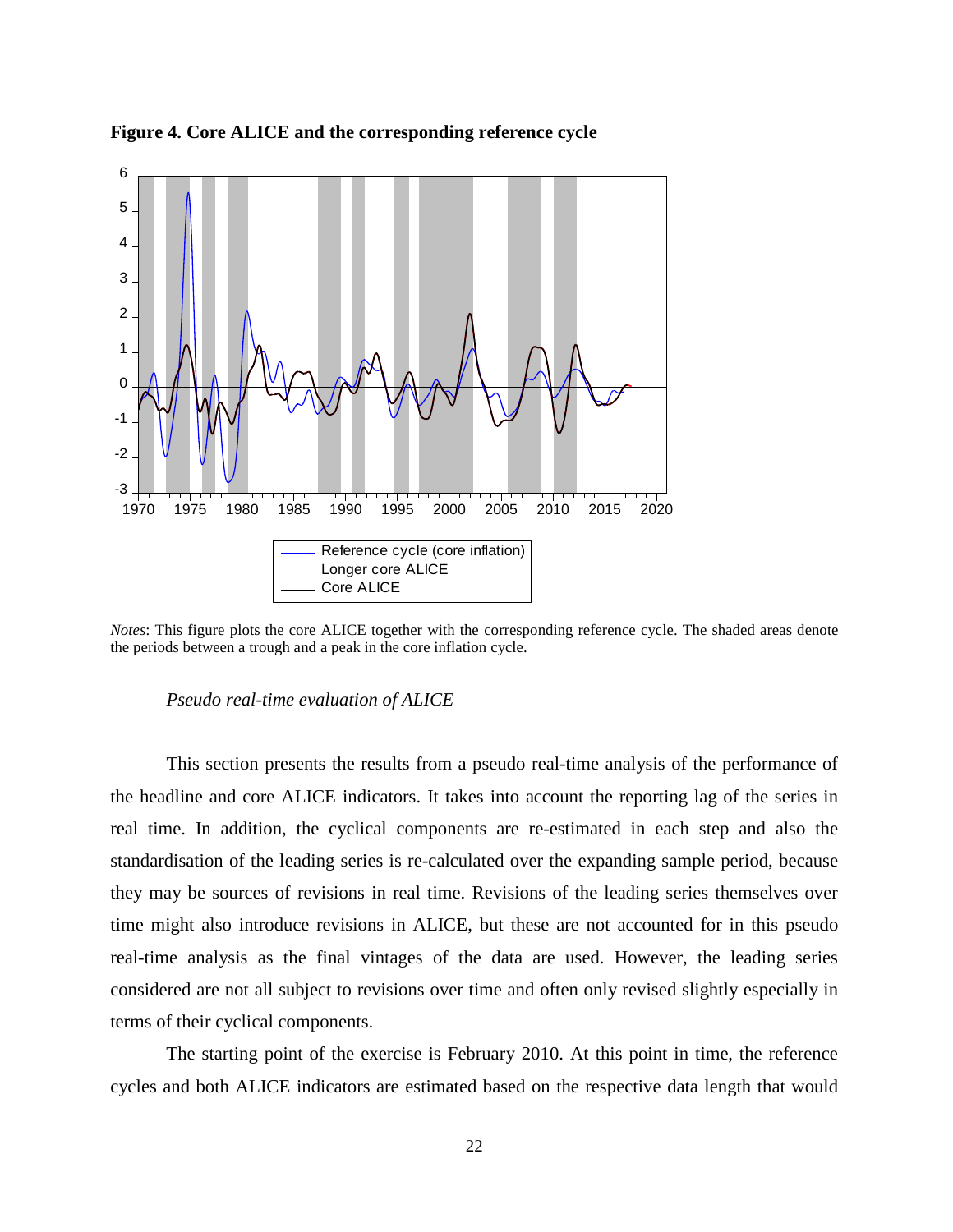be available in real time in the middle of February, i.e. in the middle of the quarter first quarter of the year. Both the (core) ALICE based on the full set of leading series<sup>[2](#page-22-0)</sup> and the respective extension based on leading series with a longer lead time (i.e. for ALICE: OECD CLI, building permits, money to GDP ratio and non-energy non-food commodity prices; and for core ALICE: oil prices, OECD CLI, real GDP, M1 and NEER) are calculated. The effective lead times of headline ALICE and its extension with regard to the reference cycle should on average amount to [3](#page-22-1) and 6 months, and that of core ALICE and its extension to 5 and 10 months<sup>3</sup>, respectively. These pseudo real-time calculations are conducted for the middle of each quarter over the period until mid-November 2016.

Figure 5 depicts the pseudo real-time developments in the headline inflation reference cycle and the (longer leading) ALICE in the considered quarters over time. Following a trough in 2009, ALICE persistently signals a continuation of the cyclical improvements for the headline reference cycle until May 2011. In line with the signals from ALICE, the references cycle is gradually increasing over this period. In August 2011, ALICE signals a peak in the inflation cycle and this signal is confirmed in November 2011, where a clear cyclical downswing is already predicted. Indeed, the inflation cycle turned clearly in February 2012, i.e. in the data vintage six months after the initial signal and has already started to fall at that point in time.

The decline in both series continues until May 2013 when ALICE provides a first indication of an upcoming trough. Even though this signal becomes stronger over the next few quarters, the reference cycle continues to decline, albeit at a somewhat slower pace. The pick-up in ALICE however remains modest and as of May 2014 ALICE turns again while the reference cycle flattens and appears to have reached ground. ALICE signals some cyclical sideward movements up to November 2015 which are broadly followed by the reference cycle. Thereafter a clearer strengthening in ALICE predicts some cyclical improvements for the headline reference cycle which are apparent in the indicator in November 2016. Overall, the pseudo real-time analysis shows that the headline ALICE performs well as additional data become available. It

<span id="page-22-0"></span><sup>&</sup>lt;sup>2</sup> Note that the inflation-linked swap rate in the case of headline ALICE is only available in 2005 and therefore included since May 2015 (to allow 10 years of data to estimate the cycle).<br> $3$  Note that the effective lead time for the longer core ALICE is now one month longer than the previously reported

<span id="page-22-1"></span>effective lead time in the ex post analysis. This is due to the use of a slightly different timing of the dataset used in the pseudo real time analysis.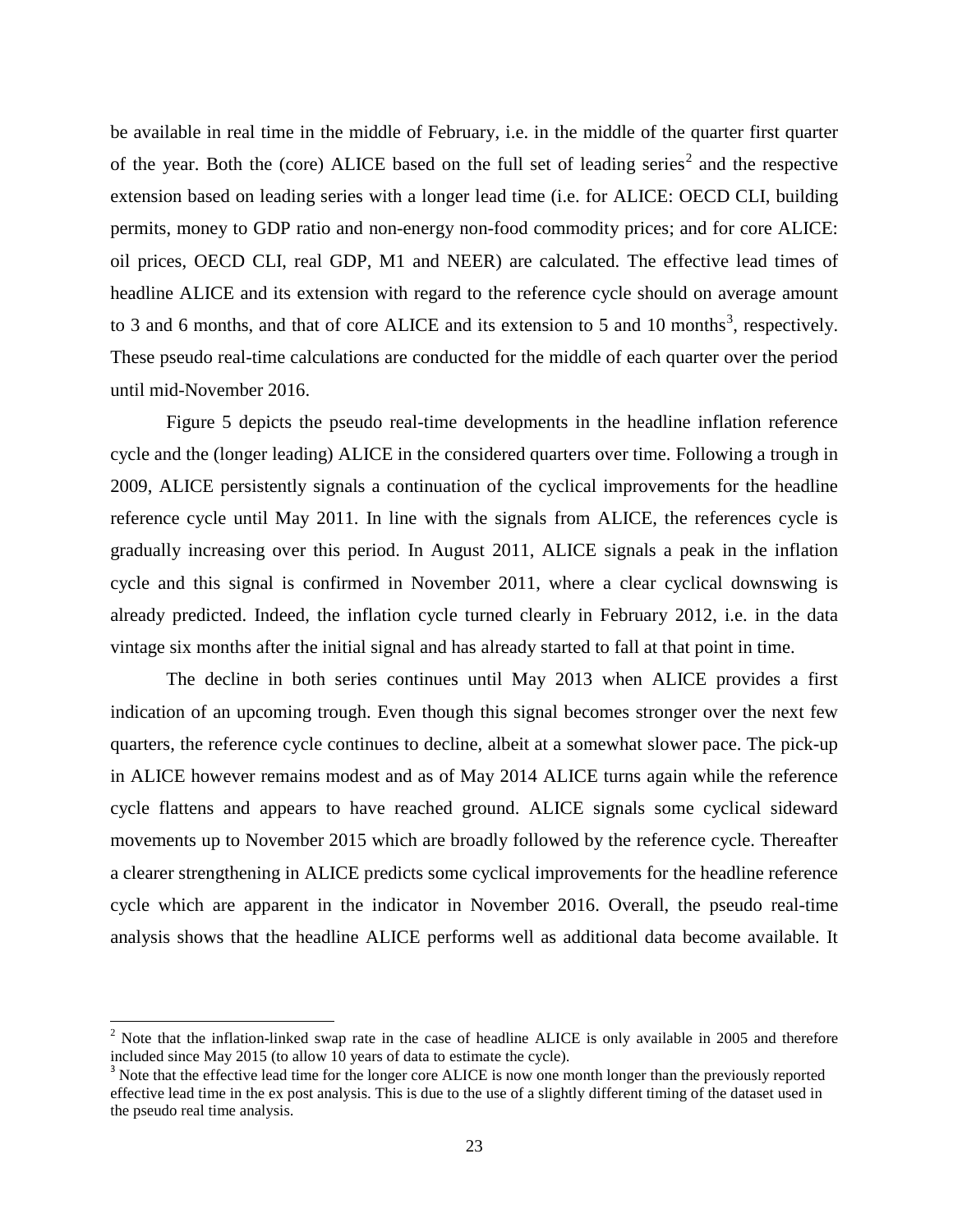leads the headline reference cycle and does (as the reference cycle) not suffer from major revisions. Also, the timing of the identified turning points does not shift substantially over time.

Figure 6 illustrates the pseudo real-time performance of the (longer term) core ALICE and the corresponding reference cycle. In February 2010 ALICE anticipates a turning point (trough) for the reference cycle that indeed materialises after two quarters in the reference cycle. The two series move upwards until August 2011 when ALICE signals a peak, which is at that time also temporarily visible in the reference cycle but revised away in the next data vintage. Nevertheless, the core ALICE turning point signal is reinforced in the next quarters as the indicator continues to decrease. This signal is followed by the reference cycle in February 2012. Thereafter both indicators decline gradually until the end of 2013 with the core ALICE leading the reference cycle. In November 2013, ALICE anticipates a trough in the core inflation cycle in the near future. This signal also shows up through the next quarter but the indicator flattens afterwards anticipating correctly the upcoming stabilisation in the reference cycle. The upturn signal of ALICE temporarily strengthens at the end of 2015 before continuing to point sideward broadly in line with the movements observed in the core reference cycle. Overall, also for the core inflation cycle the two indicators tend to move together with the core ALICE leading the reference cycle.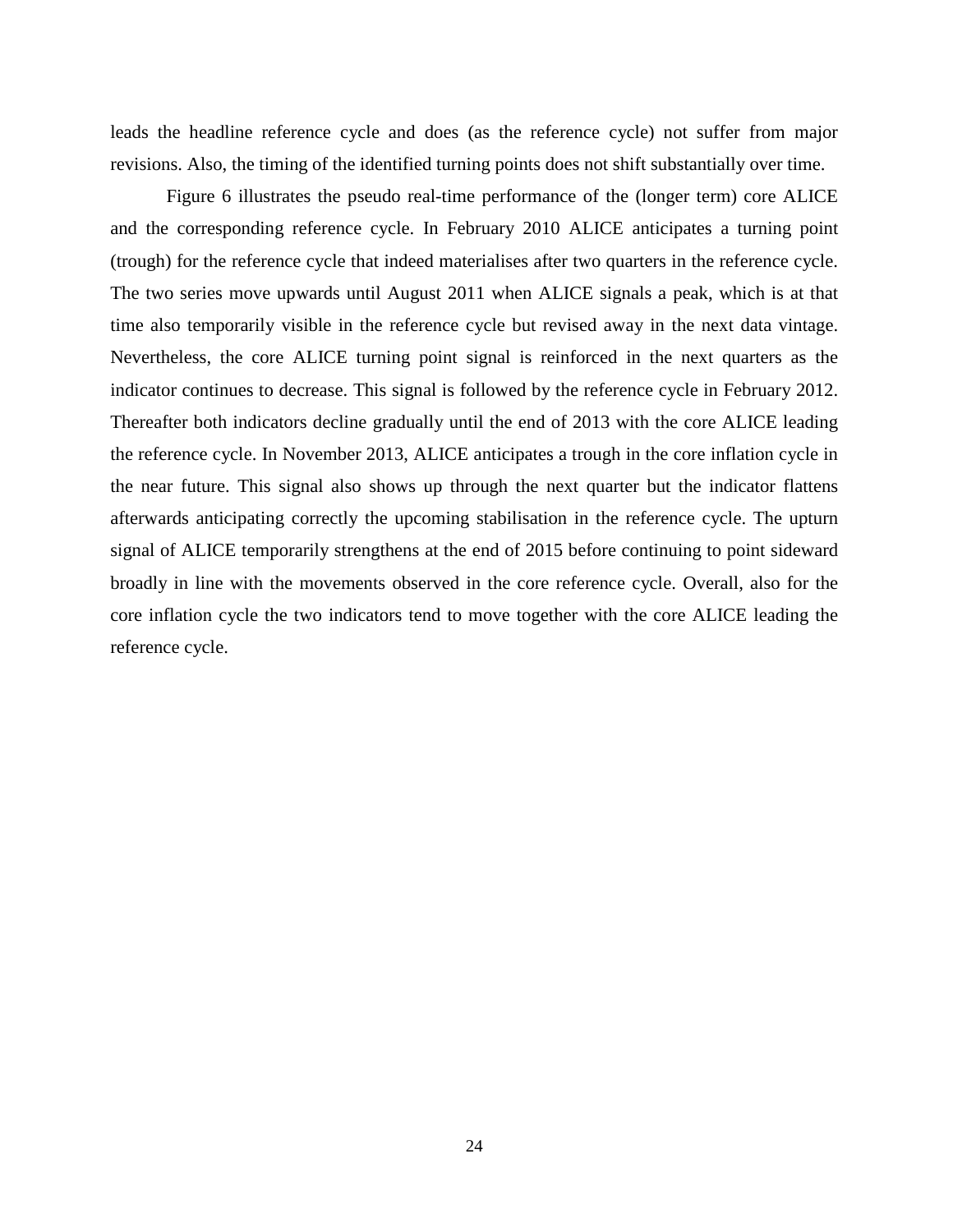

**Figure 5. Pseudo real-time developments of headline ALICE and the reference cycle**

*Notes*: This figure plots the ALICE (black line) together with the longer ALICE (red line) for headline inflation and the reference cycle (blue line) in pseudo real-time over the period February 2010 – November 2016.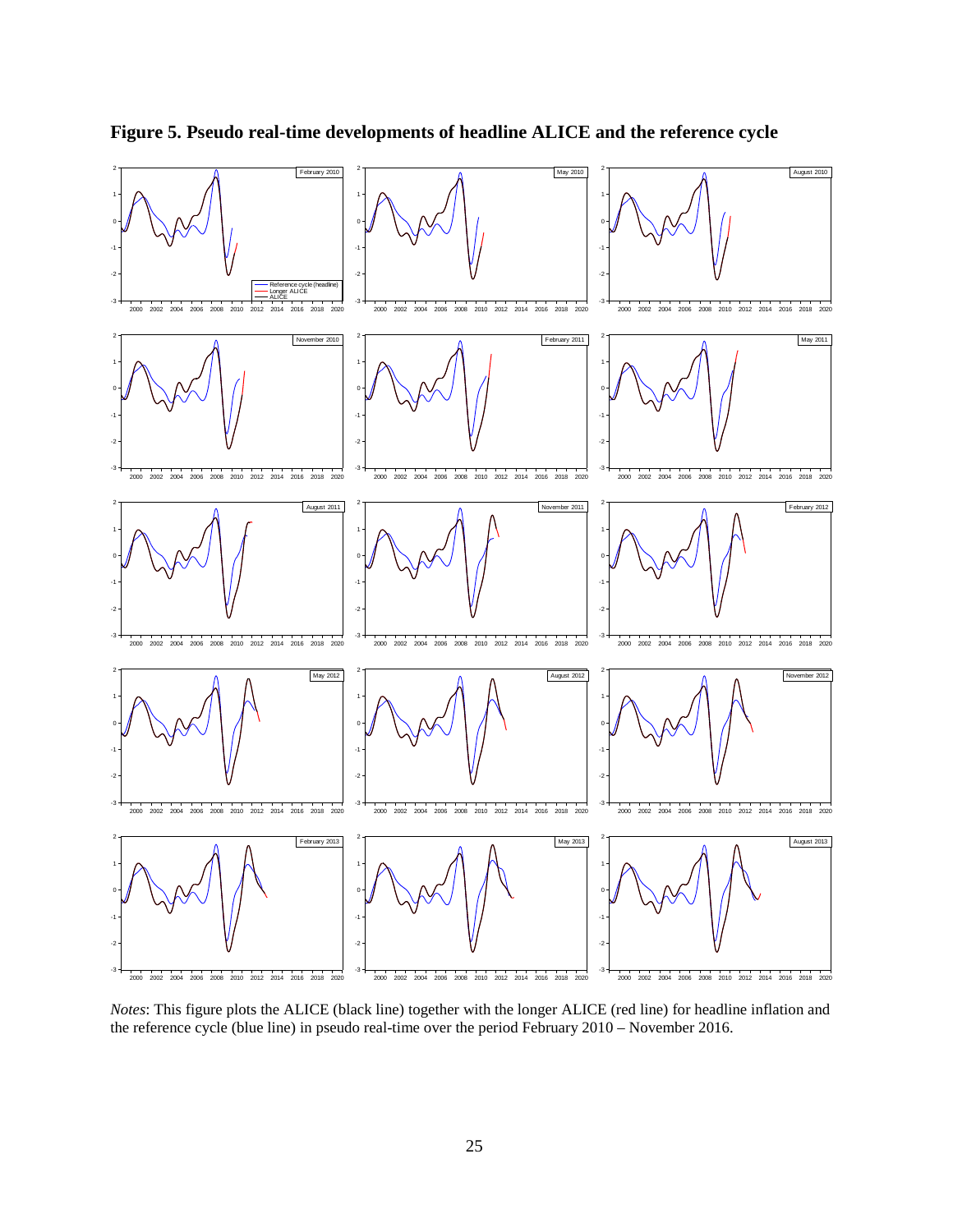**Figure 5. (continued)**



-3 2000 2002 2004 2006 2008 2010 2012 2014 2016 2018 2020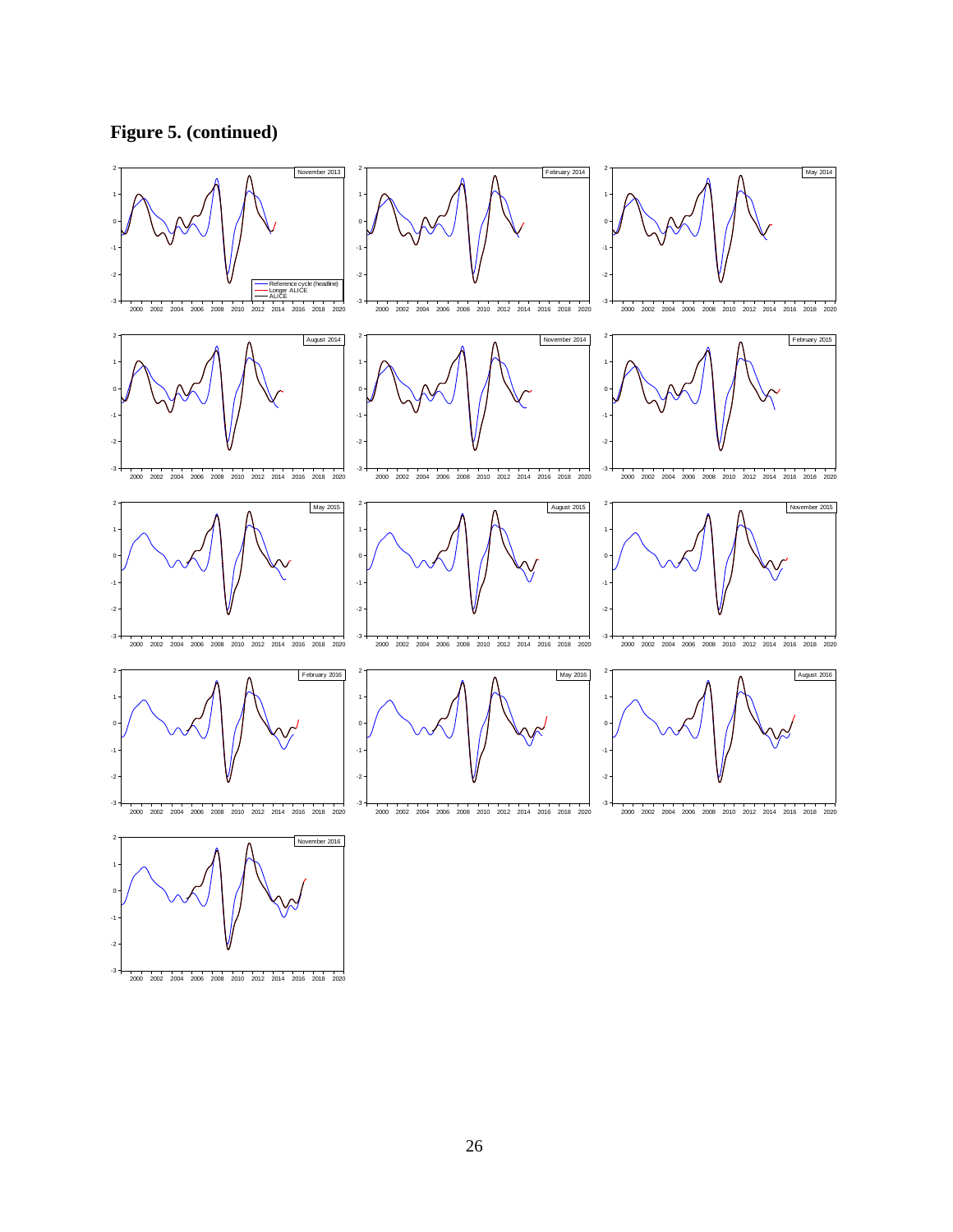

**Figure 6. Pseudo real-time developments of core ALICE and the reference cycle**

*Notes*: This figure plots the ALICE (black line) together with the longer ALICE (red line) for core inflation and the reference cycle (blue line) in pseudo real-time over the period February 2010 – November 2016.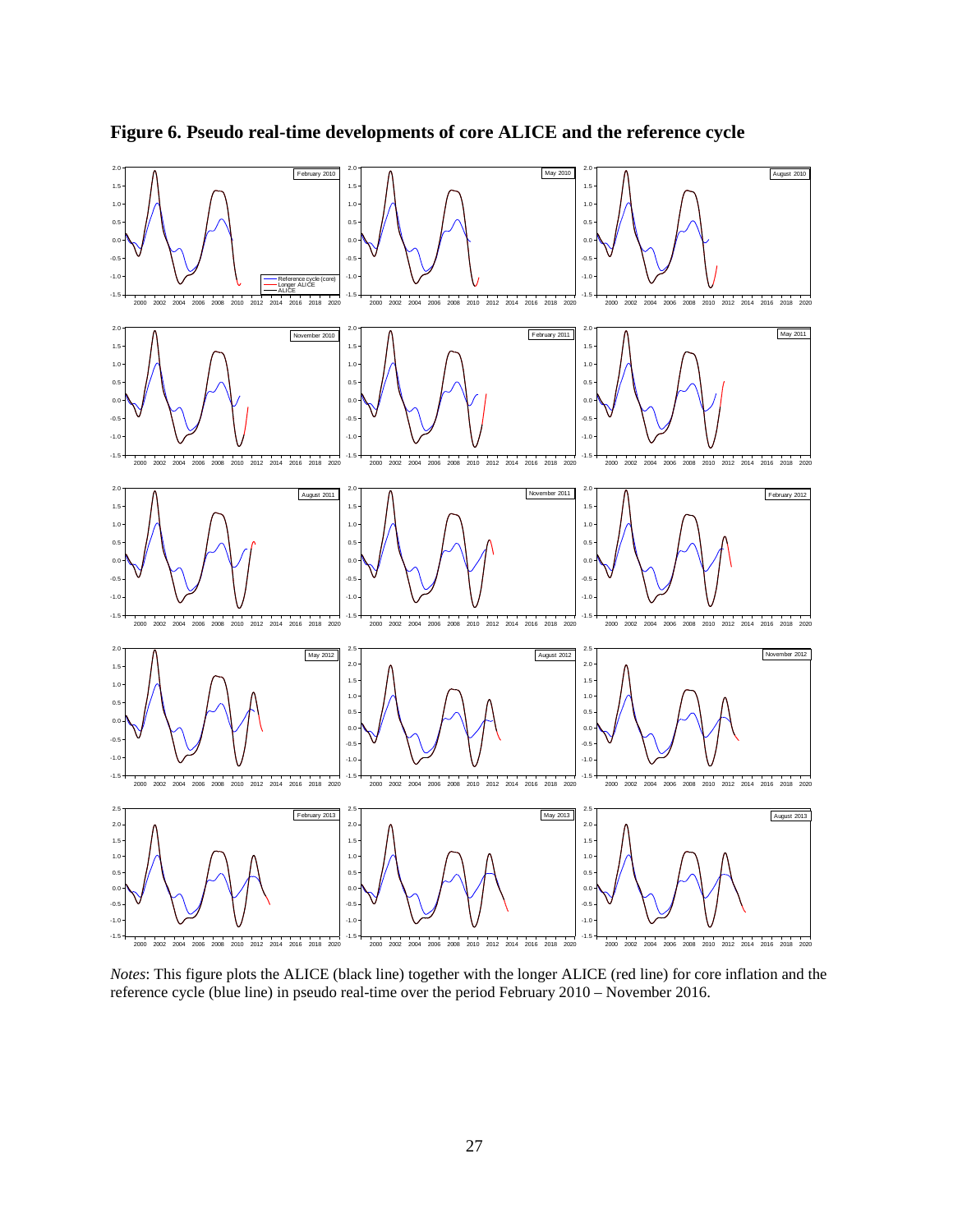**Figure 6. (continued)**

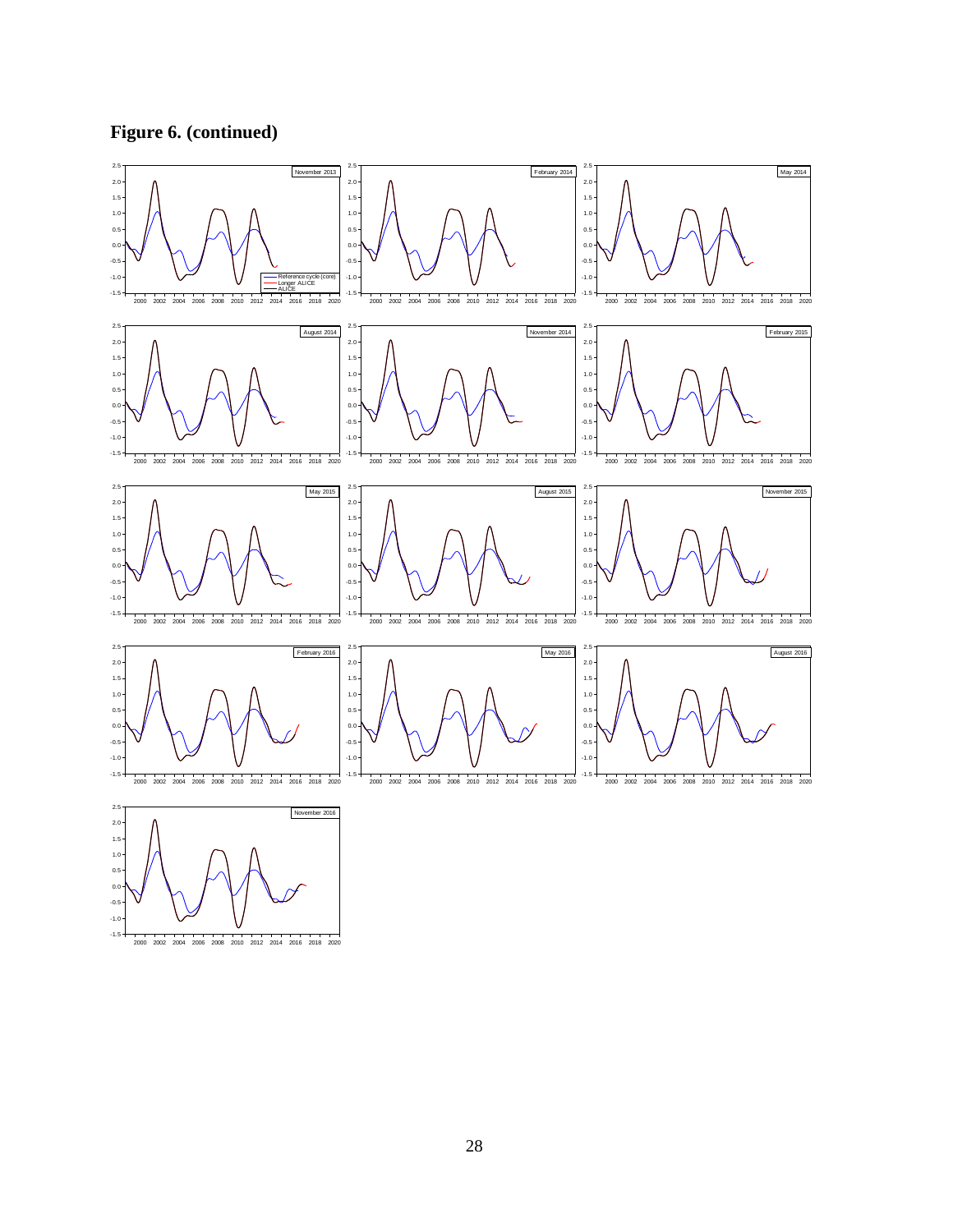#### *Quantitative inflation forecasts with ALICE*

This section reports quantitative inflation forecasts based on the pseudo real-time ALICE dataset discussed above. While the main aim of CLIs like ALICE is to provide qualitative information concerning turning points in the inflation cycle, such indicators may nevertheless have predictive power also in quantitative terms. This is explored below. As mentioned above, the pseudo real-time dataset for ALICE refers to the middle of each quarter such that the headline (core) ALICE is available 6 (10) months ahead compared to the latest data point available for the corresponding inflation measure and its reference cycle. Consequently, changes in headline (core) inflation rate could be predicted 2 (3) quarters ahead using changes in the headline (core) ALICE. Figure 7 shows that changes in the reference cycle tends to move broadly in line with those in actual inflation, as one would expect under the assumption of no significant change in the trend component during the short horizon considered. As a result, also changes in ALICE may have predictive power for changes in the corresponding inflation measures.



**Figure 7. Changes in the reference cycle and inflation**

*Notes*: This figure plots 6-month changes in the headline reference cycle against 6-month changes in the HICP inflation rate (left panel) and 9-month changes in the core reference cycle against 9-month changes in the HICP inflation rate excluding energy and food (right panel).

We conduct and evaluate 2 (3)-quarter ahead quantitative forecasts for 2 (3)-quarter changes in the headline (core) inflation rates, using the real-time ALICE dataset over the period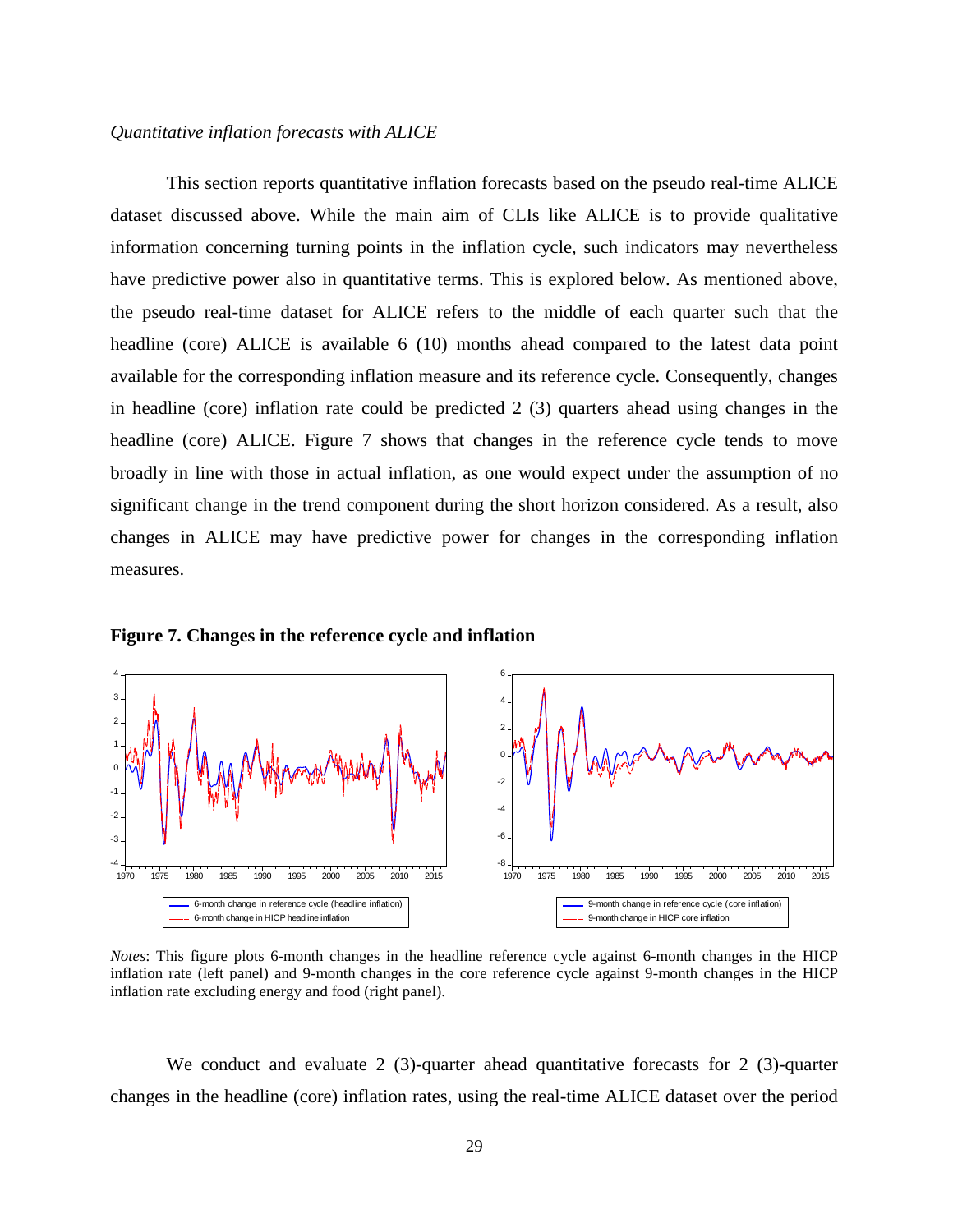2010Q1 - 2016Q3. More specifically, based on the data available in the middle of each quarter, we calculate 6 (9)-month changes in the real-time headline (core) ALICE for each month in the subsequent quarter (quarter following the next one). These calculated changes in the headline (core) ALICE represent the forecasts for changes in the headline (core) inflation rates. Quarterly forecasts are derived by averaging the monthly forecasts for the respective quarters.

For instance, looking at the first vintage of our dataset, in mid-February 2010, HICP data are available up to January 2010. The 2-quarter-ahead forecast for the 2-quarter change in the headline HICP inflation rate is constructed by averaging the changes in the headline ALICE in April 2010 versus October 2009, May 2010 versus November 2009, and June 2010 versus December 2009. Similarly, the 3-quarter-ahead forecast for the 3-quarter change in HICP inflation excluding energy and food is derived as the average of changes in the core ALICE in July 2010 versus October 2009, August 2010 versus November 2009, and September 2010 versus December 2009. The quarterly forecast errors are calculated as the difference between the actual changes in the inflation measures over that period and the changes in the corresponding ALICE.

Formally, the calculations of forecasts for 2-quarter changes in headline inflation 2 quarters ahead  $(\Delta_6 \pi_{2q}^t)$  and forecasts for 3-quarter changes in core inflation 3 quarters ahead  $(Δ<sub>9</sub>π<sub>3q</sub><sup>t</sup>)$  in the reference month *t* (i.e. February, May, August, or November) are derived as shown in the Equations (6) and (7):

$$
\Delta_6 \pi_{2q}^f = \frac{1}{3} \big( (ALICE_{t+2} - ALICE_{t-4}) + (ALICE_{t+3} - ALICE_{t-3}) + (ALICE_{t+4} - ALICE_{t-2}) \big) \tag{6}
$$

$$
\Delta_9 \pi_{3q}^f = \frac{1}{3} \big( (ALICE_{t+5} - ALICE_{t-4}) + (ALICE_{t+6} - ALICE_{t-3}) + (ALICE_{t+7} - ALICE_{t-2}) \big) \tag{7}
$$

The forecast performance of ALICE is assessed by comparing it to alternative inflation forecasts. Firstly, the random walk (RW) model for inflation is considered. It is a standard tool for the evaluation of inflation forecasts in the literature. In this model the predicted annual inflation rate *n*-periods ahead equals the current annual inflation rate (Atkeson and Ohanian, 2001). It is generally hard to outperform simple univariate models, such as the RW or autoregressive models with more elaborate forecasting methods, but the relative performance of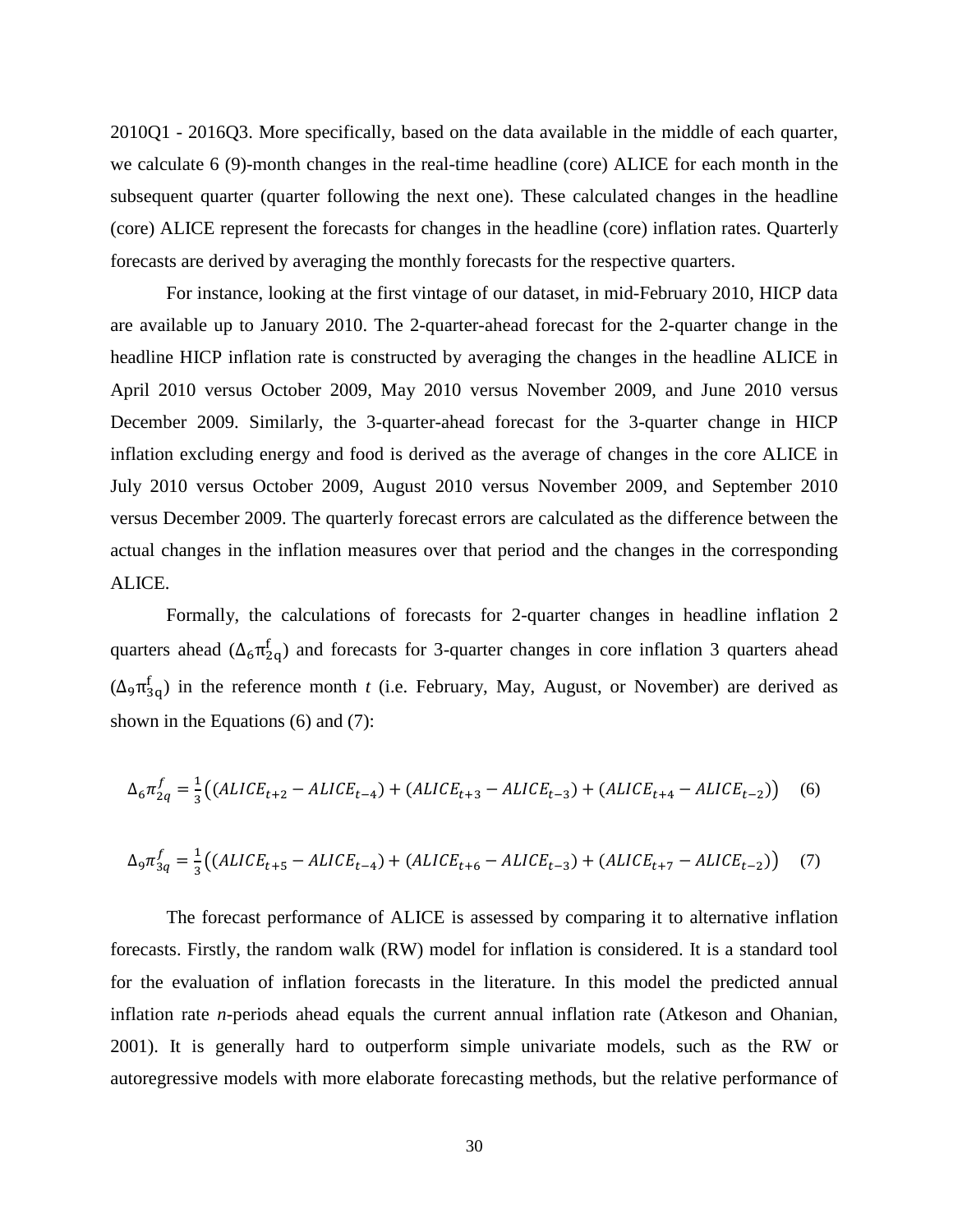these models tend to vary over time (Banerjee et al., 2005; Cristadoro et al., 2005; Russell and Banerjee, 2006; Stock and Watson, 2009; Hubrich and Skudelny, 2016). In our case, the RW approach is equivalent to assuming that the future *h*-period change in inflation rate is zero.

Secondly, we compare the ALICE-based predictions with euro area inflation projections from the monthly Euro Zone Barometer (EZB) survey by MJEconomics and from the quarterly Eurosystem/ECB staff macroeconomic projection exercise (MPE). Whilst the majority of publicly available surveys and forecasts provided by institutions are typically focused on oneyear or longer horizons and whole calendar years, the EZB survey and the MPE projections (since December 2013) also publish quarterly forecasts with respect to the euro area HICP headline inflation, albeit not for HICP inflation excluding energy and food. A further reason for the comparison with the MPE is that it has in the past slightly outperformed the inflation forecasts by other international institutions and professional forecasters, such as the OECD, International Monetary Fund, European Commission, Economic Consensus and Survey of Professional Forecasters (ECB, 2013).

For the forecast comparison with ALICE, the real-time forecasts of the EZB and the MPE published closest to the pseudo real-time dating of ALICE in the middle of each quarter are chosen. The EZB is released around the middle of every month, such that the EZB forecasts in February, May, August and November should include a broadly comparable information set to the pseudo real-time ALICE forecasts abstracting from data revisions included in the ALICE dataset. The quarterly MPE projections are published at the beginning of the third month of the quarter but the cut-off date of these projections is typically around the middle of the quarter so that this timing is very much comparable with the other two forecasts as well. To have the comparable measure as derived from the ALICE, the level inflation forecasts from the EZB and MPE are transformed into 2 (3) quarter changes.

The forecast performance is evaluated in three ways. First, it is assessed in terms of the directional accuracy. This is defined as the relative frequency of the forecasts which correctly forecasted the direction of the future change in inflation (over the considered 2 or 3 quarters). The second and third performance measures are the mean absolute error (MAE) and the root mean squared error (RMSE). These are depicted for all forecasts in relative terms to those of the ALICE-based forecasts, such that a ratio above 1 indicates that ALICE has outperformed the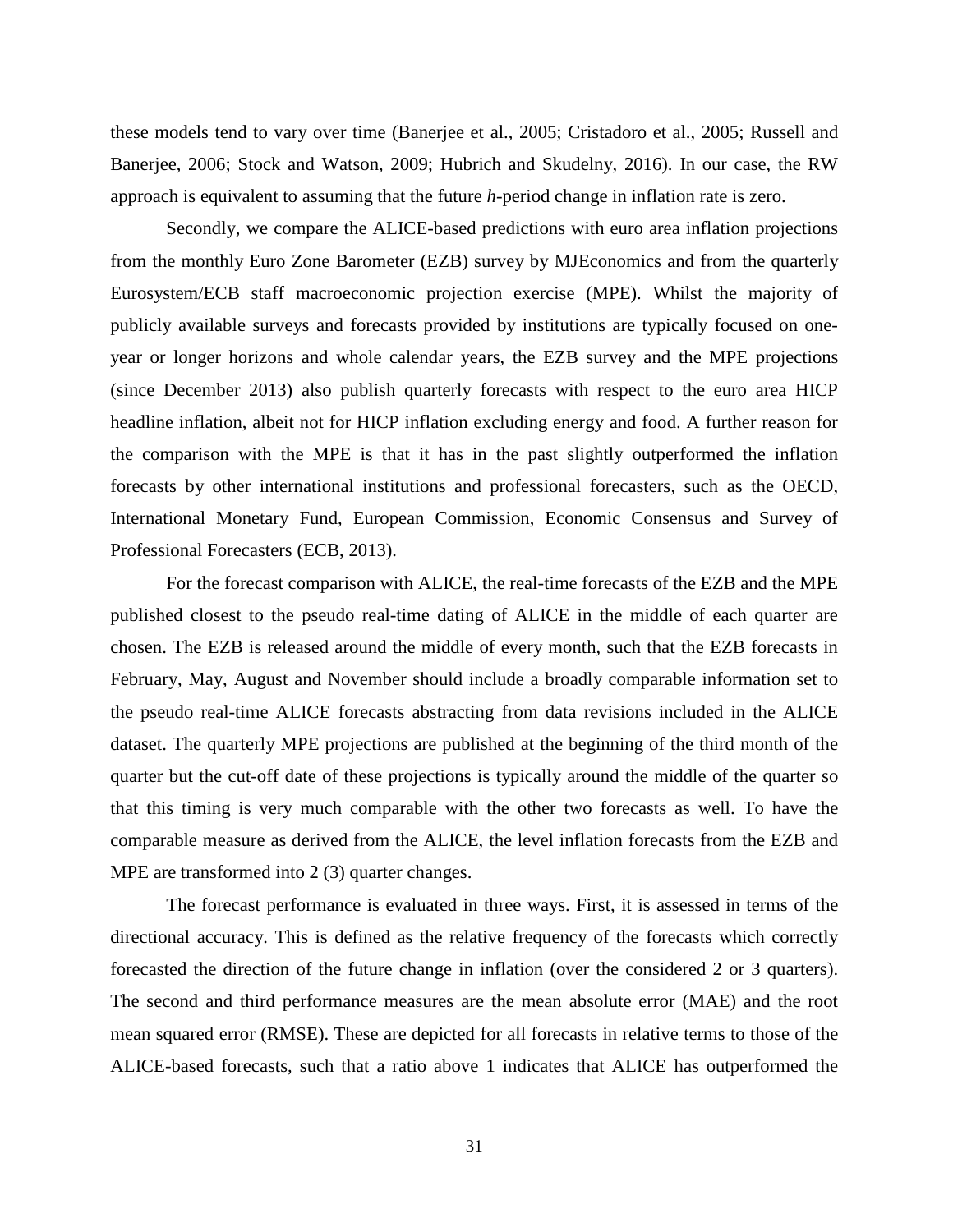alternative forecasts of the RW, EZB or MPE, and a ratio below 1 that ALICE has underperformed. For both the RMSE and MAE we report the outcomes per calendar year.

Panel A of Table 3 reports the results for the period 2010Q1 - 2016Q3. With respect to headline inflation, the directional accuracy of the headline ALICE is 73%, i.e. in 7 out of 10 times it predicts correctly the direction of a change in inflation two quarters ahead, whereas this is only the case in 54% of the EZB-based forecasts. However, the RW and EZB-based forecasts have a lower average absolute error than the headline ALICE. Nevertheless, the RW underperforms the ALICE in terms of the RMSE over the whole period from 2010 to 2016, while the EZB forecast performs similarly as the ALICE for that measure. The relative RMSE by calendar year show that the relative forecast performance of the different methods is strongly time-varying. The RW beats the headline ALICE in 2011, 2012 and 2014. The EZB survey forecasts are more accurate in 2010 – 2014. However, in the final two years the headline ALICE performs clearly better than the EZB forecasts and similar to the RW. This is also largely confirmed by MAE. For HICP inflation excluding energy and food, the directional accuracy of core ALICE is at 68% almost as high as for headline inflation. However, for core inflation the RW demonstrates a superior performance to ALICE in terms of both the MAE and the RMSEs.

Panel B summarises the results for the period 2013Q4 - 2016Q3, which includes now also the comparison with the MPE projections for headline inflation. The directional accuracy of ALICE deteriorates for both headline and core inflation compared to the longer sample period, but remains higher than for the EZB and is also better than in the MPE. In quantitative terms, the RW models outperform the headline and core ALICE as their MAE and RMSE are generally below those of the ALICE indicators. However, neither the EZB nor the MPE forecasts are better than the ALICE predictions over this period. The results also confirm an earlier finding that the MPE inflation forecasts are on average somewhat more accurate than those from the EZB (ECB, 2013).

To summarise, this section illustrates that the headline and core ALICE may be a useful complementary tool to cross-check quantitative inflation forecasts. In particular, both ALICE indicators perform on average better than the other forecasts with respect to predicting the direction of future changes in inflation over the considered 2 or 3 quarters. In quantitative terms, the RW often performed better but this was less clearly the case for the EZB and MPE projections. The interpretation of the relative performance of the ALICE, however, also deserves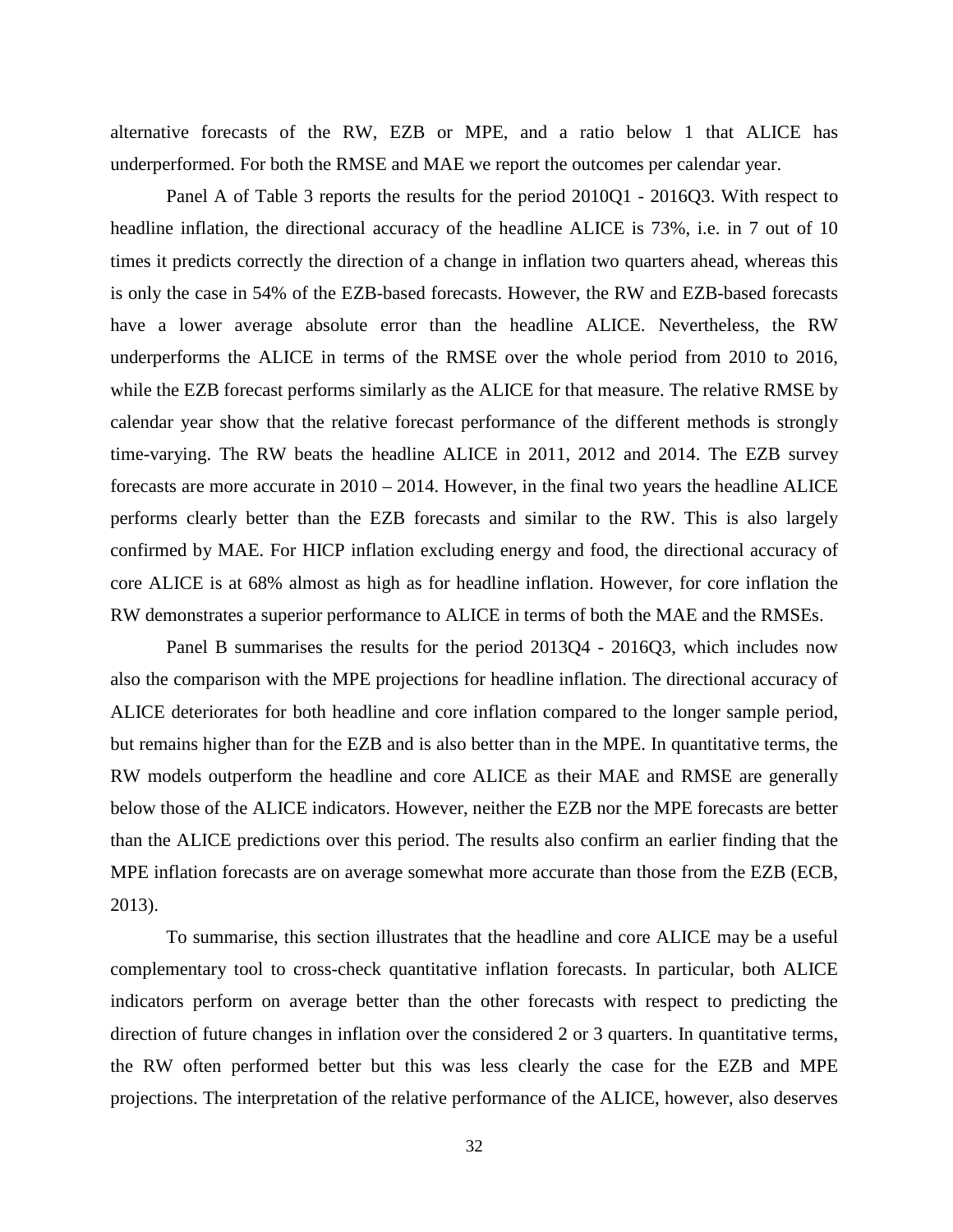a note of caution as the ALICE forecasts are based on a pseudo real-time analysis as compared to a fully-fledged real-time analysis in the case of the other forecasts, although it is not clear whether this implied a measurable advantage. Also, the performance varies considerably over time as it is often found in the literature for many forecasting models.

| Panel A:                 |                                                    |             | $2010$ $Q1 - 2016$ $Q3$ |             |              |                            |  |  |  |
|--------------------------|----------------------------------------------------|-------------|-------------------------|-------------|--------------|----------------------------|--|--|--|
|                          | <b>Headline HICP</b><br>HICP excl. energy and food |             |                         |             |              |                            |  |  |  |
|                          | <b>ALICE</b>                                       | <b>RW</b>   | <b>EZB</b>              |             | <b>ALICE</b> | <b>RW</b>                  |  |  |  |
| Directional accuracy (%) | 73.1                                               | <b>NA</b>   | 53.8                    |             | 68.1         | <b>NA</b>                  |  |  |  |
| MAE (overall)            | 1                                                  | 0.94        | 0.95                    |             | 1            | 0.51                       |  |  |  |
| RMSE (overall)           | 1                                                  | 1.03        | 0.99                    |             | 1            | 0.48                       |  |  |  |
| <b>RMSE/MAE 2010</b>     | 1/1                                                | 1.99/1.85   | 0.86 / 0.85             |             | 1/1          | 0.13/0.12                  |  |  |  |
| <b>RMSE / MAE 2011</b>   | 1/1                                                | 0.80 / 0.79 | 0.91 / 0.89             |             | 1/1          | 0.72 / 0.82                |  |  |  |
| <b>RMSE/MAE 2012</b>     | 1/1                                                | 0.51 / 0.38 | 0.67 / 0.60             |             | 1/1          | 0.16/0.13                  |  |  |  |
| <b>RMSE / MAE 2013</b>   | 1/1                                                | 1.57 / 1.64 | 0.92 / 0.80             |             | 1/1          | 0.92 / 1.17                |  |  |  |
| <b>RMSE / MAE 2014</b>   | 1/1                                                | 0.72 / 0.67 | 0.71/0.72               |             | 1/1          | 0.76/0.68                  |  |  |  |
| <b>RMSE / MAE 2015</b>   | 1/1                                                | 1.00 / 0.85 | 1.61 / 1.67             |             | 1/1          | 0.94 / 0.91                |  |  |  |
| <b>RMSE / MAE 2016</b>   | 1/1                                                | 1.01 / 1.11 | 2.89/2.73               |             | 1/1          | 0.41 / 0.45                |  |  |  |
| Panel B:                 |                                                    |             | $2013$ Q4 - 2016 Q3     |             |              |                            |  |  |  |
|                          |                                                    |             | Headline HICP           |             |              | HICP excl. energy and food |  |  |  |
|                          | <b>ALICE</b>                                       | <b>RW</b>   | <b>EZB</b>              | <b>MPE</b>  | <b>ALICE</b> | <b>RW</b>                  |  |  |  |
| Directional accuracy (%) | 45.5                                               | <b>NA</b>   | 27.3                    | 36.4        | 46.7         | <b>NA</b>                  |  |  |  |
| MAE (overall)            | $\mathbf{1}$                                       | 0.77        | 1.24                    | 1.03        | 1            | 0.67                       |  |  |  |
| RMSE (overall)           | 1                                                  | 0.82        | 1.21                    | 1.01        | 1            | 0.66                       |  |  |  |
| <b>RMSE / MAE 2014</b>   | 1/1                                                | 0.72/0.67   | 0.71/0.72               | 0.69/0.68   | 1/1          | 0.72 / 0.61                |  |  |  |
| <b>RMSE / MAE 2015</b>   | 1/1                                                | 1.00 / 0.85 | 1.61 / 1.67             | 1.14 / 1.17 | 1/1          | 0.94/0.91                  |  |  |  |
| <b>RMSE / MAE 2016</b>   | 1/1                                                | 1.01 / 1.11 | 2.89 / 2.73             | 2.59/2.46   | 1/1          | 0.41 / 0.45                |  |  |  |

**Table 3. Forecasting ability of RW, EZB, and MPE relative to ALICE** 

*Notes*: This table summarises the inflation forecast evaluation results for the RW, EZB and MPE projections relative to the headline (left) and core (right) ALICE. Panel A presents the directional accuracy of the ALICE and EZB (headline inflation only) as well as the mean absolute errors (MAE) and root mean squared errors (RMSE) for the RW- and EZB-based (headline inflation only) forecasts relative to ALICE. Panel B presents the directional accuracy of the ALICE, EZB and MPE as well as the mean absolute errors and RMSEs for the RW, EZB and MPE relative to ALICE. NA denotes not applicable.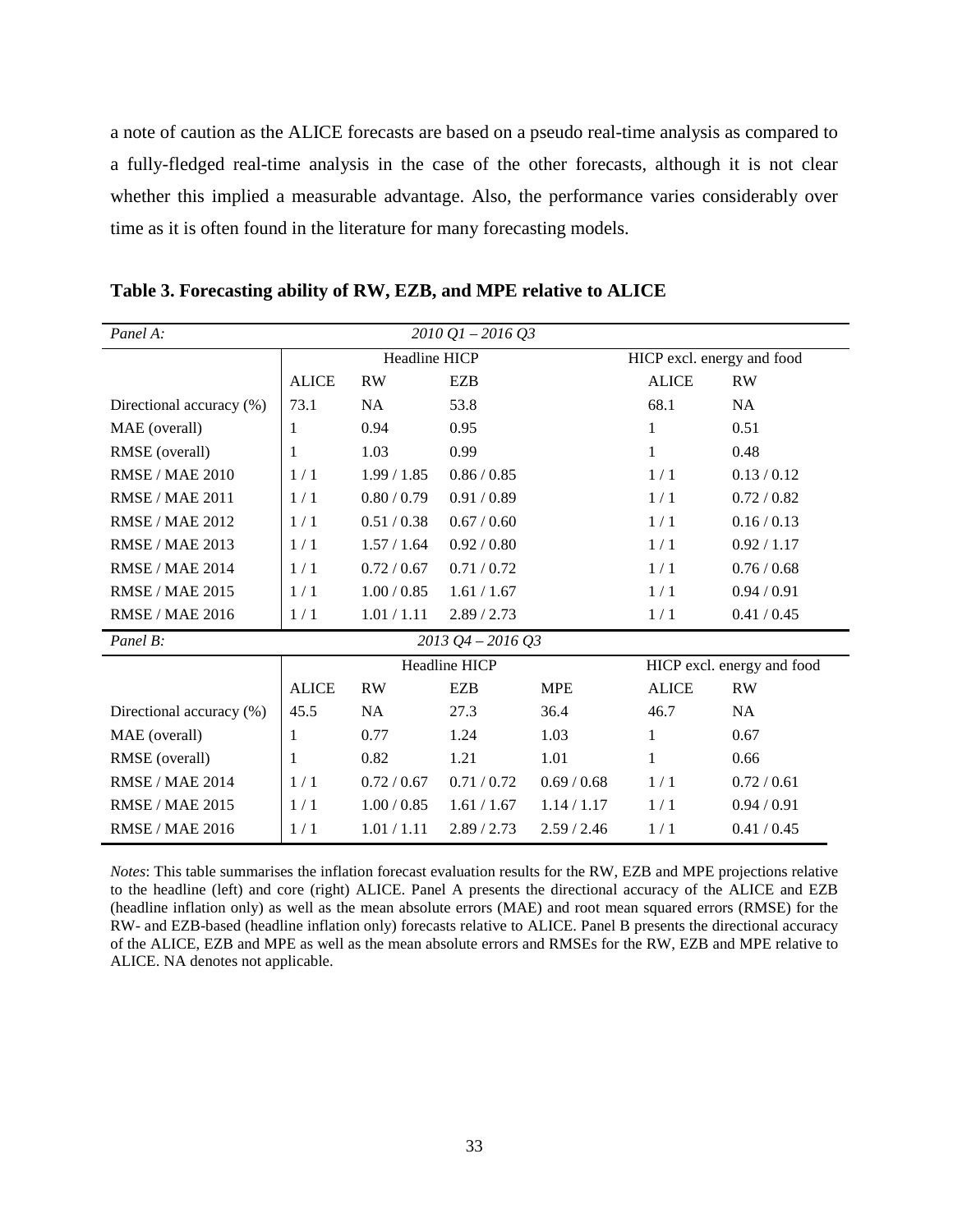### **CONCLUSIONS**

This study develops leading indicators for the inflation cycles of headline and HICP excluding energy and food inflation in the euro area. The applied methodology follows that of traditional CLIs and the underlying data are carefully selected from a large euro area dataset of potential leading series. The two composite leading indicators for the euro area headline and core inflation cycles, (core) ALICE, consist of nine, respectively, seven leading series. The selected leading series have a broad economic coverage, ranging from external determinants, prices and costs measures, economic activity variables, "soft" survey data, financial variables, and marketbased inflation expectations.

The findings are promising. The headline and core ALICE identify major cyclical movements in inflation in an *ex post* analysis very well, especially since 1999. An *ex ante* pseudo real-time analysis confirms these findings and shows that the ALICE for both headline and core inflation indicate turning points of the reference cycle in advance and do not suffer from major revisions over time. These are two essential preconditions for the practical applicability of such indicators. Besides their qualitative use, the ALICE indicators have also been analysed in terms of their quantitative forecasting ability. They performed better than other forecasts in terms of forecasting the direction of future inflation developments two or three quarters ahead. In terms of quantitative forecast accuracy, the RW often performed better but this was less clearly the case for the EZB and MPE projections, particularly in the most recent years. To what extent this may hinge on the pseudo real-time nature of the ALICE forecast compared to the true real-time nature of the other two forecasts is unclear. The observed time-varying forecasting performance of ALICE is in line with the evidence provided in the literature for many forecasting models. Overall, ALICE is a new tool that has the potential to provide useful input for the real-time monitoring, analysis and forecasting of inflation in the euro area. It may be used as complementary tool to traditional inflation models to cross-check and steer quantitative inflation forecasts.

A number of interesting points remain open for future work. It would be of great interest to apply this methodology to euro area countries rather than the aggregated euro area. A further avenue for future work would be to focus more specifically on the main sub-components of HICP inflation, i.e. services, non-energy industrial goods, energy and food.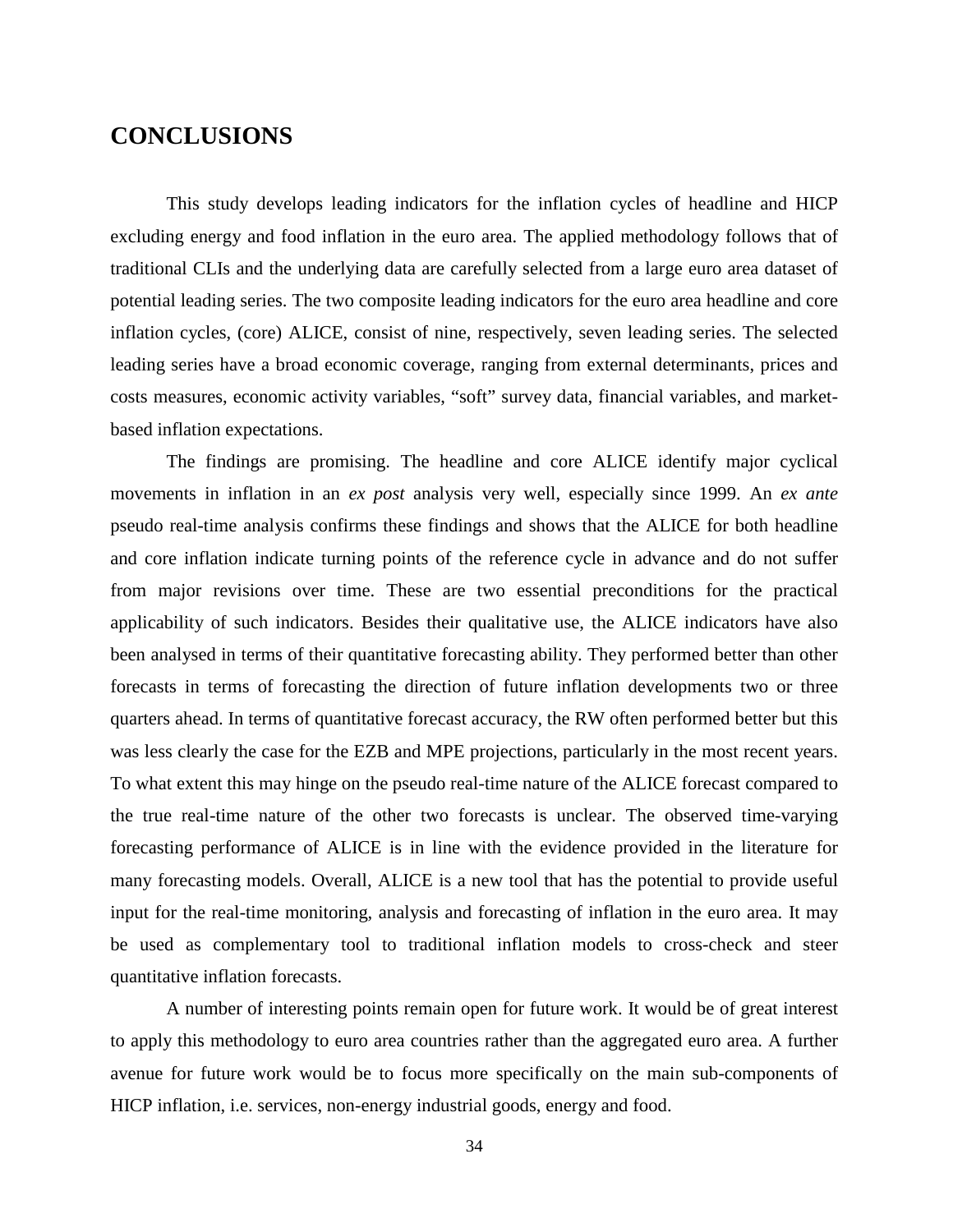# **REFERENCES**

Artis, M.J., Bladen-Hovell, R.C., Osborn, D.R., Smith, G., and Zhang, W. Predicting turning point in the UK inflation cycle. Economic Journal, 105(432), p.1145-1164.

Atkeson, A., and Ohanian, L.E., 2001. Are Phillips curves useful for forecasting inflation? Federal Reserve Bank of Minneapolis Quarterly Review, 25(1), p.2-10.

Banerjee, A., Marcellino, M. and Masten, I., 2005. Leading indicators for euro-area inflation and GDP growth. Oxford Bulletin of Economics and Statistics, 67, p. 785-813.

Baxter, M., and King, R.G., 1999. Measuring business cycles: Approximate band-pass filters for economic series. Review of Economics and Statistics, 81(4), p.575-593.

Ben Cheikh, N. and Rault, C. 2016. Recent estimates of exchange rate pass-through to import prices in the euro area. Review of World Economics, 152(1), p. 69–105.

Berger, H., and Osterholm, P., 2011. Does money growth Granger cause inflation in the euro area? Evidence from out-of-sample forecast using Bayesian VARs. Economic Record, 87(276), p.45-60.

Bikker, J.A., and Kennedy, N.O., 1999. Composite leading indicators of underlying inflation for seven EU countries. Journal of Forecasting, 18(4), p.225-258.

Binner, J.M., Bissoondeeal, R.K., and Mullineux, A.W., 2005. A composite leading indicator of the inflation cycle for the Euro area. Applied Economics, 37(11), p.1257-1266.

Binner, J.M., Fielding, A., and Mullineux, A.W., 1999. Divisia money in a composite leading indicator of inflation. Applied Economics, 31(8), p.1021-1031.

Bobeica E., and Jarocinski, M., 2017. Missing disinflation and missing inflation: the puzzles that aren't. ECB Working Paper Series, Working paper No. 2000.

Bry, G., and Boschan, C., 1971. *Cyclical analysis of time series: Selected procedures and computer programs*. NBER. New York: Columbia University Press.

Burns, A.F., and Mitchell, W.C., 1946. *Measuring business cycles*. NBER Studies in Business Cycles, No. 2. New York: Columbia University Press.

Cavallo, M., 2008. Oil prices and inflation. Federal Reserve Bank of San Francisco Economic Letter No. 2008-31.

Chen, S. and Ranciere, R., 2016. Financial information and macroeconomic forecasts, IMF Working Paper No. 16/251.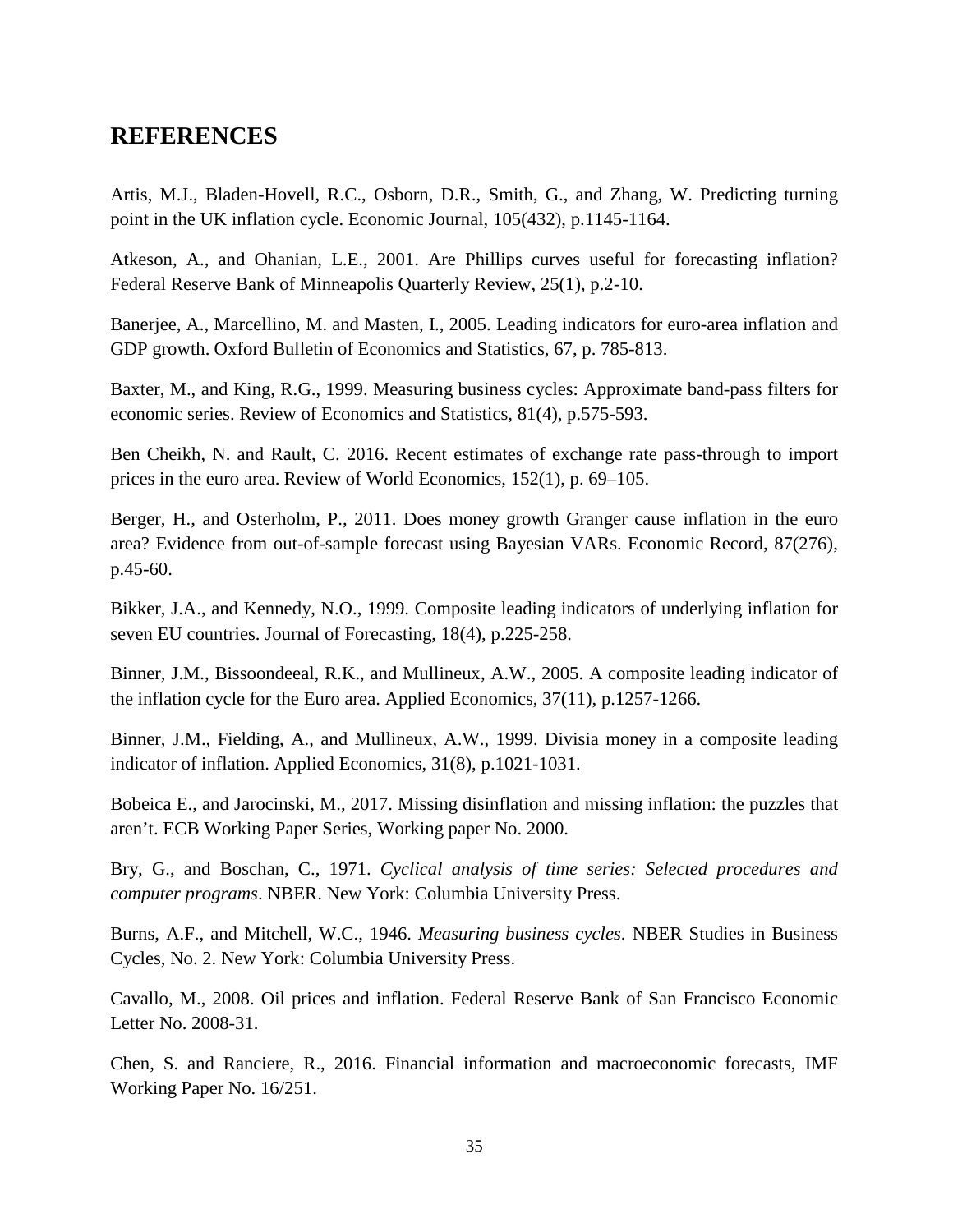Christiano, L.J., and Fitzgerald, T.J., 2003. The band pass filter. International Economic Review, 44(2), p.435-465.

Cristadoro, R., Forni, M., Reichlin, L., and Veronese, G., 2005. A core inflation indicator for the euro area. Journal of Money, Credit and Banking, 37(3), p.540-560.

de Bondt, G.J., and Hahn, E., 2014. Introducing the euro area-wide leading indicator (ALI): Real-time signals of turning points in the growth cycle from 2007 to 2011. Journal of Forecasting, 33(1), p.47-68.

Drehmann, M., Borio, C., and Tsatsaronis, K., 2012. Characterising the financial cycle: don't lose sight of the medium term!. BIS Working Papers, Working paper No. 380.

European Central Bank, 2013. An assessment of eurosystem staff macroeconomic projections, Monthly Bulletin, May, p. 71-83.

European Central Bank, 2016. The relationship between HICP inflation and HICP inflation excluding energy and food, Economic Bulletin, Issue 2, Box 7, p. 54-56.

European Central Bank, 2017. Low inflation in the euro area: Causes and consequences. ECB Occasional Paper Series, Occasional paper No. 181.

Falagiarda, M., and Sousa, J., 2017, Forecasting euro area inflation using targeted predictors: is money coming back? ECB Working Paper Series, Working paper No. 2015.

Forni, M., Hallin, M., Lippi, M. and Reichlin, L., 2003. Do financial variables help forecasting inflation and real activity in the euro area?. Journal of Monetary Economics, 50(6), p.1243-1255.

Garner, C.A., 1995. How useful are leading indicators of inflation?. Federal Reserve Bank of Kansas City Economic Review, 80(2), p.5-18.

Gibson, H.D., and Lazaretou, S., 2001. Leading inflation indicators for Greece. Economic Modelling, 18(3), p.325-348.

Guérin, P., Maurin, L. and Mohr, M., 2011. Trend-cycle decomposition of output and euro area inflation forecasts: a real-time approach based on model combination. ECB Working Paper Series, Working paper No. 1384.

Hodrick, R. and Prescott, E.C. 1997. Postwar U.S. business cycles: an empirical investigation, Journal of Money Credit and Banking, 29(1), p. 1–16.

Hubrich, K. and Skudelny, F., 2016. Forecast combination for euro area inflation: a cure in times of crisis? ECB Working Paper Series, Working paper No. 1972.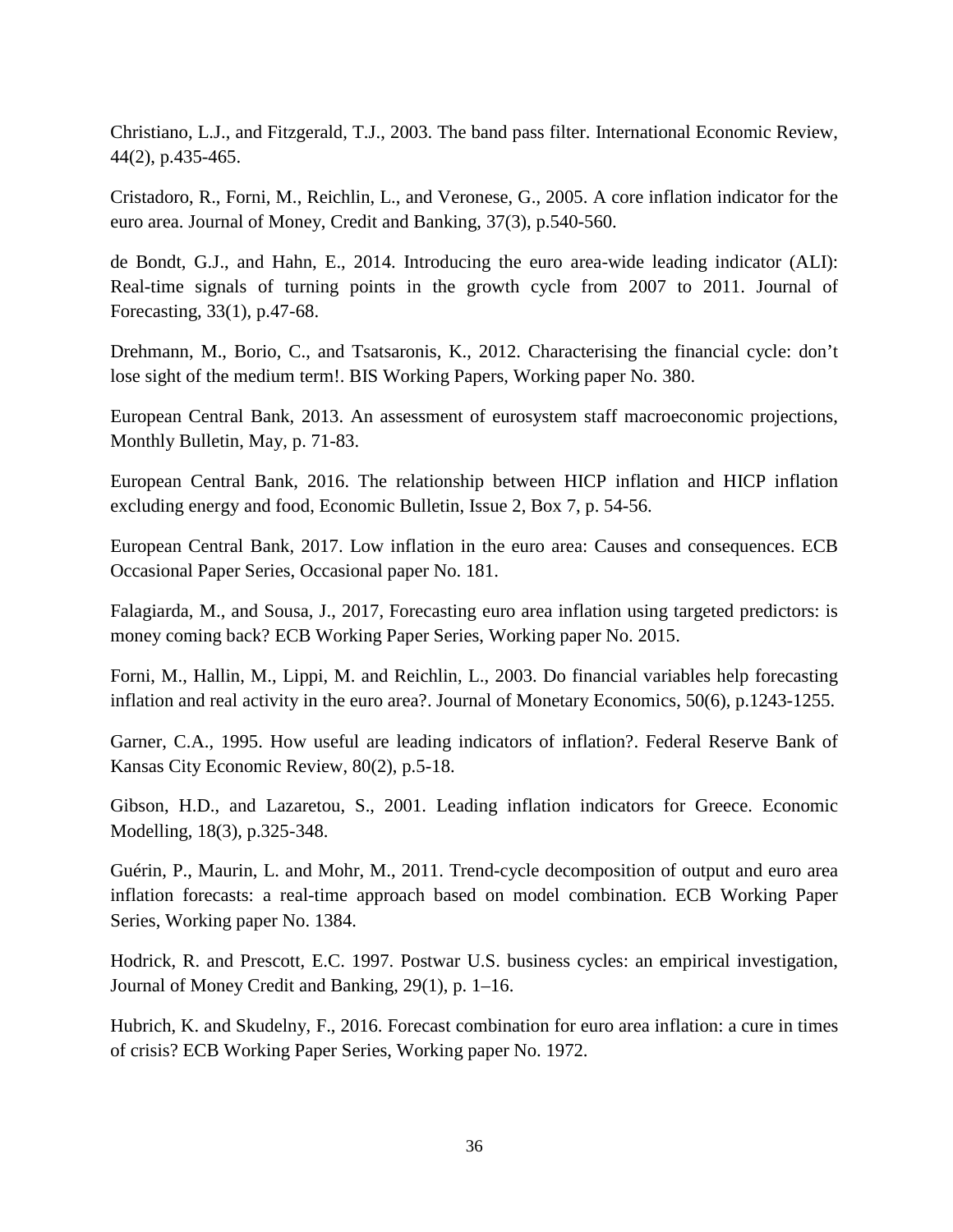International Monetary Fund, 2013. The dog that didn't bark: Has inflation been muzzled or was it just sleeping?. In *World economic outlook: Hopes, realities and risks*, April 2013, Ch.3.

International Monetary Fund, 2014. Recent developments and prospects. In *World economic outlook: Recovery strengthens, remains uneven*, April 2014, Ch.4.

Lahiri, K., and Moore, G.D. eds., 1991. *Leading economic indicators: New approaches and forecasting records*. Cambridge: Cambridge University Press.

Marcellino, M., 2006. Leading indicators. In G. Elliott, C.W.J. Granger and A. Timmermann, eds. 2006. *Handbook of economic forecasting*. Vol. 1. Amsterdam: Elsevier. Ch.16, p.879-960.

Massmann, M., Mitchell, J., and Weale, M., 2003. Business cycles and turning points: A survey of statistical techniques. National Institute Economic Review, 183, p.90-106.

Özyurt, S. 2016. Has the exchange rate pass through recently declined in the euro area? ECB Working Paper Series, Working paper No 1955.

Peersman, G., and van Robays, I., 2009. Oil and the Euro area economy. Economic Policy, 24(60), p.603-651.

Quinn T., and Mawdsley, A., 1996. Forecasting Irish inflation: A composite leading indicator. Central Bank of Ireland, Research technical paper No. 4/RT/96.

Roth, H., 1991. Leading indicators of inflation. In K. Lahiri and G.D. Moore, eds. 1991. *Leading economic indicators: New approaches and forecasting records*. Cambridge: Cambridge University Press. Ch.16, p.275-301.

Russell, B., and Banerjee, A., 2006. A markup model for forecasting inflation for the euro area. Journal of Forecasting, 25(7), p.495-511.

Stavrev, E., and Berger, H., 2011. The information content of money in forecasting euro area inflation. Applied Economics, 44(31), p.4055-4072.

Stock, J.H., and Watson, M.W., 2009. Phillips curve inflation forecasts. In J. Fuhrer, Y.K. Kodrzyski, J.S. Little and G.P. Olivei, eds. 2009. *Understanding inflation and the implications for monetary policy: A Phillips curve retrospective*. Cambridge: MIT Press. Ch.3, p.99-202.

Strauss, J., 2013. Does housing drive state-level job growth? Building permits and consumer expectations forecast a state's economic activity. Journal of Urban Economics, 73, p.77-93.

Zarnowitz, V., and Ozyildirim, A., 2006. Time series decomposition and measurement of business cycles, trends and growth cycles. Journal of Monetary Economics, 53(7), p.1717-1739.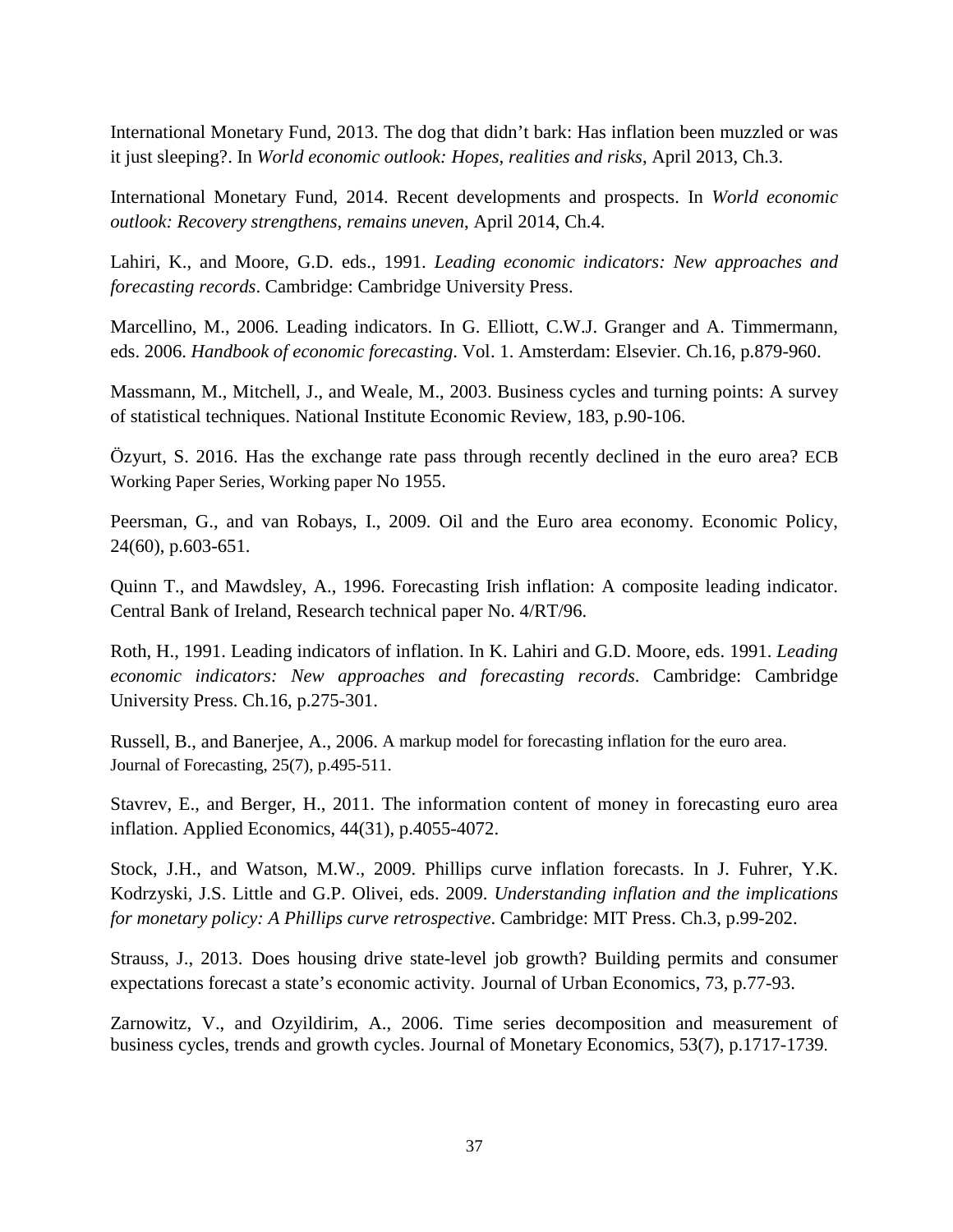## **Appendix**

#### **Table A1. Overview of the selection of leading series for headline ALICE**

| radic Art. Overview or the selection                   |      |                                 | <u>ul itaulil</u> |      |      | <b>SCLICS TOL</b>                |                  |                          |                  |                         |            |                | 11101                                     |
|--------------------------------------------------------|------|---------------------------------|-------------------|------|------|----------------------------------|------------------|--------------------------|------------------|-------------------------|------------|----------------|-------------------------------------------|
| Sample period: 1960.1 - 2016.11                        |      | Correlation, sample starting in |                   |      |      | Optimal lead, sample starting in |                  |                          |                  |                         | Criteria   |                | <b>Comments</b>                           |
|                                                        | 1960 | 1970                            | 1980              | 1990 | 1999 | 1960                             | 1970             | 1980                     | 1990             | 1999                    | C1         | C2             | C <sub>3</sub>                            |
| PPI Industry excl. construction (ann. % chg.)          | 0.78 | 0.80                            | 0.77              | 0.82 | 0.85 | $\overline{\mathbf{3}}$          | 3                | 1                        | $\theta$         | $\boldsymbol{0}$        | $\ddot{+}$ |                | Lead time too short                       |
| PPI Manufacturing (ann. % chg.)                        | 0.76 | 0.80                            | 0.74              | 0.82 | 0.84 | $\overline{4}$                   | $\overline{4}$   | $\overline{\mathcal{L}}$ | $\overline{c}$   | $\sqrt{2}$              | $\ddot{}$  |                | Lead time too short                       |
| Industrial production excl. construction (log)         | 0.45 | 0.49                            | 0.56              | 0.58 | 0.74 | $\overline{7}$                   | $\overline{7}$   | $\mathfrak{p}$           | $\mathfrak 2$    | $\sqrt{2}$              | $\ddot{}$  | ä              | Lead time too short                       |
| OECD euro area composite leading indicator             | 0.36 | 0.40                            | 0.50              | 0.50 | 0.64 | 14                               | 14               | 7                        | $\overline{7}$   | $\overline{7}$          | $\ddot{}$  | $\ddot{}$      | + Highest correlation; economic activity  |
| Industrial production excl. construction (ann. % chg.) | 0.21 | 0.25                            | 0.38              | 0.51 | 0.63 | 11                               | 10               | 5                        | 5                | 5                       | $\ddot{+}$ | $\ddot{+}$     | - Covered by euro area CLI                |
| OECD composite leading indicator (global)              | 0.25 | 0.27                            | 0.44              | 0.51 | 0.61 | 18                               | 17               | $\overline{7}$           | $\overline{7}$   | $\overline{7}$          | $\ddot{}$  | $\overline{+}$ | - No additional information               |
| Brent crude oil price in EUR (ann. % chg.)             | 0.55 | 0.57                            | 0.46              | 0.49 | 0.47 | 5                                | 5                | 3                        | $\overline{4}$   | 4                       | ä,         | $\ddot{}$      | + Important inflation driver; stable lead |
| 10-year government bond yield (German/euro area)       | 0.72 | 0.77                            | 0.55              | 0.33 | 0.35 | 3                                | $\sqrt{5}$       | $\mathbf{1}$             | $\mathbf{1}$     | $\boldsymbol{0}$        | í,         |                | Correlation too low                       |
| EUR/USD exchange rate (ann. % chg.)                    | 0.28 | 0.28                            | 0.29              | 0.29 | 0.33 | $\boldsymbol{0}$                 | 1                | $\mathfrak s$            | 28               | 27                      |            |                | Correlation too low                       |
| US unemployment rate                                   | 0.23 | 0.27                            | 0.19              | 0.19 | 0.33 | 36                               | 36               | 3                        | $\theta$         | $\bf{0}$                |            |                | Correlation too low                       |
| Nominal stock price index (ann. % chg.)                | 0.01 | 0.04                            | 0.04              | 0.13 | 0.32 | 23                               | 22               | 10                       | 12               | 11                      |            |                | Correlation too low                       |
| EUR/USD exchange rate (log)                            | 0.01 | 0.02                            | 0.29              | 0.23 | 0.24 | $\boldsymbol{0}$                 | $\boldsymbol{0}$ | $\boldsymbol{0}$         | 21               | 15                      |            |                | Correlation too low                       |
| Sample period: 1970.1 - 2016.11                        |      |                                 |                   |      |      |                                  |                  |                          |                  |                         |            |                |                                           |
| Global inflation (OECD)                                |      | 0.72                            | 0.34              | 0.74 | 0.88 |                                  | $\sqrt{2}$       | $\mathfrak{p}$           | 0                | $\bf{0}$                | $\ddot{}$  |                | Lead time too short                       |
| Import deflator for goods and services (ann. % chg.)   |      | 0.82                            | 0.66              | 0.67 | 0.69 |                                  | $\boldsymbol{0}$ | $\mathbf{1}$             | $\overline{c}$   | $\overline{c}$          | $\ddot{+}$ |                | Lead time too short                       |
| PPI MIG Intermediate goods (ann. % chg.)               |      | 0.53                            | 0.59              | 0.59 | 0.66 |                                  | $\overline{4}$   | $\mathfrak{p}$           | $\overline{c}$   | $\mathbf{1}$            | $\ddot{+}$ |                | Lead time too short                       |
| Real GDP (log)                                         |      | 0.55                            | 0.58              | 0.53 | 0.64 |                                  | $\,$ 8 $\,$      | $\overline{c}$           | 3                | $\overline{c}$          | $\ddot{+}$ |                | Lead time too short                       |
| M1 to GDP ratio                                        |      | 0.47                            | 0.57              | 0.59 | 0.62 |                                  | 22               | 19                       | 19               | 18                      | $\ddot{}$  | $\overline{+}$ | + Financial (monetary) variable           |
| M1 growth less GDP growth (ann. % chg.)                |      | 0.35                            | 0.49              | 0.59 | 0.61 |                                  | 28               | 30                       | 30               | 30                      | $\ddot{}$  |                | - Captured by M1/GDP                      |
| Compensation per employee (ann. % chg.)                |      | 0.75                            | 0.46              | 0.26 | 0.60 |                                  | $\boldsymbol{0}$ | $\bf{0}$                 | $\theta$         | $\bf{0}$                | $\ddot{+}$ |                | No lead time                              |
| Real GDP (ann. % chg.)                                 |      | 0.28                            | 0.39              | 0.46 | 0.59 |                                  | 12               | 5                        | 6                | 5                       | $\ddot{+}$ |                | Effective lead time too short             |
| M3 to GDP ratio                                        |      | 0.29                            | 0.35              | 0.56 | 0.55 |                                  | 25               | 32                       | 33               | 34                      | $\ddot{+}$ | $\ddot{+}$     | - Captured by M1/GDP                      |
| M1 stock (log)                                         |      | 0.47                            | 0.45              | 0.51 | 0.54 |                                  | 21               | 13                       | 17               | 15                      | J,         |                | Correlation too low                       |
| $M1$ (ann. % chg.)                                     |      | 0.31                            | 0.42              | 0.49 | 0.52 |                                  | 27               | 28                       | 29               | 29                      | J,         |                | Correlation too low                       |
| M3 stock (log)                                         |      | 0.08                            | 0.13              | 0.42 | 0.44 |                                  | $\mathbf{0}$     | $\bf{0}$                 | 36               | 36                      | J,         |                | Correlation too low                       |
| GDP price deflator (ann. % chg.)                       |      | 0.76                            | 0.36              | 0.33 | 0.42 |                                  | $\mathbf{0}$     | $\mathbf{0}$             | $\theta$         | $\Omega$                | J,         |                | Correlation too low                       |
| Unit labour cost (ann. % chg.)                         |      | 0.65                            | 0.16              | 0.29 | 0.37 |                                  | $\mathbf{0}$     | $\mathbf{0}$             | 36               | 36                      | ä,         |                | Correlation too low                       |
| Compensation per employee (log)                        |      | 0.43                            | 0.22              | 0.26 | 0.32 |                                  | $\boldsymbol{0}$ | $\boldsymbol{0}$         | $\boldsymbol{0}$ | $\bf{0}$                | ä,         |                | Correlation too low                       |
| M3 growth less GDP growth (ann. % chg.)                |      | 0.21                            | 0.24              | 0.35 | 0.30 |                                  | 32               | 36                       | 36               | 36                      | i,         |                | Correlation too low                       |
| M3 (ann. % chg.)                                       |      | 0.06                            | 0.36              | 0.20 | 0.30 |                                  | 36               | $\mathbf{0}$             | $\boldsymbol{0}$ | $\bf{0}$                |            |                | Correlation too low                       |
| Sample period: 1980.1 - 2016.11                        |      |                                 |                   |      |      |                                  |                  |                          |                  |                         |            |                |                                           |
| PPI Consumer goods (annual % change)                   |      |                                 | 0.84              | 0.91 | 0.94 |                                  |                  | $\boldsymbol{0}$         | $\boldsymbol{0}$ | $\bf{0}$                | $\ddot{}$  |                | No lead time                              |
| PPI Energy (annual % change)                           |      |                                 | 0.72              | 0.73 | 0.74 |                                  |                  | $\,1$                    | $\mathbf{1}$     | $\boldsymbol{0}$        | $\ddot{}$  |                | Lead time too short                       |
| World raw material prices - food (ann. % chg.)         |      |                                 | 0.49              | 0.63 | 0.69 |                                  |                  | 5                        | 3                | $\overline{\mathbf{4}}$ | $\ddot{}$  | $\overline{+}$ | + External price pressures                |
| Building permits (ann. % chg.)                         |      |                                 | 0.52              | 0.54 | 0.68 |                                  |                  | 17                       | 17               | 16                      | $\ddot{}$  | $\ddot{}$      | + Expected income/inflation pressures     |
| MFI loans to households (log)                          |      |                                 | 0.66              | 0.56 | 0.66 |                                  |                  | $\bf{0}$                 | $\sqrt{2}$       | $\mathbf{1}$            |            |                | Lead time too short                       |
| M2 to GDP ratio                                        |      |                                 | 0.47              | 0.60 | 0.63 |                                  |                  | 28                       | 28               | 29                      | $\ddot{}$  | $\overline{+}$ | - Captured by M1/GDP                      |
| MFI loans flows (log)                                  |      |                                 | 0.56              | 0.49 | 0.62 |                                  |                  | 5                        | 5                | 5                       | $\ddot{+}$ |                | - No additional relevant information      |
| Residential property price index (ann. % chg.)         |      |                                 | 0.50              | 0.46 | 0.62 |                                  |                  | 8                        | 6                | $\overline{5}$          | $\ddot{+}$ |                | Effective lead time too short             |
| World raw material prices - total (ann. % chg.)        |      |                                 | 0.55              | 0.61 | 0.59 |                                  |                  | 3                        | $\overline{4}$   | 3                       | $^{+}$     |                | Effective lead time too short             |
| PPI Capital goods (ann. % chg.)                        |      |                                 | 0.58              | 0.54 | 0.57 |                                  |                  | $\theta$                 | $\theta$         | $\theta$                | $\ddot{+}$ |                | No lead time                              |
| World raw material prices - energy (ann. % chg.)       |      |                                 | 0.50              | 0.54 | 0.52 |                                  |                  | 3                        | $\overline{4}$   | $\overline{\mathbf{3}}$ |            |                | Correlation too low                       |
| World raw material prices - industrial (ann. % chg.)   |      |                                 | 0.41              | 0.47 | 0.52 |                                  |                  | 16                       | 17               | 18                      | í,         |                | Correlation too low                       |
| World raw material prices - excl.energy (ann. % chg.)  |      |                                 | 0.43              | 0.51 | 0.52 |                                  |                  | $\overline{\tau}$        | 5                | 5                       | ä,         |                | Correlation too low                       |
| MFI loans outstanding (ann. % chg.)                    |      |                                 | 0.54              | 0.30 | 0.50 |                                  |                  | $\mathbf{1}$             | $\mathbf{1}$     | $\mathbf{1}$            |            |                | Correlation too low                       |
| MFI loans to households (ann. % chg.)                  |      |                                 | 0.45              | 0.39 | 0.49 |                                  |                  | 11                       | 8                | $\tau$                  | í,         |                | Correlation too low                       |
|                                                        |      |                                 |                   |      |      |                                  |                  |                          | $\overline{4}$   |                         | í,         |                |                                           |
| World raw material prices - crude oil (ann. % chg.)    |      |                                 | 0.46              | 0.50 | 0.49 |                                  |                  | 3                        |                  | $\sqrt{4}$              |            |                | Correlation too low                       |
| M <sub>2</sub> stock (log)                             |      |                                 | 0.09              | 0.39 | 0.45 |                                  |                  | $\boldsymbol{0}$         | 35               | 36                      |            |                | Correlation too low                       |
| Building permits in euro area (log)                    |      |                                 | 0.41              | 0.36 | 0.45 |                                  |                  | 10                       | 9                | 8                       |            |                | Correlation too low                       |
| MFI loans outstanding (log)                            |      |                                 | 0.41              | 0.36 | 0.44 |                                  |                  | $\mathbf{0}$             | $\theta$         | $\bf{0}$                | J,         |                | Correlation too low                       |
| Nom. effect. exchange rate NEER-12 (log)               |      |                                 | 0.34              | 0.40 | 0.42 |                                  |                  | $\overline{\mathcal{L}}$ | $\overline{9}$   | 11                      |            |                | Correlation too low                       |
| MFI loans to non-fin. corporations (ann. % chg.)       |      |                                 | 0.49              | 0.23 | 0.41 |                                  |                  | $\mathbf{0}$             | $\boldsymbol{0}$ | $\theta$                |            |                | Correlation too low                       |
| M2 growth less GDP growth (ann. % chg.)                |      |                                 | 0.31              | 0.42 | 0.39 |                                  |                  | 34                       | 36               | 36                      |            |                | Correlation too low                       |
| Unemployment rate                                      |      |                                 | 0.47              | 0.27 | 0.37 |                                  |                  | $\Omega$                 | $\sqrt{2}$       | $\mathbf{1}$            | ä,         |                | Correlation too low                       |
| Nom. effect. exchange rate NEER-12 (ann. % chg.)       |      |                                 | 0.31              | 0.26 | 0.36 |                                  |                  | 10                       | 25               | 17                      |            |                | Correlation too low                       |
| Nom. effect. exchange rate NEER-38 (log)               |      |                                 | 0.34              | 0.30 | 0.36 |                                  |                  | $\bf{0}$                 | $\,2\,$          | $\overline{2}$          |            |                | Correlation too low                       |
| Nom. effect. exchange rate NEER-19 (log)               |      |                                 | 0.34              | 0.29 | 0.30 |                                  |                  | $\mathbf{0}$             | $\overline{c}$   | $\mathbf{0}$            |            |                | Correlation too low                       |

*Notes*: This table summarises the results from the general-to-specific approach to select leading series for the headline ALICE. For each group, the correlation coefficients in absolute size and optimal lead times are reported for periods starting in 1960, 1970, 1980, 1985, 1990, 1995 and 1999. The cyclical components of series are re-estimated in each decade to obtain the correlation and lead times. Groups are based on the starting point of individual time series that may or may not coincide with the start of the decade. The selected series are denoted in bold. C1, C2, and C3 refer to selection criterion 1, 2 and 3 as defined in the text, respectively. Entries "+" / "-" indicate the criterion is fulfilled/not fulfilled. EC CS, EC IS, EC RTS and EC SS stand for the European Commission surveys of consumers, industry, retail trade and services, respectively. ZEW Financial Market survey data is denoted by ZEW FS.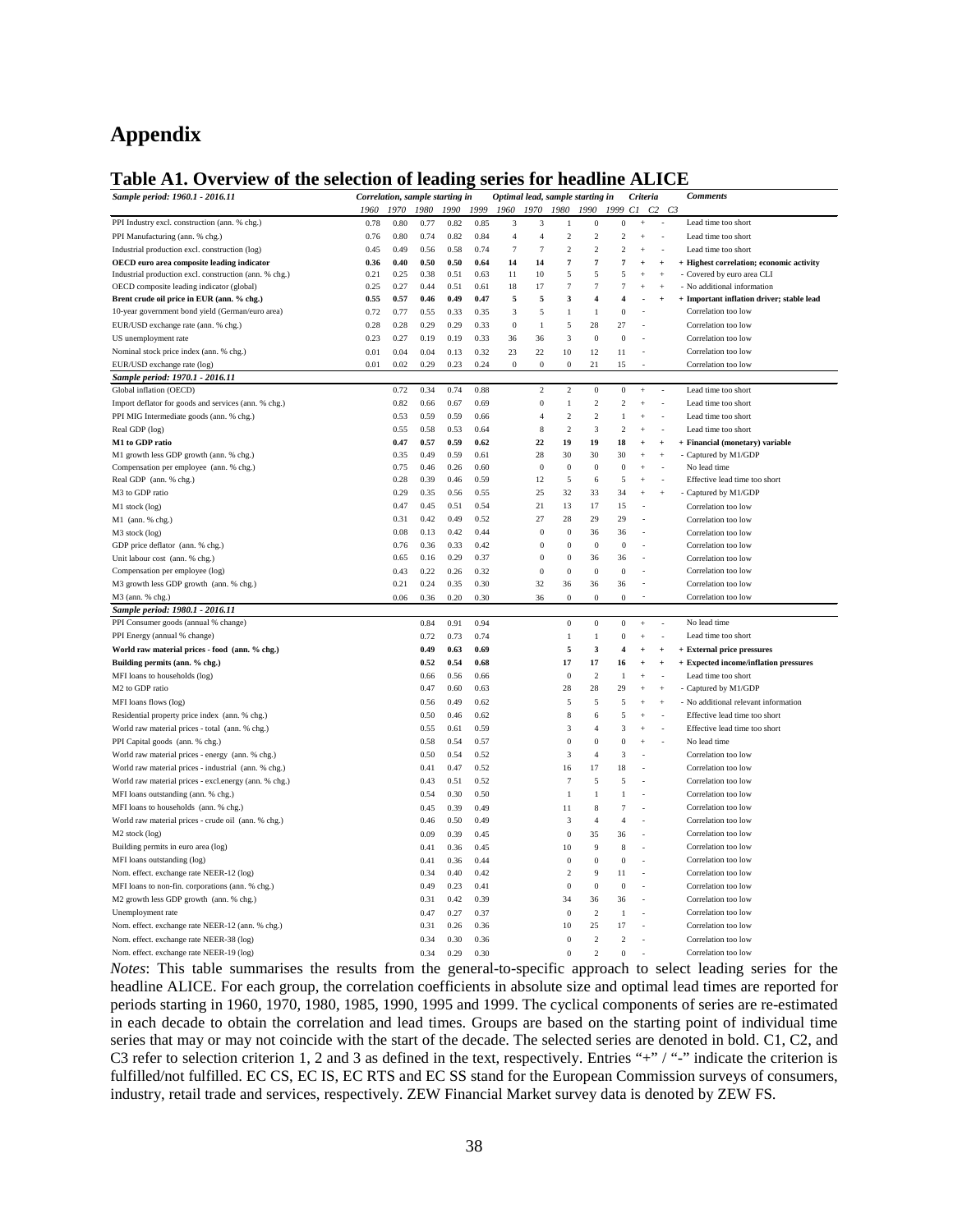### **Table A1. (continued)**

| MFI loans outstanding to GDP ratio                             | 0.33 | 0.28 | 0.27 | $\mathbf{0}$           | 24               | 0                |                          |                          | Correlation too low                        |
|----------------------------------------------------------------|------|------|------|------------------------|------------------|------------------|--------------------------|--------------------------|--------------------------------------------|
| MFI loans to non-fin. corporations (log)                       |      |      |      | $\boldsymbol{0}$       | $\bf{0}$         | $\mathbf{0}$     |                          |                          | Correlation too low                        |
|                                                                | 0.34 | 0.24 | 0.24 |                        |                  |                  |                          |                          |                                            |
| MFI loans flows (ann. % chg.)                                  | 0.22 | 0.30 | 0.23 | 26<br>$\boldsymbol{0}$ | 26<br>36         | 28               |                          |                          | Correlation too low<br>Correlation too low |
| MFI loans growth less GDP growth (ann. % chg.)                 | 0.28 | 0.26 | 0.20 |                        |                  | $\bf{0}$         |                          |                          |                                            |
| M2 (ann. % chg.)                                               | 0.21 | 0.11 | 0.17 | $\boldsymbol{0}$       | 36               | $\boldsymbol{0}$ |                          |                          | Correlation too low                        |
| Nom. effect. exchange rate NEER-38 (ann. % chg.)               | 0.34 | 0.16 | 0.26 | 5                      | 28               | 14               |                          |                          | Correlation too low                        |
| Nom. effect. exchange rate NEER-19 (ann. % chg.)               | 0.29 | 0.21 | 0.25 | 6                      | 27               | 18               |                          |                          | Correlation too low                        |
| Sample period: 1985.1 - 2016.11                                |      |      |      |                        |                  |                  |                          |                          |                                            |
| PPI Consumer nondurable goods (ann. % chg.)                    | 0.78 | 0.91 | 0.94 | $\boldsymbol{0}$       | $\boldsymbol{0}$ | $\bf{0}$         | $^{+}$                   |                          | No lead time                               |
| PPI Consumer food goods (annual % change)                      | 0.80 | 0.90 | 0.92 | $\boldsymbol{0}$       | $\bf{0}$         | $\boldsymbol{0}$ | $\overline{+}$           |                          | No lead time                               |
| EC CS: price trends over next 12 m.                            | 0.75 | 0.77 | 0.82 | $\mathbf{1}$           | 1                | 0                | $\overline{+}$           |                          | Lead time too short                        |
| EC IS: selling price expectations - consumer goods             | 0.77 | 0.73 | 0.80 | $\overline{2}$         | $\,2$            | 2                | $\ddot{}$                | $\overline{\phantom{a}}$ | Lead time too short                        |
| EC IS: employment expectations                                 | 0.62 | 0.51 | 0.74 | $\overline{4}$         | 5                | $\overline{4}$   | $\overline{+}$           | $\ddot{+}$               | No additional information                  |
| <b>EC IS: selling price expectations</b>                       | 0.67 | 0.62 | 0.73 | 3                      | 3                | 3                | $\ddot{}$                | $\ddot{}$                | + Survey measure                           |
| Capacity utilisation                                           | 0.58 | 0.55 | 0.71 | $\mathbf{1}$           | 1                | 1                |                          |                          | Lead time too short                        |
|                                                                |      |      |      |                        |                  |                  |                          |                          | No lead time                               |
| PPI Nonfood consumer goods (ann. % chg.)                       | 0.38 | 0.54 | 0.66 | $\boldsymbol{0}$       | $\bf{0}$         | $\bf{0}$         | $\overline{+}$           |                          |                                            |
| EC IS: selling price expectations - intermediate goods         | 0.54 | 0.52 | 0.64 | 5                      | 4                | 4                | $\overline{+}$           | $^{+}$                   | - Covered by selling price expect. (tot.)  |
| EC IS: production expectations                                 | 0.51 | 0.46 | 0.63 | $\overline{7}$         | 6                | 7                | $\overline{+}$           | $^{+}$                   | - No additional information                |
| Business climate indicator                                     | 0.52 | 0.46 | 0.64 | 6                      | 5                | 5                | $^{+}$                   | $\ddot{}$                | - No additional information                |
| PPI Consumer durables goods (ann. % chg.)                      | 0.36 | 0.55 | 0.58 | $\boldsymbol{0}$       | $\overline{0}$   | $\theta$         | $\ddot{+}$               |                          | No lead time                               |
| Economic sentiment indicator                                   | 0.51 | 0.37 | 0.58 | 8                      | 8                | $\overline{7}$   | $\overline{+}$           | $\ddot{}$                | - No additional information                |
| EC CS: unemployment expectations over next 12 m.               | 0.48 | 0.43 | 0.57 | 6                      | 6                | 5                | $\overline{+}$           | $^{+}$                   | - No additional information                |
| EC RTS: expected business conditions                           | 0.33 | 0.34 | 0.56 | 11                     | 6                |                  | $\ddot{}$                | $^{+}$                   | No additional information                  |
| Capacity utilisation (ann. % chg.)                             | 0.40 | 0.43 | 0.52 | 5                      | $\overline{4}$   | $\overline{4}$   | ٠                        |                          | Correlation too low                        |
| EC CS: consumer confidence indicator                           | 0.46 | 0.40 | 0.52 | 10                     | 10               | 8                |                          |                          | Correlation too low                        |
| EC CS: general economic situation over next 12 m.              | 0.42 | 0.38 | 0.47 | 13                     | 13               | 11               |                          |                          | Correlation too low                        |
|                                                                | 0.39 | 0.19 | 0.30 | 11                     | 11               | 9                |                          |                          | Correlation too low                        |
| EC CS: major purchases over next 12 m.                         |      |      |      |                        |                  |                  |                          |                          |                                            |
| Euro area Baltic Dry index (ann. % chg.)                       | 0.19 | 0.26 | 0.24 | 8                      | 8                | 8                |                          |                          | Correlation too low                        |
| Sample period: 1990.1 - 2016.11                                |      |      |      |                        |                  |                  |                          |                          |                                            |
| PPI Industry excl. constr. & MIG energy (ann. % chg.)          |      | 0.72 | 0.80 |                        | 1                | 1                | $+$                      | $\overline{\phantom{a}}$ | Lead time too short                        |
| Construction sector input prices (ann. % chg.)                 |      | 0.65 | 0.69 |                        | $\boldsymbol{0}$ | $\bf{0}$         | $\overline{1}$           |                          | No lead time                               |
| Negotiated wage rates excl. bonuses (abs. ann. chg.)           |      | 0.14 | 0.69 |                        | $\bf{0}$         | $\bf{0}$         | $\overline{+}$           |                          | No lead time                               |
| Negotiated wage rates (abs. ann. chg.)                         |      | 0.12 | 0.64 |                        | $\bf{0}$         | 0                | $\overline{+}$           |                          | No lead time                               |
| Construction sector material costs (ann. % chg.)               |      | 0.60 | 0.64 |                        | 0                | 0                | $\overline{+}$           |                          | No lead time                               |
| 3-month EURIBOR rate                                           |      | 0.42 | 0.52 |                        | 0                | 0                |                          |                          | Correlation too low                        |
| ZEW FS: expect. short-term interest rate (6 m.)                |      | 0.30 | 0.50 |                        | 15               | 14               | ٠                        |                          | Correlation too low                        |
| European Monetary Union Cons. goods index (ann. % chg.)        |      | 0.22 | 0.46 |                        | 9                | 9                |                          |                          | Correlation too low                        |
| HICP - Industrial goods excl. energy (ann. % chg.)             |      | 0.37 | 0.37 |                        | $\boldsymbol{0}$ | $\bf{0}$         | ÷                        |                          | Correlation too low                        |
| European Monetary Union Cons. services index (ann. % chg.)     |      |      |      |                        |                  |                  |                          |                          |                                            |
|                                                                |      |      |      |                        |                  |                  |                          |                          |                                            |
|                                                                |      | 0.24 | 0.35 |                        | 14               | 13               |                          |                          | Correlation too low                        |
| MSCI EMU Index - Long Term Growth Forecast                     |      | 0.35 | 0.33 |                        | 8                | 6                |                          |                          | Correlation too low                        |
| Construction sector labour costs (ann. % chg.)                 |      | 0.35 | 0.31 |                        | $\boldsymbol{0}$ | 36               |                          |                          | Correlation too low                        |
| Negotiated wage rates excl. bonuses                            |      | 0.15 | 0.29 |                        | 36               | $\bf{0}$         |                          |                          | Correlation too low                        |
| Real effect. exchange rate EER-19 - CPI defl. (log)            |      | 0.16 | 0.29 |                        | 9                | 9                | ä,                       |                          | Correlation too low                        |
| Negotiated wage rates                                          |      | 0.14 | 0.25 |                        | 36               | 36               |                          |                          | Correlation too low                        |
| Real effect. exchange rate EER-19 - CPI defl. (ann. % chg.)    |      | 0.18 | 0.24 |                        | 28               | 24               |                          |                          | Correlation too low                        |
| Sample period: 1995 - 2016.11                                  |      |      |      |                        |                  |                  |                          |                          |                                            |
| Labour productivity per persons (log)                          |      | 0.64 | 0.74 |                        | 3                | 3                | $^{+}$                   |                          | Effective lead time too short              |
| Labour productivity per hours worked (log)                     |      | 0.66 | 0.71 |                        | $\overline{4}$   | $\overline{4}$   | $\overline{+}$           | $\overline{\phantom{a}}$ | Effective lead time too short              |
| Import deflator of goods (ann. % chg.)                         |      | 0.71 | 0.69 |                        | $\overline{c}$   | $\overline{2}$   |                          |                          | Lead time too short                        |
|                                                                |      | 0.59 | 0.62 |                        | 4                | 5                | $\overline{+}$           | $\ddot{}$                |                                            |
| ECB Commodity Price index - food (ann. % chg.)                 |      |      |      |                        | $\overline{7}$   | 9                | $\overline{+}$           | $^{+}$                   | Covered by raw material prices of food     |
| Labour productivity per hours worked (ann. % chg.)             |      | 0.53 | 0.57 |                        |                  |                  |                          |                          | - No additional information                |
| ECB Commodity Price index - non-food (ann. % chg.)             |      | 0.50 | 0.57 |                        | 17               | 17               | $\ddot{}$                | $\ddot{}$                | + External price pressures                 |
| Labour productivity per persons (ann. % chg.)                  |      | 0.52 | 0.57 |                        | 6                | 7                | $^{+}$                   | $^{+}$                   | No additional information                  |
| Import deflator of services (ann. % chg.)                      |      | 0.52 | 0.54 |                        | 3                | $\overline{2}$   |                          |                          | Correlation too low                        |
| Total employment - hours worked (ann. % chg.)                  |      | 0.44 | 0.53 |                        | 4                | 4                |                          |                          | Correlation too low                        |
| Total employment - persons (ann. % chg.)                       |      | 0.40 | 0.51 |                        | 4                | 3                |                          |                          | Correlation too low                        |
| ECB Commodity Price index - non-energy (ann. % chg.)           |      | 0.44 | 0.50 |                        | 7                | 16               |                          |                          | Correlation too low                        |
| Total hours worked per persons                                 |      | 0.40 | 0.50 |                        | $\mathfrak{p}$   | 3                |                          |                          | Correlation too low                        |
| Unit profits                                                   |      | 0.42 | 0.46 |                        | $\,2$            | $\overline{c}$   |                          |                          | Correlation too low                        |
| Total hours worked per persons (ann. % chg.)                   |      | 0.39 | 0.45 |                        | $\overline{4}$   | $\overline{4}$   | $\overline{\phantom{a}}$ |                          | Correlation too low                        |
| Total employment - hours worked (log)                          |      | 0.38 | 0.45 |                        | 1                | 1                |                          |                          | Correlation too low                        |
| ECB Commodity Price index - agric. raw materials (ann. % chg.) |      | 0.36 | 0.39 |                        | 14               | 16               |                          |                          | Correlation too low                        |
| Total employment - persons (log)                               |      | 0.32 | 0.38 |                        | -1               | $\bf{0}$         | $\overline{\phantom{a}}$ |                          | Correlation too low                        |
| Real effect. exchange rate EER-19 - PPI defl. (log)            |      | 0.30 | 0.31 |                        | 12               | 13               | ٠                        |                          | Correlation too low                        |
| Real effect. exchange rate EER-19 - PPI defl. (ann. % chg.)    |      | 0.20 | 0.30 |                        | 28               | 27               |                          |                          | Correlation too low                        |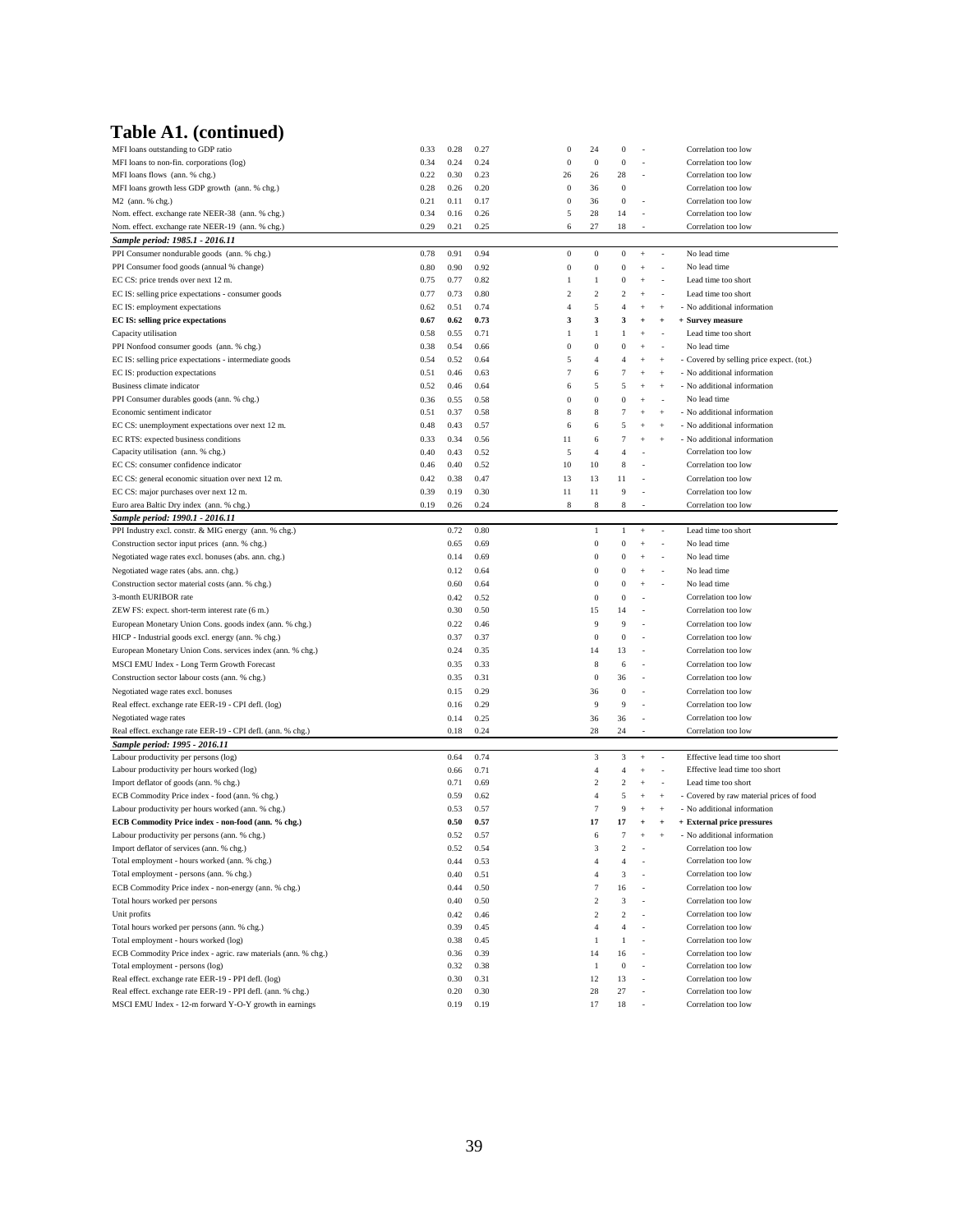# **Table A1. (continued)**

| Sample period: 1999 - 2016.11                                     |      |                         |                |                |                                        |
|-------------------------------------------------------------------|------|-------------------------|----------------|----------------|----------------------------------------|
| SPF 1-year-ahead inflation expectations                           | 0.85 | $\Omega$                | $\ddot{}$      | ÷,             | No lead time                           |
| PMI RTS: prices for paid goods                                    | 0.84 | 1                       | $\ddot{+}$     | ٠              | Lead time too short                    |
| EC RTS: selling price expectations for 3 m. ahead                 | 0.83 | $\mathcal{D}$           | $\ddot{}$      |                | Lead time too short                    |
| SPF 2-year-ahead inflation expectations                           | 0.82 | $\theta$                | $\ddot{+}$     |                | Lead time too short                    |
| Farm-gate and wholesale market price index (ann. % chg.)          | 0.82 | 5                       | $\overline{+}$ | $\overline{1}$ | + Additional pipeline pressure inform. |
| EC SS: selling price expectations for 3 m. ahead                  | 0.81 | $\overline{\mathbf{c}}$ | $\overline{+}$ |                | Lead time too short                    |
| Inflation-linked swap rate (1Y1Y)                                 | 0.77 | 3                       | $\overline{+}$ | $\overline{+}$ | + Market-based inflation expectations  |
| PMI Composite: prices charged                                     | 0.76 | $\overline{\mathbf{c}}$ | $\overline{+}$ | ٠              | Lead time too short                    |
| PMI Services: input prices                                        | 0.74 | $\overline{\mathbf{c}}$ | $\ddot{+}$     | ÷,             | Lead time too short                    |
| PMI Manufacturing: prices charged                                 | 0.72 | 3                       | $\ddot{+}$     | $\overline{+}$ | - No additional information            |
| PMI Services: prices charged                                      | 0.67 | 3                       | $\overline{+}$ | $\overline{+}$ | - No additional information            |
| PMI Composite: input prices                                       | 0.64 | 3                       | $\ddot{+}$     | $\overline{+}$ | - No additional information            |
| PMI Manufacturing: input prices                                   | 0.58 | Δ                       | $^{+}$         | $\overline{+}$ | - No additional information            |
| Extra euro area PMI Composite: input prices                       | 0.56 | 3                       | $\ddot{+}$     | ÷,             | Effective lead time too short          |
| Inflation-linked swap rate (1Y2Y)                                 | 0.55 | $\mathcal{P}$           | $\ddot{}$      | ÷,             | Lead time too short                    |
| PMI Manufacturing (total)                                         | 0.54 | 8                       |                |                | Correlation too low                    |
| PMI Services: future business activity expectations               | 0.54 | 12                      |                |                | Correlation too low                    |
| PMI Retail Trade Survey: gross margins                            | 0.53 | 14                      |                |                | Correlation too low                    |
| PMI Composite: output                                             | 0.53 | 9                       |                |                | Correlation too low                    |
| PMI Composite: new orders                                         | 0.52 | 9                       | ×.             |                | Correlation too low                    |
| PMI Composite: productivity                                       | 0.50 | 19                      | ÷              |                | Correlation too low                    |
| PMI Services: productivity                                        | 0.50 | 18                      |                |                | Correlation too low                    |
| Extra euro area import prices - MIG interm. goods (ann. % chg.)   | 0.49 | 15                      | ÷              |                | Correlation too low                    |
| PMI Manufacturing: new orders/stock of finished goods             | 0.47 | 18                      |                |                | Correlation too low                    |
| PMI Manufacturing: productivity                                   | 0.47 | 21                      |                |                | Correlation too low                    |
| Extra euro area PMI Composite: output                             | 0.44 | 9                       |                |                | Correlation too low                    |
| ZEW FS: expected inflation rate (6 m.)                            | 0.43 | 10                      | ×.             |                | Correlation too low                    |
| Forward break-even inflation rate (1Y4Y)                          | 0.38 | $\Delta$                | ×.             |                | Correlation too low                    |
| ZEW FS: expected economic situation (6 m.)                        | 0.35 | 26                      | $\sim$         |                | Correlation too low                    |
| Extra euro area import prices - MIG durbl. cons. g. (ann. % chg.) | 0.32 | 26                      | ÷              |                | Correlation too low                    |
| Inflation-linked swap rate (1Y5Y)                                 | 0.29 | 36                      |                |                | Correlation too low                    |
| Inflation-linked swap rate (1Y3Y)                                 | 0.27 | 1                       | ÷              |                | Correlation too low                    |
| Extra euro area PMI Composite: prices charged                     | 0.27 | $\mathbf{0}$            |                |                | Correlation too low                    |
| Extra euro area import prices - consumer goods (ann. % chg.)      | 0.26 | $\mathbf{0}$            | ÷              |                | Correlation too low                    |
| Forward break-even inflation rate (1Y5Y)                          | 0.18 | 36                      | ×.             |                | Correlation too low                    |
| Inflation-linked swap rate (1Y4Y)                                 | 0.17 | 36                      | ÷              |                | Correlation too low                    |
| Inflation-linked swap rate (1Y9Y)                                 | 0.11 | $\mathbf{0}$            | ×.             |                | Correlation too low                    |
| Forward break-even inflation rate (5Y5Y)                          | 0.08 | 1                       |                |                | Correlation too low                    |
| Forward break-even inflation rate (1Y9Y)                          | 0.08 | 36                      |                |                | Correlation too low                    |

<u> 1989 - Johann Barn, mars ann an t-Amhain Aonaich an t-Aonaich an t-Aonaich ann an t-Aonaich ann an t-Aonaich</u>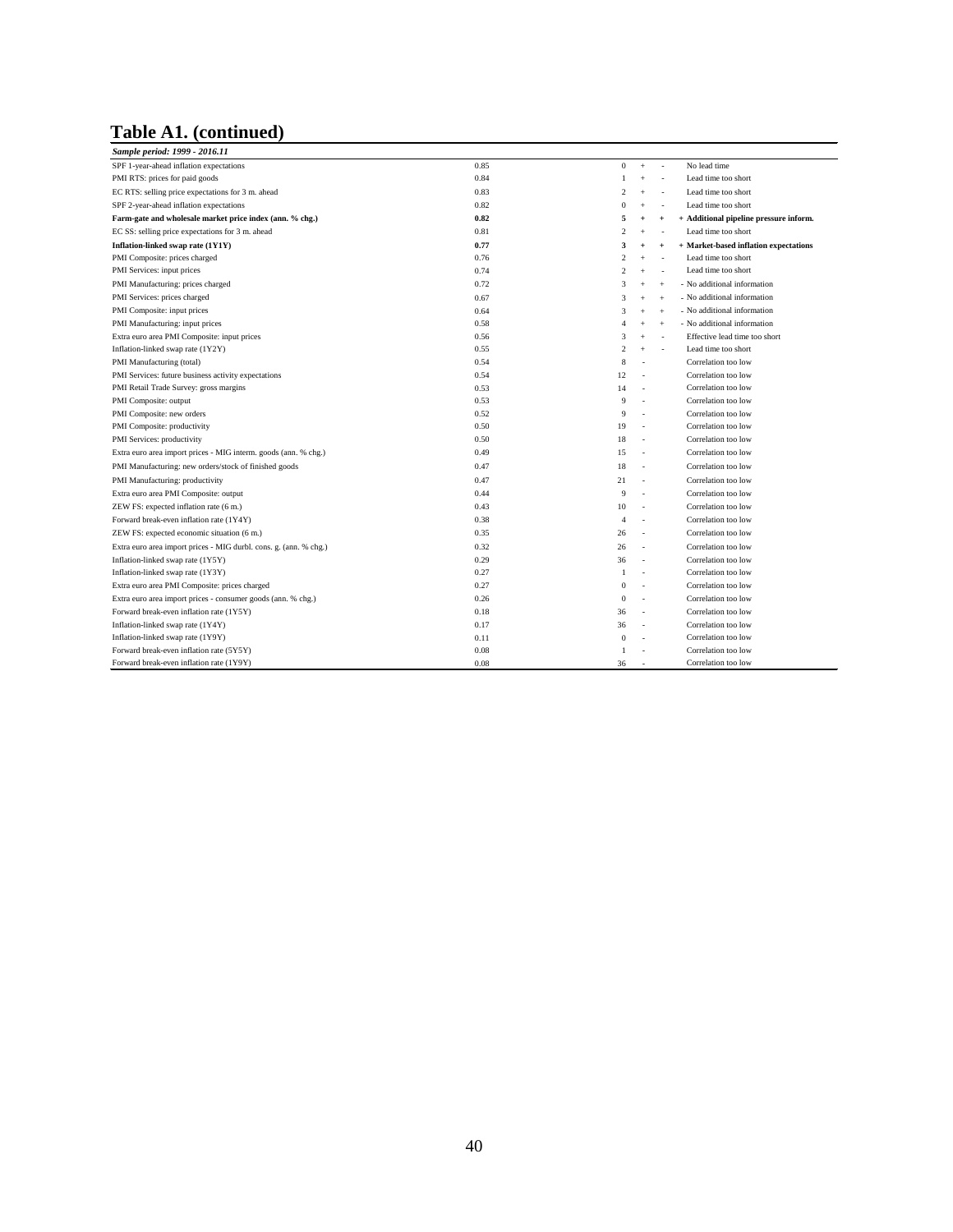**Table A2. Overview of the selection of leading series for core ALICE**

| $\frac{1}{2}$                                          |              |                                 | <b><i><u>UL IVWWIII</u></i></b> |              |              | <b>DULIUD LUL</b>                |                  | $\ddot{\phantom{0}}$ |                  | <u>.</u>         | ິ                          |                        |                                          |
|--------------------------------------------------------|--------------|---------------------------------|---------------------------------|--------------|--------------|----------------------------------|------------------|----------------------|------------------|------------------|----------------------------|------------------------|------------------------------------------|
| Sample period: 1960.1 - 2016.11                        |              | Correlation, sample starting in | 1980                            | 1990         |              | Optimal lead, sample starting in |                  |                      |                  |                  | Criteria                   |                        | <b>Comments</b>                          |
| OECD euro area composite leading indicator             | 1960<br>0.46 | 1970<br>0.52                    | 0.48                            | 0.51         | 1999<br>0.55 | 1960<br>17                       | 1970<br>17       | 1980<br>18           | 1990<br>17       | 1999<br>17       | Cl<br>$\ddot{\phantom{1}}$ | $C2$ $C3$<br>$\ddot{}$ | + Highest correlation; economic activity |
| EUR/USD exchange rate (log)                            | 0.12         | 0.10                            | 0.20                            | 0.44         | 0.54         | $\Omega$                         | 36               | 10                   | 19               | 15               |                            |                        | Correlation too low                      |
| Industrial production excl. construction (log)         | 0.50         | 0.56                            | 0.49                            | 0.51         | 0.54         | 11                               | 11               | 12                   | 12               | 10               |                            |                        | Correlation too low                      |
| Industrial production excl. construction (ann. % chg.) | 0.29         | 0.33                            | 0.32                            | 0.41         | 0.47         | 14                               | 14               | 17                   | 16               | 16               | ÷,                         |                        | Correlation too low                      |
| Brent crude oil price in EUR (ann. % chg.)             | 0.50         | 0.51                            | 0.38                            | 0.43         | 0.47         | $\overline{7}$                   | $\overline{7}$   | 25                   | 25               |                  |                            |                        | + Important inflation driver; long lead  |
|                                                        | 0.12         | 0.11                            | 0.37                            | 0.39         | 0.46         | $\theta$                         | $\boldsymbol{0}$ | 24                   | 24               | 26<br>27         | ł,                         | $\ddot{}$              | Correlation too low                      |
| EUR/USD exchange rate (ann. % chg.)                    |              |                                 |                                 | 0.36         |              |                                  |                  |                      |                  |                  |                            |                        |                                          |
| PPI Industry excl. construction (ann. % chg.)          | 0.72         | 0.75                            | 0.34                            |              | 0.40         | 6                                | 6                | 13                   | 12               | 13               |                            |                        | Correlation too low                      |
| PPI Manufacturing (ann. % chg.)                        | 0.70         | 0.74                            | 0.30                            | 0.36         | 0.39         | 6                                | 6                | 13                   | 12               | 15               |                            |                        | Correlation too low                      |
| Nominal stock price index (ann. % chg.)                | 0.18         | 0.21                            | 0.24                            | 0.21         | 0.35         | 26                               | 25               | 29                   | 24               | 24               |                            |                        | Correlation too low                      |
| OECD composite leading indicator (global)              | 0.41         | 0.44                            | 0.27                            | 0.29         | 0.35         | 20                               | 20               | 22                   | 19               | 20               |                            |                        | Correlation too low                      |
| 10-year government bond yield (German/euro area)       | 0.60         | 0.65                            | 0.48                            | 0.53         | 0.33         | 6                                | 5                | 13                   | 12               | 10               |                            |                        | Correlation too low                      |
| US unemployment rate                                   | 0.33         | 0.33                            | 0.30                            | 0.13         | 0.18         | 17                               | 17               | 25                   | 36               | 13               | ł.                         |                        | Correlation too low                      |
| Sample period: 1970.1 - 2016.11                        |              |                                 |                                 |              |              |                                  |                  |                      |                  |                  |                            |                        |                                          |
| GDP price deflator (ann. % chg.)                       |              | 0.79                            | 0.52                            | 0.52         | 0.79         |                                  | 1                | $\mathbf{1}$         | $\mathbf{1}$     | 3                | $\ddot{+}$                 |                        | Lead time too short                      |
| Real GDP (log)                                         |              | 0.64                            | 0.63                            | 0.65         | 0.66         |                                  | 11               | 11                   | 11               | 10               | $^{+}$                     | $\ddot{}$              | + Economic activity                      |
| M1 stock (log)                                         |              | 0.50                            | 0.53                            | 0.65         | 0.55         |                                  | 23               | 22                   | 23               | 22               | $\overline{1}$             | $\ddot{}$              | + Financial (monetary) variable          |
| Compensation per employee (log)                        |              | 0.42                            | 0.26                            | 0.64         | 0.55         |                                  | $\bf{0}$         | $\bf{0}$             | $\boldsymbol{0}$ | $\mathbf{1}$     | $\ddot{+}$                 |                        | No lead time                             |
| Compensation per employee (ann. % chg.)                |              | 0.74                            | 0.52                            | 0.55         | 0.54         |                                  | $\overline{c}$   | 6                    | 10               | 9                |                            |                        | Correlation too low                      |
| M1 to GDP ratio                                        |              | 0.42                            | 0.49                            | 0.55         | 0.52         |                                  | 23               | 24                   | 24               | 24               |                            |                        | Correlation too low                      |
| Unit labour cost (ann. % chg.)                         |              | 0.79                            | 0.52                            | 0.42         | 0.51         |                                  | $\mathbf{0}$     | $\mathbf{0}$         | $\boldsymbol{0}$ | $\mathbf{0}$     |                            |                        | Correlation too low                      |
| Real GDP (ann. % chg.)                                 |              | 0.38                            | 0.41                            | 0.46         | 0.50         |                                  | 15               | 18                   | 18               | 17               | ä,                         |                        | Correlation too low                      |
| M3 to GDP ratio                                        |              | 0.25                            | 0.35                            | 0.40         | 0.49         |                                  | 28               | $\bf{0}$             | $\boldsymbol{0}$ | $\bf{0}$         |                            |                        | Correlation too low                      |
| PPI MIG Intermediate goods (ann. % chg.)               |              | 0.37                            | 0.28                            | 0.39         | 0.48         |                                  | $\mathbf Q$      | 13                   | 12               | 15               | ł.                         |                        | Correlation too low                      |
| Import deflator for goods and services (ann. % chg.)   |              | 0.72                            | 0.43                            | 0.38         | 0.46         |                                  | $\bf{0}$         | 18                   | 18               | 18               |                            |                        | Correlation too low                      |
| M3 (ann. % chg.)                                       |              | 0.19                            | 0.38                            | 0.30         | 0.45         |                                  | 19               | $\overline{7}$       | $\overline{4}$   | $\overline{4}$   |                            |                        | Correlation too low                      |
| M3 stock (log)                                         |              | 0.23                            | 0.45                            | 0.52         | 0.42         |                                  | 12               | $\bf{0}$             | $\bf{0}$         | $\bf{0}$         |                            |                        | Correlation too low                      |
| M1 growth less GDP growth (ann. % chg.)                |              | 0.31                            | 0.36                            | 0.39         | 0.41         |                                  | 28               | 33                   | 33               | 34               | ٠                          |                        | Correlation too low                      |
| M1 (ann. % chg.)                                       |              | 0.30                            | 0.41                            | 0.43         | 0.37         |                                  | 27               | 32                   | 31               | 32               |                            |                        | Correlation too low                      |
| Global inflation (OECD)                                |              | 0.74                            | 0.26                            | 0.31         | 0.36         |                                  | $\overline{c}$   | 11                   | 10               | 10               | ÷,                         |                        | Correlation too low                      |
| M3 to GDP ratio                                        |              | 0.29                            | 0.14                            | 0.24         | 0.25         |                                  | 19               | $\boldsymbol{0}$     | 34               | 36               |                            |                        | Correlation too low                      |
| Sample period: 1980.1 - 2016.11                        |              |                                 |                                 |              |              |                                  |                  |                      |                  |                  |                            |                        |                                          |
| MFI loans to households (log)                          |              |                                 | 0.50                            | 0.58         | 0.67         |                                  |                  | $1\,1$               | 11               | 12               | $\ddot{}$                  | $\ddot{\phantom{1}}$   | - MFI loans outstanding preferred        |
| <b>MFI</b> loans outstanding (log)                     |              |                                 | 0.60                            | 0.65         | 0.67         |                                  |                  | $\overline{2}$       | 6                | 6                | $\overline{1}$             | $\ddot{}$              | + Financial (credit) variable            |
| Nom. effect. exchange rate NEER-38 (log)               |              |                                 | 0.33                            | 0.47         | 0.62         |                                  |                  | 5                    | 16               | 16               | $\ddot{}$                  | $\ddot{}$              | + External factors                       |
| Nom. effect. exchange rate NEER-12 (log)               |              |                                 | 0.30                            | 0.54         | 0.61         |                                  |                  | 15                   | 19               | 17               | $\ddot{+}$                 | $\ddot{+}$             | - Captured by broader NEER-38            |
| Unemployment rate                                      |              |                                 | 0.73                            | 0.63         | 0.61         |                                  |                  | 8                    | 10               | 9                | $\ddot{\phantom{1}}$       | $\ddot{}$              | - Captured by real GDP                   |
| PPI Consumer goods (ann. % chg.)                       |              |                                 | 0.48                            | 0.57         | 0.60         |                                  |                  | 8                    | 7                | 8                |                            |                        | - No additional relevant information     |
| MFI loans to non-fin. corporations (log)               |              |                                 | 0.56                            | 0.67         | 0.59         |                                  |                  | $\mathbf{0}$         | 5                | 5                | $\overline{+}$             |                        | Part of MFI loans; no lead time in 1980s |
| PPI Capital goods (ann. % chg.)                        |              |                                 | 0.57                            | 0.62         | 0.59         |                                  |                  | 3                    | $\overline{4}$   | 5                | $\overline{+}$             |                        | Effective lead time too short            |
| Nom. effect. exchange rate NEER-19 (log)               |              |                                 | 0.29                            | 0.51         | 0.59         |                                  |                  | $\overline{7}$       | 18               | 16               | $\ddot{+}$                 | $\overline{+}$         | - Captured by broader NEER-38            |
| World raw material prices - industrial (ann. % chg.)   |              |                                 | 0.24                            | 0.45         | 0.57         |                                  |                  | 21                   | 20               | 23               | $\overline{+}$             | $^{+}$                 | - No additional information              |
| World raw material prices - energy (ann. % chg.)       |              |                                 | 0.23                            | 0.50         | 0.56         |                                  |                  | 18                   | 18               | 20               | $\overline{+}$             | $\ddot{+}$             | - No additional information              |
| Nom. effect. exchange rate NEER-38 (ann. % chg.)       |              |                                 | 0.37                            | 0.46         | 0.55         |                                  |                  | 22                   | 24               | 25               | $\overline{+}$             | $^{+}$                 | - Captured by broader NEER-38            |
| Nom. effect. exchange rate NEER-12 (ann. % chg.)       |              |                                 | 0.41                            | 0.53         | 0.55         |                                  |                  | 23                   | 23               | 25               | $\overline{+}$             | $^{+}$                 | - Captured by broader NEER-38            |
| MFI loans outstanding to GDP ratio                     |              |                                 | 0.50                            | 0.47         | 0.54         |                                  |                  | 3                    | 9                | 10               | $\overline{+}$             |                        | Covered by MFI loans outstanding         |
| Nom. effect. exchange rate NEER-19 (ann. % chg.)       |              |                                 | 0.39                            | 0.50         | 0.53         |                                  |                  | 23                   | 24               | 25               | ł.                         |                        | Correlation too low                      |
| MFI loans to non-fin. corporations (ann. % chg.)       |              |                                 | 0.60                            | 0.46         | 0.48         |                                  |                  | 12                   | 12               | 11               |                            |                        | Correlation too low                      |
| World raw material prices - food (ann. % chg.)         |              |                                 | 0.17                            | 0.40         | 0.48         |                                  |                  | 15                   | 16               | 13               |                            |                        | Correlation too low                      |
| MFI loans flows (log)                                  |              |                                 | 0.44                            | 0.40         | 0.48         |                                  |                  | 15                   | 15               | 14               |                            |                        | Correlation too low                      |
| World raw material prices - crude oil (ann. % chg.)    |              |                                 | 0.37                            | 0.42         | 0.47         |                                  |                  | 25                   | 25               | 26               |                            |                        | Correlation too low                      |
| World raw material prices - energy (ann. % chg.)       |              |                                 | 0.35                            | 0.40         | 0.44         |                                  |                  | 25                   | 24               | 26               |                            |                        | Correlation too low                      |
| MFI loans outstanding (ann. % chg.)                    |              |                                 | 0.57                            | 0.42         | 0.44         |                                  |                  | 13                   | 14               | 13               |                            |                        | Correlation too low                      |
|                                                        |              |                                 |                                 |              |              |                                  |                  |                      |                  |                  |                            |                        |                                          |
| Residential property price index (ann. % chg.)         |              |                                 | 0.52                            | 0.38<br>0.39 | 0.43         |                                  |                  | 26                   | 19<br>22         | 15<br>24         |                            |                        | Correlation too low                      |
| World raw material prices - total (ann. % chg.)        |              |                                 | 0.31                            |              | 0.43         |                                  |                  | 24                   |                  |                  |                            |                        | Correlation too low                      |
| MFI loans to households (ann. % chg.)                  |              |                                 | 0.36                            | 0.26         | 0.43         |                                  |                  | 29                   | 18               | 21               |                            |                        | Correlation too low                      |
| M2 growth less GDP growth (ann. % chg.)                |              |                                 | 0.18                            | 0.24         | 0.41         |                                  |                  | 35                   | 35               | $\boldsymbol{0}$ |                            |                        | Correlation too low                      |
| M2 to GDP ratio                                        |              |                                 | 0.30                            | 0.42         | 0.39         |                                  |                  | 30                   | 30               | 34               |                            |                        | Correlation too low                      |

*Notes*: This table summarises the results from the general-to-specific approach to select leading series for the core ALICE. For each group, the correlation coefficients in absolute size and optimal lead times are reported for periods starting in 1960, 1970, 1980, 1985, 1990, 1995 and 1999. The cyclical components of series are re-estimated in each decade to obtain the correlation and lead times. Groups are based on the starting point of individual time series that may or may not coincide with the start of the decade. The selected series are denoted in bold. C1, C2, and C3 refer to selection criterion 1, 2 and 3 as defined in the text, respectively. Entries "+" / "-" indicate the criterion is fulfilled/not fulfilled. EC CS, EC IS, EC RTS and EC SS stand for the European Commission surveys of consumers, industry, retail trade and services, respectively. ZEW Financial Market survey data is denoted by ZEW FS.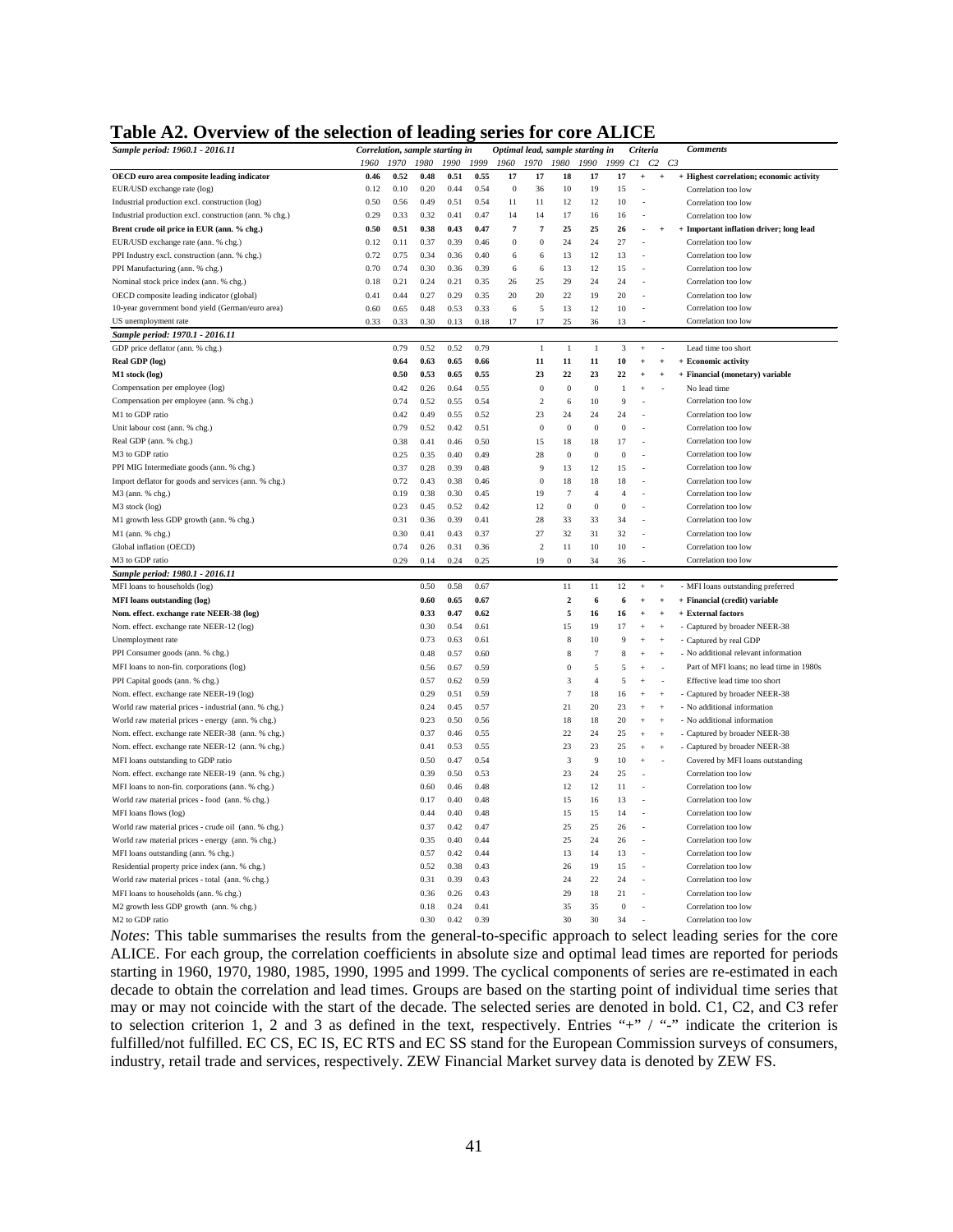### **Table A2. (continued)**

| M2 (ann. % chg.)                                               | 0.22 | 0.20 | 0.35 | 32             | 34               | 1            |                                  |                   | Correlation too low                  |
|----------------------------------------------------------------|------|------|------|----------------|------------------|--------------|----------------------------------|-------------------|--------------------------------------|
| PPI Energy (ann. % chg.)                                       | 0.35 | 0.30 | 0.35 | 17             | 17               | 17           | ×,                               |                   | Correlation too low                  |
| M <sub>2</sub> stock (log)                                     | 0.31 | 0.29 | 0.32 | $\bf{0}$       | $\boldsymbol{0}$ | $\bf{0}$     | ä,                               |                   | Correlation too low                  |
| Building permits (ann. % chg.)                                 | 0.12 | 0.09 | 0.30 | 21             | 21               | 21           | ٠                                |                   | Correlation too low                  |
| Building permits (log)                                         | 0.28 | 0.18 | 0.28 | 19             | 19               | 18           | ÷,                               |                   | Correlation too low                  |
| MFI loans growth less GDP growth (ann. % chg.)                 | 0.31 | 0.32 | 0.18 | 6              | 36               | 36           | i,                               |                   | Correlation too low                  |
| MFI loans flows (ann. % chg.)                                  | 0.09 | 0.14 | 0.18 | 12             | 29               | 15           | í,                               |                   | Correlation too low                  |
| Sample period: 1985.1 - 2016.11                                |      |      |      |                |                  |              |                                  |                   |                                      |
|                                                                |      |      |      | 5              |                  |              |                                  |                   |                                      |
| PPI Nonfood consumer goods (ann. % chg.)                       | 0.55 | 0.72 | 0.74 |                | 6                | 7            | $\begin{array}{c} + \end{array}$ | $\overline{1}$    | + Domestic price pressures           |
| EC RTS: expected business conditions                           | 0.56 | 0.58 | 0.67 | 18             | 18               | 16           |                                  |                   | - No additional relevant information |
| PPI Consumer durables goods (ann. % chg.)                      | 0.49 | 0.61 | 0.62 | $\overline{4}$ | $\overline{4}$   | 5            | $\ddot{}$                        | ÷,                | Effective lead time too short        |
| EC IS: selling price expectations - consumer goods             | 0.65 | 0.63 | 0.60 | 11             | 12               | 12           | ÷                                | $\overline{+}$    | - No additional information          |
| EC CS: price trends over next 12 m.                            | 0.64 | 0.62 | 0.60 | 8              | 8                | 9            | ÷                                | $\overline{+}$    | - No additional information          |
| EC CS: consumer confidence indicator                           | 0.56 | 0.51 | 0.59 | 17             | 17               | 17           | $\ddot{}$                        | $\overline{+}$    | - No additional information          |
| PPI Consumer nondurable goods (ann. % chg.)                    | 0.49 | 0.54 | 0.59 | $\overline{7}$ | $\overline{7}$   | 8            | ŧ                                | $\overline{+}$    | - No additional information          |
| EC IS: employment expectations                                 | 0.57 | 0.46 | 0.58 | 14             | 14               | 13           | $\ddot{}$                        | $\overline{+}$    | - No additional information          |
| Economic sentiment indicator                                   | 0.56 | 0.48 | 0.57 | 17             | 16               | 17           | $\ddot{}$                        | $\overline{+}$    | - No additional information          |
|                                                                |      |      |      |                | 15               |              | $\ddot{}$                        | $\overline{+}$    |                                      |
| EC CS: unemployment expectations over next 12 m.               | 0.53 | 0.50 | 0.56 | 15             |                  | 15           |                                  |                   | - No additional information          |
| PPI Consumer food goods (ann. % chg.)                          | 0.45 | 0.49 | 0.56 | $\overline{7}$ | 8                | 9            | $\ddot{}$                        | $\overline{+}$    | - No additional information          |
| EC CS: general economic situation over next 12 m.              | 0.47 | 0.42 | 0.53 | 19             | 18               | 19           | ×,                               |                   | Correlation too low                  |
| Business climate indicator                                     | 0.48 | 0.42 | 0.52 | 16             | 16               | 17           | ×,                               |                   | Correlation too low                  |
| EC IS: production expectations                                 | 0.48 | 0.42 | 0.49 | 17             | 17               | 18           |                                  |                   | Correlation too low                  |
| EC IS: selling price expectations                              | 0.53 | 0.48 | 0.47 | 14             | 14               | 16           | $\sim$                           |                   | Correlation too low                  |
| Capacity utilisation                                           | 0.46 | 0.38 | 0.47 | 11             | 11               | 10           | ٠                                |                   | Correlation too low                  |
| EC IS: selling price expectations - intermediate goods         | 0.46 | 0.45 | 0.45 | 15             | 15               | 19           | ÷                                |                   | Correlation too low                  |
| Capacity utilisation (ann. % chg.)                             | 0.32 | 0.34 | 0.43 | 15             | 15               | 15           | ×,                               |                   | Correlation too low                  |
| EC CS: major purchases over next 12 m.                         | 0.47 | 0.37 | 0.38 | 18             | 16               | 15           | í,                               |                   | Correlation too low                  |
| Euro area Baltic Dry index (ann. % chg.)                       | 0.02 | 0.03 | 0.03 | 20             | 19               | 20           | í,                               |                   | Correlation too low                  |
|                                                                |      |      |      |                |                  |              |                                  |                   |                                      |
| Sample period: 1990.1 - 2016.11                                |      |      |      |                |                  |              |                                  |                   |                                      |
| HICP - Industrial goods excluding energy (ann. % chg.)         |      | 0.90 | 0.91 |                | $\boldsymbol{0}$ | $\mathbf{1}$ | $^{\mathrm{+}}$                  | ÷,                | Lead time too short                  |
| MSCI EMU Index - Long Term Growth Forecast                     |      | 0.52 | 0.66 |                | 16               | 17           | $\ddot{}$                        | $\overline{+}$    | - No additional information          |
| Real effect. exchange rate EER-19 - CPI defl. (log)            |      | 0.57 | 0.61 |                | 18               | 16           | $\ddot{}$                        | $\overline{+}$    | - Nominal rate is preferred          |
| ZEW FS: expect. short-term interest rate (6 m.)                |      | 0.31 | 0.58 |                | 22               | 24           | $\ddot{}$                        | $\overline{+}$    | - No additional information          |
| Negotiated wage rates                                          |      | 0.51 | 0.57 |                | $\boldsymbol{0}$ | $\bf{0}$     | $^{+}$                           |                   | No lead time                         |
| 3-month EURIBOR rate                                           |      | 0.66 | 0.54 |                | $\overline{7}$   | 9            | í,                               |                   | Correlation too low                  |
| Real effect. exchange rate EER-19 - CPI defl. (ann. % chg.)    |      | 0.51 | 0.53 |                | 24               | 25           | ä,                               |                   | Correlation too low                  |
| Negotiated wage rates excl. bonuses                            |      | 0.53 | 0.49 |                | $\boldsymbol{0}$ | $\bf{0}$     | ×,                               |                   | Correlation too low                  |
| Negotiated wage rates (abs. ann. chg.)                         |      | 0.28 | 0.48 |                | 10               | 3            | í,                               |                   | Correlation too low                  |
|                                                                |      |      |      |                |                  |              |                                  |                   |                                      |
|                                                                |      |      |      |                |                  |              |                                  |                   |                                      |
| PPI Industry excl. constr. & MIG energy (ann. % chg.)          |      | 0.46 | 0.47 |                | 10               | 12           | ÷,                               |                   | Correlation too low                  |
| Negotiated wage rates excl. bonuses (abs. ann. chg.)           |      | 0.31 | 0.42 |                | 10               | 6            | ×,                               |                   | Correlation too low                  |
| Construction sector material costs (ann. % chg.)               |      | 0.45 | 0.41 |                | 12               | 14           | ÷,                               |                   | Correlation too low                  |
| Construction sector input prices (ann. % chg.)                 |      | 0.42 | 0.38 |                | 14               | 11           | ÷                                |                   | Correlation too low                  |
| Construction sector labour costs (ann. % chg.)                 |      | 0.45 | 0.37 |                | $\boldsymbol{0}$ | $\mathbf{0}$ | ÷,                               |                   | Correlation too low                  |
| European Monetary Union Cons. services index (ann. % chg.)     |      | 0.31 | 0.35 |                | 24               | 25           | ÷                                |                   | Correlation too low                  |
| European Monetary Union Cons. goods index (ann. % chg.)        |      | 0.19 | 0.26 |                | 19               | 18           |                                  |                   | Correlation too low                  |
| Sample period: 1995 - 2016.11                                  |      |      |      |                |                  |              |                                  |                   |                                      |
|                                                                |      |      |      |                |                  |              | $+$                              | $\overline{+}$    |                                      |
| Labour productivity per hours worked (log)                     |      | 0.54 | 0.61 |                | 12               | 12           | ÷                                | $\overline{+}$    | - No additional information          |
| Labour productivity per persons (log)                          |      | 0.52 | 0.59 |                | 12               | 11           |                                  |                   | - No additional information          |
| Real effect. exchange rate EER-19 - PPI defl. (log)            |      | 0.66 | 0.59 |                | 17               | 18           | $\ddot{}$                        | $\qquad \qquad +$ | Nominal rate is preferred            |
| ECB Commodity Price index - non-energy (ann. % chg.)           |      | 0.55 | 0.58 |                | 19               | 21           | $\ddot{}$                        | $\overline{+}$    | - No additional information          |
| ECB Commodity Price index - non-food (ann. % chg.)             |      | 0.54 | 0.56 |                | 22               | 23           | $\ddot{}$                        | $\overline{+}$    | - No additional information          |
| Labour productivity per hours worked (ann. % chg.)             |      | 0.49 | 0.55 |                | 19               | 20           | $\ddot{}$                        | $\overline{+}$    | - No additional information          |
| Euro area total employment - persons (log)                     |      | 0.58 | 0.55 |                | 9                | 8            | $^{+}$                           | $^{+}$            | - Captured by real GDP               |
| Unit profits                                                   |      | 0.37 | 0.54 |                | 5                | 6            | ÷,                               |                   | Correlation too low                  |
| Real effect. exchange rate EER-19 - PPI defl. (ann. % chg.)    |      | 0.48 | 0.53 |                | 24               | 27           |                                  |                   | Correlation too low                  |
| Euro area total employment - hours worked (log)                |      | 0.55 | 0.53 |                | 10               | 9            | ٠                                |                   | Correlation too low                  |
| ECB Commodity Price index - food (ann. % chg.)                 |      | 0.50 | 0.49 |                | 14               | 16           | ٠                                |                   | Correlation too low                  |
|                                                                |      |      |      |                | 17               |              | $\sim$                           |                   |                                      |
| Labour productivity per persons (ann. % chg.)                  |      | 0.42 | 0.49 |                |                  | 18           |                                  |                   | Correlation too low                  |
| Import deflator of services (ann. % chg.)                      |      | 0.51 | 0.48 |                | 18               | 19           | ٠                                |                   | Correlation too low                  |
| Import deflator of goods (ann. % chg.)                         |      | 0.48 | 0.45 |                | 18               | 18           | ÷,                               |                   | Correlation too low                  |
| ECB Commodity Price index - agric. raw materials (ann. % chg.) |      | 0.45 | 0.45 |                | 21               | 22           | $\bar{a}$                        |                   | Correlation too low                  |
| Total employment - persons (ann. % chg.)                       |      | 0.38 | 0.41 |                | 14               | 14           | $\bar{a}$                        |                   | Correlation too low                  |
| Total employment - hours worked (ann. % chg.)                  |      | 0.36 | 0.41 |                | 14               | 14           | ÷                                |                   | Correlation too low                  |
| Total hours worked per persons                                 |      | 0.31 | 0.32 |                | 10               | 10           | ÷,                               |                   | Correlation too low                  |
| Total hours worked per persons (ann. % chg.)                   |      | 0.24 | 0.31 |                | 13               | 14           | ÷                                |                   | Correlation too low                  |